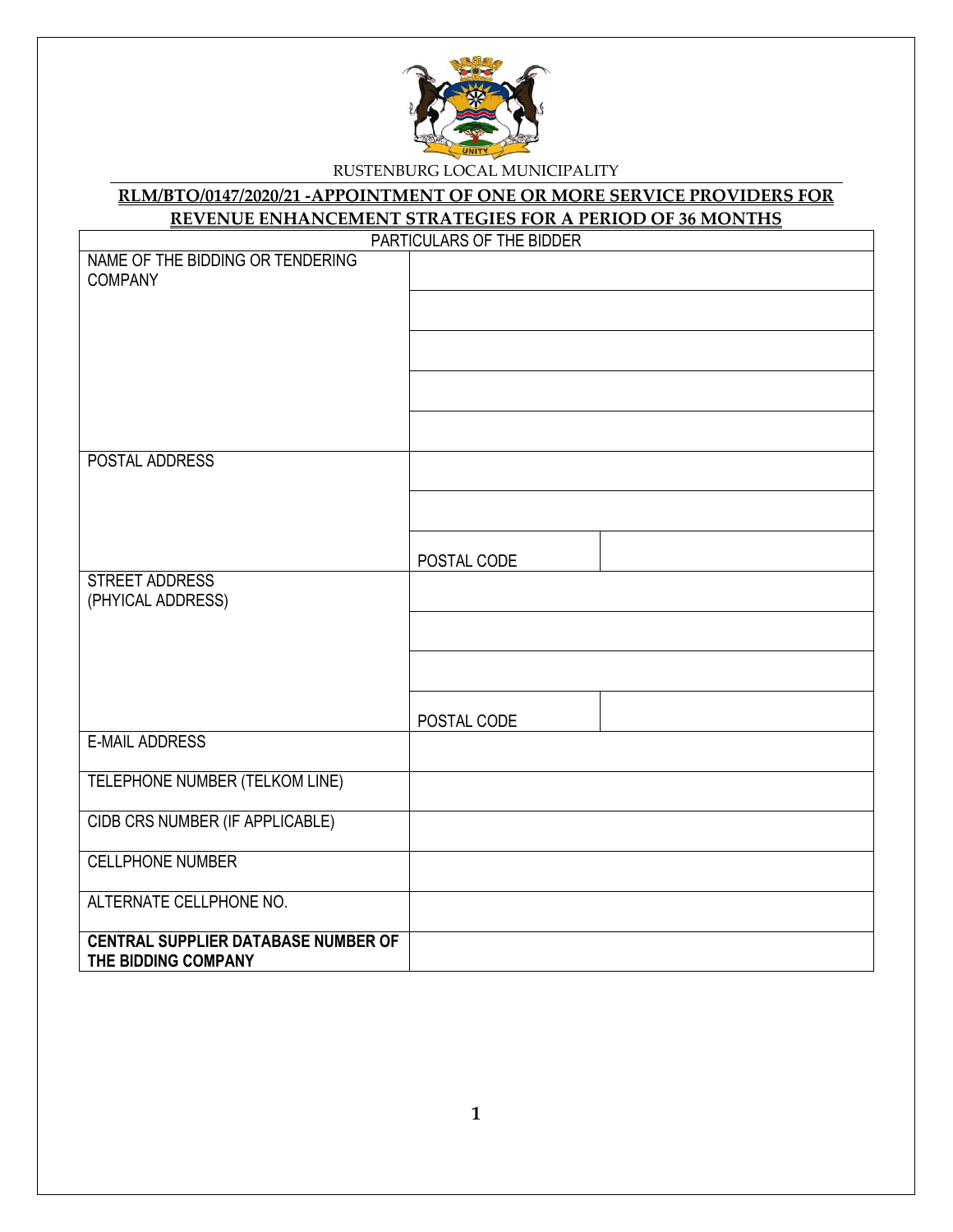

# **RLM/BTO/0147/2020/21 -APPOINTMENT OF ONE OR MORE SERVICE PROVIDERS FOR REVENUE ENHANCEMENT STRATEGIES FOR A PERIOD OF 36 MONTHS**

|                                                       | <b>INDEX/TABLE OF CONTENTS</b>                                                          |  |
|-------------------------------------------------------|-----------------------------------------------------------------------------------------|--|
| <b>DOCUMENT</b><br><b>NAME</b><br><b>ABBREVIATION</b> | <b>DOCUMENT NAME/DESCRIPTION</b>                                                        |  |
|                                                       | DOCUMENT COMPLETION INSTRUCTION AND RETURNABLE DOCUMENTS<br><b>SCHEDULE</b>             |  |
| MBD <sub>1</sub>                                      | <b>INVITATION TO BID (PART A)</b>                                                       |  |
| MBD <sub>1</sub>                                      | <b>PART B</b>                                                                           |  |
| <b>AD</b>                                             | <b>ADVERT</b>                                                                           |  |
| GCC                                                   | <b>GENERAL CONDITIONS OF CONTRACT</b>                                                   |  |
| <b>TOF</b>                                            | <b>TERMS OF REFERENCE/ BID SPECIFICATIONS</b>                                           |  |
| F                                                     | <b>FUNCTIONALITY</b>                                                                    |  |
| PS                                                    | <b>PRICING SCHEDULE</b>                                                                 |  |
| MBD <sub>4</sub>                                      | <b>DECLARATION OF INTEREST</b>                                                          |  |
| MBD <sub>5</sub>                                      | DECLARATION FOR PROCUREMENT ABOVE R10 MILLION (ALL APPLICABLE<br><b>TAXES INCLUDED)</b> |  |
| <b>MBD 6.1</b>                                        | PREFERENCE CLAIM IN TERMS OF THE PREFERENTIAL PROCUREMENT<br><b>REGULATIONS</b>         |  |
| <b>MBD 7.2</b>                                        | <b>CONTRACT FORM - RENDERING OF SERVICES</b>                                            |  |
| MBD <sub>8</sub>                                      | DECLARATION OF ABUSE OF SUPPLY CHAIN MANAGEMENT SYSTEM                                  |  |
| MBD <sub>9</sub>                                      | <b>CERTIFICATE OF INDEPENDENT BID DETERMINATION</b>                                     |  |
| <b>SECTION 38</b>                                     | DECLARATION OF BIDDERS'S PAST PRACTICES                                                 |  |
| $S$ F                                                 | <b>SIGNATORY FORM</b>                                                                   |  |
|                                                       |                                                                                         |  |

**2**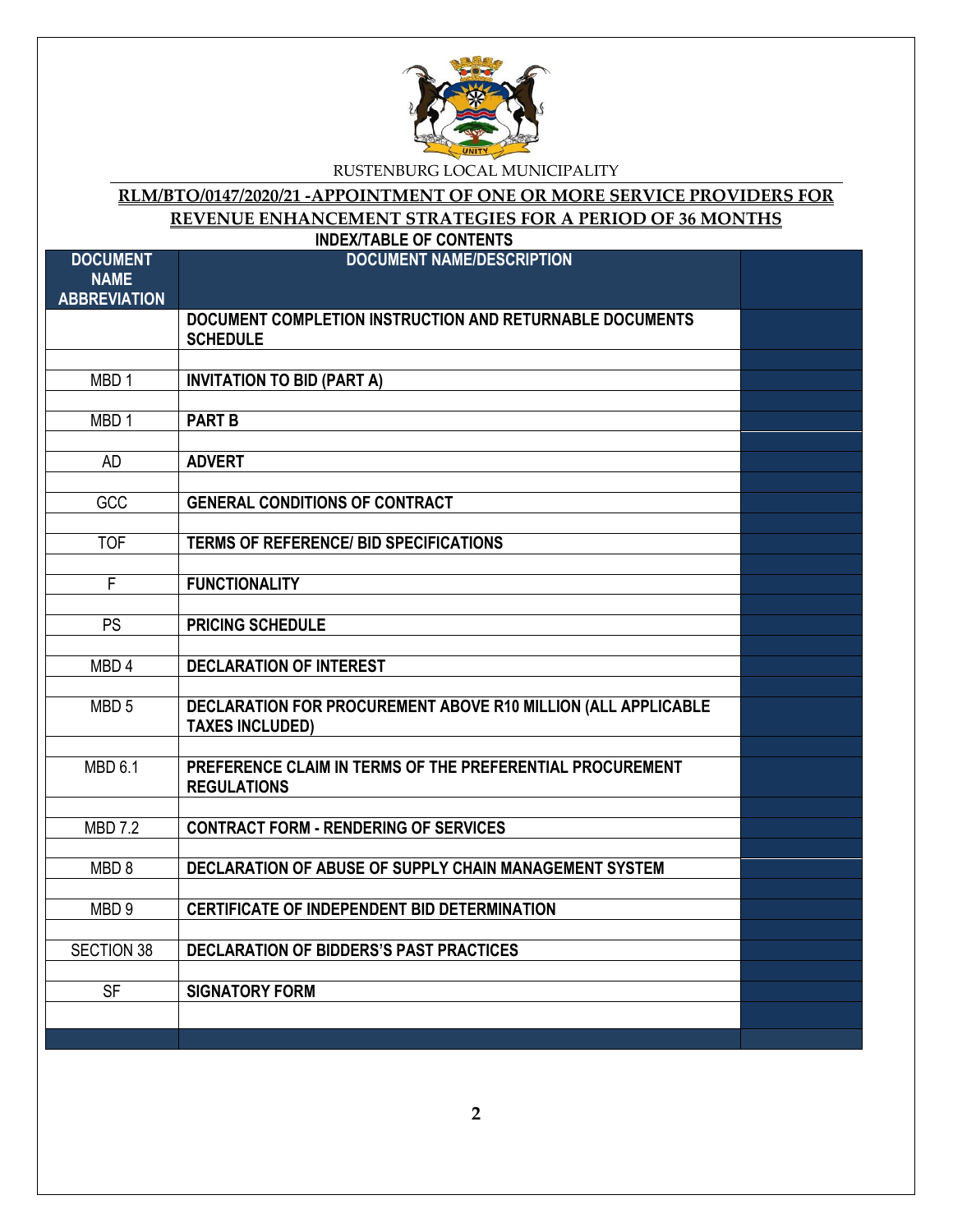

#### **RLM/BTO/0147/2020/21 -APPOINTMENT OF ONE OR MORE SERVICE PROVIDERS FOR REVENUE ENHANCEMENT STRATEGIES FOR A PERIOD OF 36 MONTHS ADMINISTRATIVE EVALUATION (DOCUMENT COMPLETION AND ATTACHMENT OF MANDATORY DOCUMENTS**

CENTRAL SUPPLIER DATABASE REGISTRATION (CSD)

 Bidders must be registered on CSD and provide their registration number on the tender/ quotation document **COMPLETION OF THE DOCUMENT**

# *PLEASE READ AND FOLLOW INSTRUCTIONS BELOW ON HOW TO COMPLETE DIFFERENT FORMS IN THE DOCUMENT AND FILL THEM AS INSTRUCTED*

 $\checkmark$  The tender documents must be completed in full i.e. Compulsory Questionnaire, MBD 1, Pricing Schedule, MBD 4, MBD 5, MBD 6.1, MBD 7.2, MBD 8, MBD 9, Section 38 and the Form of Offer, including all witness signatures on all the above stated forms.

# $\checkmark$  **NB! FAILURE TO ADHERE TO THE BELOW MENTIONED POINTS WILL INVALIDATE THE TENDER** *AND RESULT IN DISQUALIFICATION*

- **COMPULSORY QUESTIONAIRE** must be fully completed and signed *In a case of Joint Venture separate COMPULSORY QUESTIONAIRE forms must be completed and submitted.*
- MBD 1 must be fully completed and signed
- **PRICING SCHEDULE** must be fully completed and signed
- **MBD 4** -only tick the appropriate answer. Please be informed that whether you scratch out, tick or circle, **your answer will be where the pen ink is reflecting**. *In a case of Joint Venture or multi- directors, full details of all directors / trustees / shareholders / members must be provided on the table on* MBD 4.
- **MBD 5** -only tick the appropriate answer. Please be informed that whether you scratch out, tick or circle, **your answer will be where the pen ink is reflecting**.
- In a case of Joint Venture separate MBD 5 forms must be completed and submitted. (complete if applicable)
- MBD 6.1 must be fully completed.
- MBD 7.2 must be fully completed.
- **MBD 8** only tick the appropriate answer box, whether you scratch out, tick or circle, your answer will be where the pen ink is reflecting
- MBD 9 must be fully completed and signed
- **SECTION 38** only tick the appropriate answer box, whether you scratch out, tick or circle, your answer will be where the pen ink is reflecting. Must be fully completed and signed, including signatures of witnesses.
- Note that should you answer **"NO"** to any of the declaration questions on **section 38 form**, then supporting documents **MUST** be attached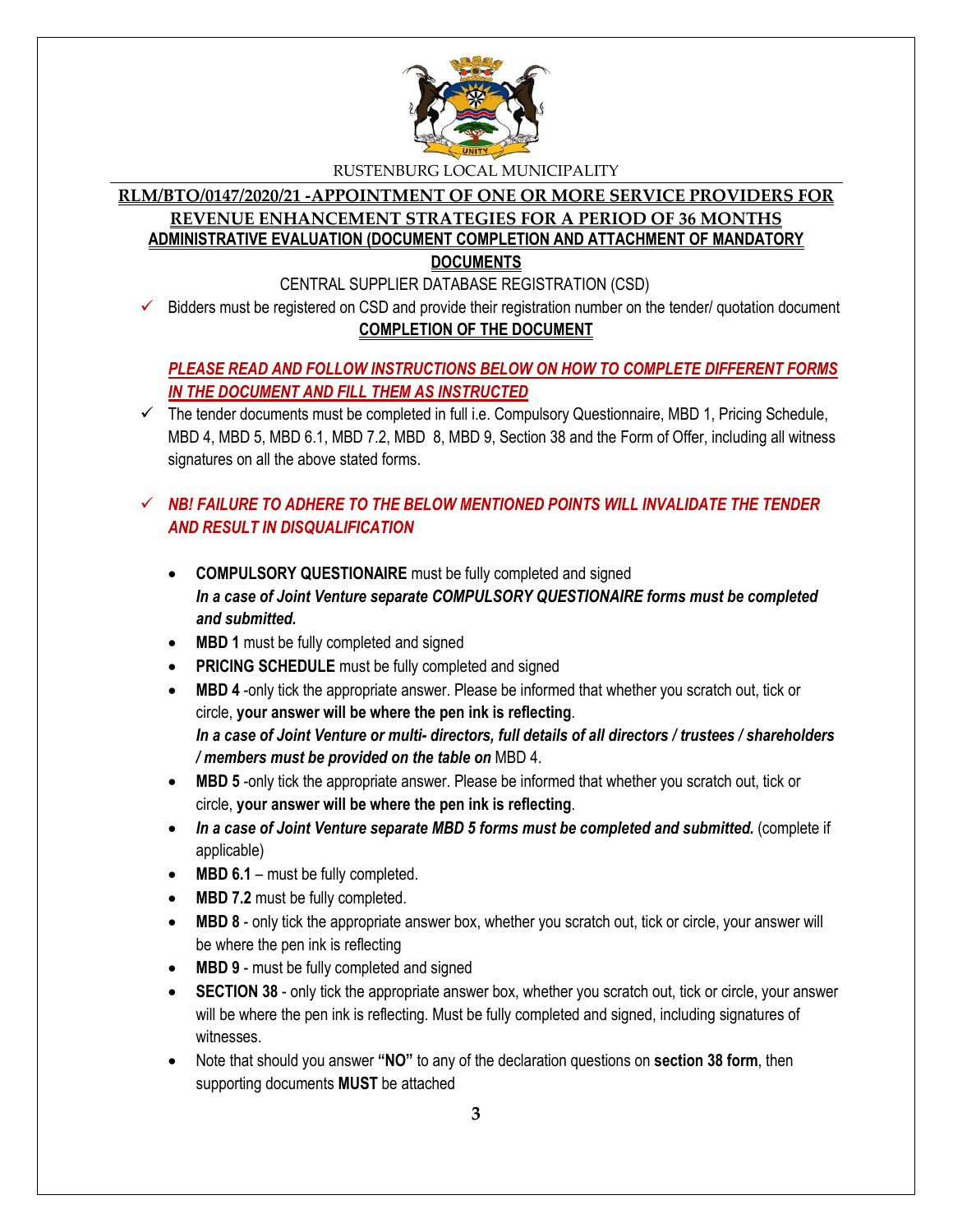

#### **RLM/BTO/0147/2020/21 -APPOINTMENT OF ONE OR MORE SERVICE PROVIDERS FOR REVENUE ENHANCEMENT STRATEGIES FOR A PERIOD OF 36 MONTHS**

- **SIGNATORY AUTHORISATION –** complete and sign the form
- The document must not be dismantled; page numbers must be sequential

#### **THE FOLLOWING MANDATORY DOCUMENTS MUST BE SUBMITTED TOGETHER WITH THE BID DOCUMENT**

- $\checkmark$  Deposit slip with tender reference number.
- $\checkmark$  CSD report

# **FOR ALL DOCUMENTS THAT WILL NEED CERTIFICATION (AND AFFIDAVITS WHERE APPLICABLE) BIDDERS ARE REQUESTED NOT TO SUBMIT COPIES OF CERTIFIED COPIES.**

 $\checkmark$  A valid and certified (not older than (3) three months on the date of tender closure) BBBEE Certificate for the company (if it is a JV the BBBEE must be consolidated)

#### **MUNICIPAL RATES AND TAXES STATEMENTS OF THE DIRECTORS**

- $\checkmark$  Municipal rates and taxes statement which is no older than 3 months on the date tender closure for each directors' address must be attached; or
- $\checkmark$  Valid lease agreement of the director/s (showing lease period) or,
- $\checkmark$  An original letter from tribal authority not older than three (3) months if the director/s are residing in a tribal land, or
- $\checkmark$  If the rates and taxes account are not in the names of the director/s the attached municipal rates and taxes statement must be accompanied an original affidavit from the property owner whose names are reflecting on the municipal rates and taxes statement to confirm that the director resides in their property.

#### **MUNICIPAL RATES AND TAXES STATEMENTS OF THE COMPANY**

- $\checkmark$  Municipal rates and taxes statement which is no older than 3 months on the date tender closure for the company's' address must be attached; or
- $\checkmark$  Valid lease agreement of the company (showing all critical contractual obligations, or
- $\checkmark$  An original letter from a tribal authority not older than three (3) months if the company is operating from a tribal, or
- $\checkmark$  If the rates and taxes account are not in the names of the company, the attached municipal rates taxes statement must be accompanied by an original affidavit from the property owner whose names are reflecting on the municipal rates and taxes statement to confirm that the company operates from their property.

**NB!!**

 **FOR PROCUREMENT EXPECTED TO BE LESS THAN 10 MILLION, AWARDS WILL NOT BE MADE TO BIDDERS OWING MUNICIPAL RATES AND TAXES FOR OVER 90 DAYS AT THE TIME OF TENDER CLOSURE**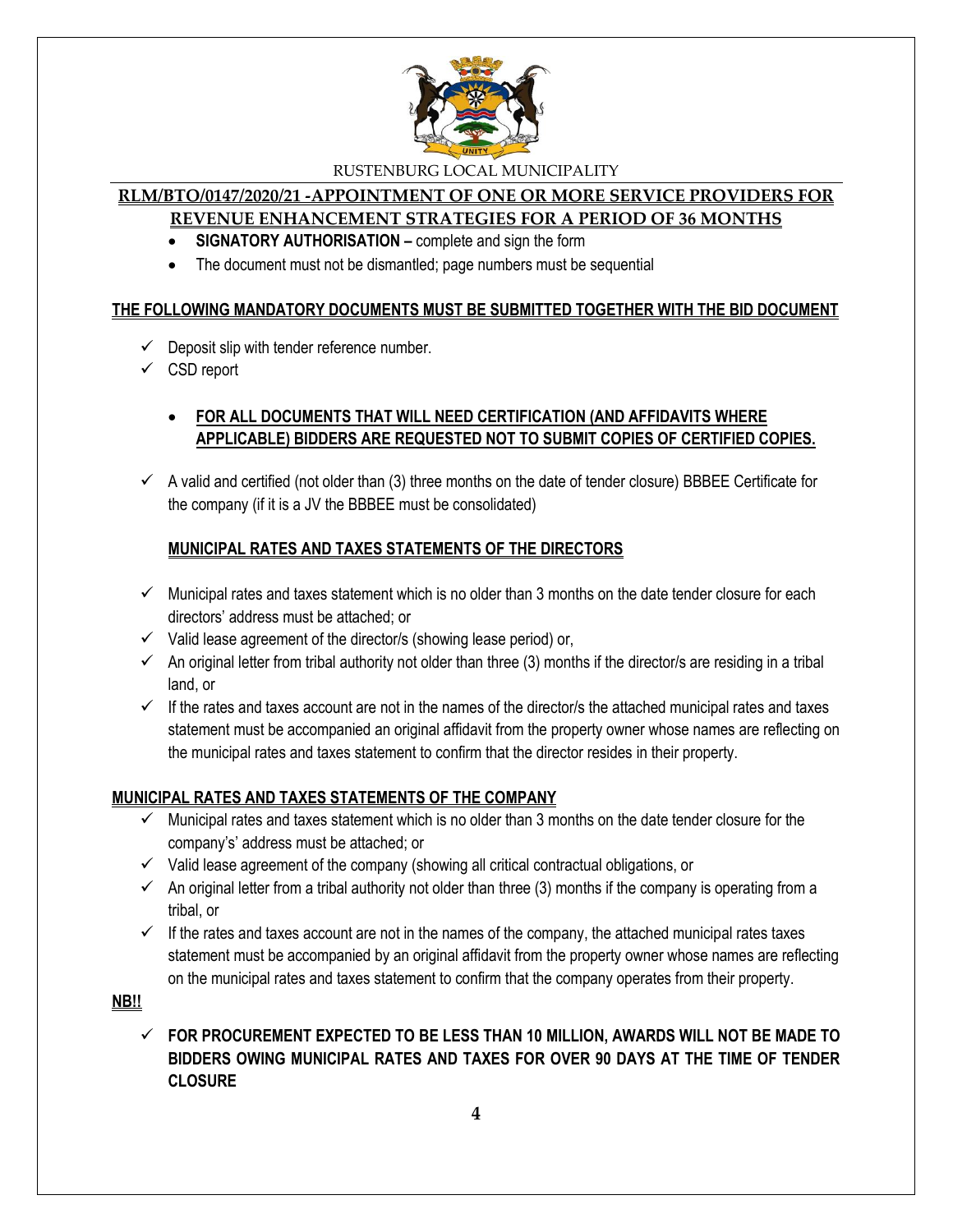

# **RLM/BTO/0147/2020/21 -APPOINTMENT OF ONE OR MORE SERVICE PROVIDERS FOR**

**REVENUE ENHANCEMENT STRATEGIES FOR A PERIOD OF 36 MONTHS**

- **FOR PROCUREMENT EXPECTED TO BE MORE THAN 10 MILLION, AWARDS WILL NOT BE MADE TO BIDDERS OWING MUNICIPAL RATES AND TAXES FOR OVER 30 DAYS AT THE TIME OF TENDER CLOSURE**
- $\checkmark$  Required CIDB Grading Certificate where applicable
- $\checkmark$  Signatory resolution Please attach a copy of Signatory resolution where instructed
- $\checkmark$  If the submission is from a Joint Venture, then a JV agreement must be attached

#### **VERIFICATION OF DOCUMENTS AND INFORMATION.**

- $\checkmark$  Tax compliance status will be verified using CSD number. (For a bidder to be considered for final award, their status must reflect "tax compliance" before final award is made)
- $\checkmark$  CIDB Grading will be verified
- $\checkmark$  BBBEE certificates will be verified with relevant registration bodies.
- $\checkmark$  Sworn Affidavits will be accepted only if its originals submitted.

### **ALLOCATION OF BBBEE POINTS**

- $\checkmark$  No points will be allocated for a BBBEE certificate that is a copy of a certified copy or not that is not certified.
- $\checkmark$  No points will be allocated if the attached sworn affidavit (BBBEE) is a copy.

### **INSTRUCTION ON THE SUBMISSION OF TENDER DOCUMENTS**

- $\checkmark$  A tender document must be in a sealed document that has on the outside the bid number and bid description. Both the bid number and the bid description must be on the envelope for the document to be acceptable.
- $\checkmark$  If the bid number and description are not clearly marked on the envelope, the bid will be received
- $\checkmark$  The tender document must be in the tender box before the specified closing time and date.
- $\checkmark$  Bidders who arrive when the tender box is open are late.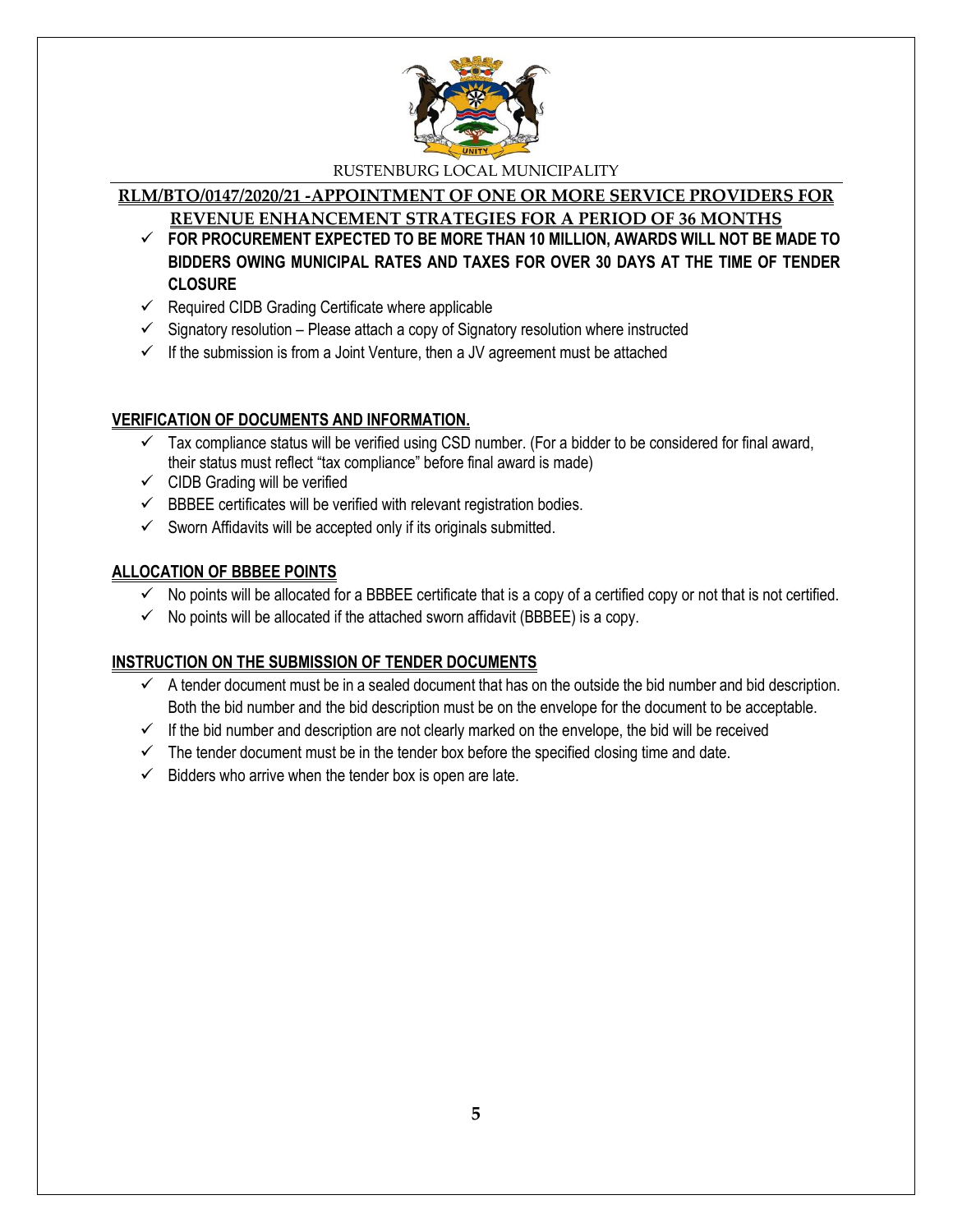

# **RLM/BTO/0147/2020/21 -APPOINTMENT OF ONE OR MORE SERVICE PROVIDERS FOR REVENUE ENHANCEMENT STRATEGIES FOR A PERIOD OF 36 MONTHS**

**PART A INVITATION TO BID**

|                                                                 |                                                                                            |                 | <b>UNVITATION TO DID</b> |               |                  |  |                      |       |
|-----------------------------------------------------------------|--------------------------------------------------------------------------------------------|-----------------|--------------------------|---------------|------------------|--|----------------------|-------|
|                                                                 | YOU ARE HEREBY INVITED TO BID FOR REQUIREMENTS OF THE RUSTENBURG LOCAL MUNICIPALITY        |                 |                          |               |                  |  |                      |       |
|                                                                 |                                                                                            | <b>CLOSING</b>  |                          |               |                  |  |                      |       |
|                                                                 | BID NUMBER:   RLM/BTO/0147/2020/21                                                         | DATE:           | 19 OCTOBER 2021          |               |                  |  | <b>CLOSING TIME:</b> | 09H00 |
|                                                                 | APPOINTMENT OF ONE OR MORE SERVICE PROVIDERS FOR REVENUE ENHANCEMENT                       |                 |                          |               |                  |  |                      |       |
|                                                                 | <b>DESCRIPTION   STRATEGIES FOR A PERIOD OF 36 MONTHS</b>                                  |                 |                          |               |                  |  |                      |       |
|                                                                 | THE SUCCESSFUL BIDDER WILL BE REQUIRED TO FILL IN AND SIGN A WRITTEN CONTRACT FORM (MBD7). |                 |                          |               |                  |  |                      |       |
|                                                                 | BID RESPONSE DOCUMENTS MAY BE DEPOSITED IN THE BID                                         |                 |                          |               |                  |  |                      |       |
| <b>BOX SITUATED AT:</b>                                         |                                                                                            |                 |                          |               |                  |  |                      |       |
|                                                                 |                                                                                            |                 |                          |               |                  |  |                      |       |
|                                                                 | <b>RUSTENBURG LOCAL MUNICIPALITY</b>                                                       |                 |                          |               |                  |  |                      |       |
| <b>MISSIONARY MPHENI HOUSE</b>                                  |                                                                                            |                 |                          |               |                  |  |                      |       |
|                                                                 |                                                                                            |                 |                          |               |                  |  |                      |       |
|                                                                 | CNR BEYERS NAUDE AND NELSON MANDELA DRIVE, RUSTENBURG                                      |                 |                          |               |                  |  |                      |       |
|                                                                 |                                                                                            |                 |                          |               |                  |  |                      |       |
| <b>SUPPLIER INFORMATION</b>                                     |                                                                                            |                 |                          |               |                  |  |                      |       |
| <b>NAME OF BIDDER</b>                                           |                                                                                            |                 |                          |               |                  |  |                      |       |
| <b>POSTAL ADDRESS</b>                                           |                                                                                            |                 |                          |               |                  |  |                      |       |
| <b>STREET ADDRESS</b>                                           |                                                                                            |                 |                          |               |                  |  |                      |       |
| <b>TELEPHONE NUMBER</b>                                         |                                                                                            | <b>CODE</b>     |                          |               | <b>NUMBER</b>    |  |                      |       |
| <b>CELLPHONE NUMBER</b>                                         |                                                                                            |                 |                          |               |                  |  |                      |       |
| <b>FACSIMILE NUMBER</b>                                         |                                                                                            | <b>CODE</b>     |                          |               | <b>NUMBER</b>    |  |                      |       |
| <b>E-MAIL ADDRESS</b>                                           |                                                                                            |                 |                          |               |                  |  |                      |       |
| <b>VAT REGISTRATION NUMBER</b>                                  |                                                                                            |                 |                          |               |                  |  |                      |       |
| <b>TAX COMPLIANCE STATUS</b>                                    |                                                                                            | <b>TCS PIN:</b> |                          |               | OR   CSD No:     |  |                      |       |
|                                                                 |                                                                                            |                 |                          | <b>B-BBEE</b> |                  |  |                      |       |
| <b>B-BBEE STATUS LEVEL</b>                                      |                                                                                            |                 |                          |               | <b>STATUS</b>    |  |                      |       |
| <b>VERIFICATION CERTIFICATE</b>                                 |                                                                                            | $\Box$ Yes      |                          | <b>LEVEL</b>  |                  |  | $\sqsupset$ Yes      |       |
| [TICK APPLICABLE BOX]                                           |                                                                                            |                 |                          | <b>SWORN</b>  |                  |  |                      |       |
|                                                                 |                                                                                            | <b>No</b>       |                          |               | <b>AFFIDAVIT</b> |  | <b>No</b>            |       |
|                                                                 | [A B-BBEE STATUS LEVEL VERIFICATION CERTIFICATE/ SWORN AFFIDAVIT (FOR EMES & QSEs) MUST BE |                 |                          |               |                  |  |                      |       |
| SUBMITTED IN ORDER TO QUALIFY FOR PREFERENCE POINTS FOR B-BBEET |                                                                                            |                 |                          |               |                  |  |                      |       |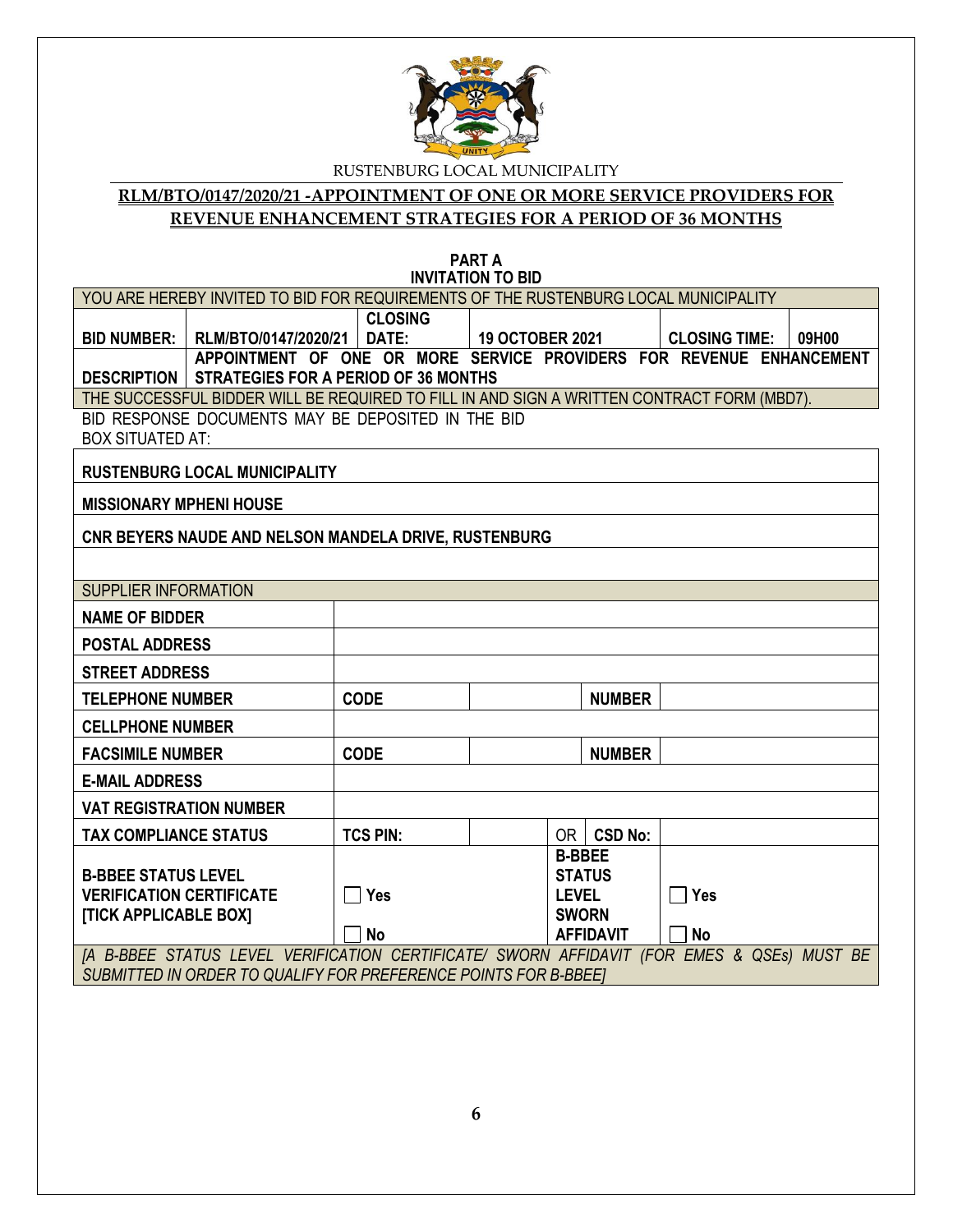

# **RLM/BTO/0147/2020/21 -APPOINTMENT OF ONE OR MORE SERVICE PROVIDERS FOR REVENUE ENHANCEMENT STRATEGIES FOR A PERIOD OF 36 MONTHS**

| <b>ARE YOU THE ACCREDITED</b><br><b>REPRESENTATIVE IN SOUTH</b><br><b>AFRICA FOR THE GOODS</b><br><b>/SERVICES /WORKS OFFERED?</b> | $\neg$ No<br>ΠYes<br>[IF YES ENCLOSE PROOF]              |     | <b>ARE YOU A</b><br><b>FOREIGN BASED</b><br><b>SUPPLIER FOR</b><br><b>THE GOODS</b><br><b>/SERVICES</b><br><b>MORKS</b><br>OFFERED? |              | $\bigcap$ Yes<br>∏No<br>[IF YES, ANSWER PART<br>B:3 |
|------------------------------------------------------------------------------------------------------------------------------------|----------------------------------------------------------|-----|-------------------------------------------------------------------------------------------------------------------------------------|--------------|-----------------------------------------------------|
| <b>TOTAL NUMBER OF ITEMS</b><br><b>OFFERED</b>                                                                                     |                                                          |     | <b>TOTAL BID PRICE</b>                                                                                                              |              | R                                                   |
| <b>SIGNATURE OF BIDDER</b>                                                                                                         |                                                          |     | DATE                                                                                                                                |              |                                                     |
| <b>CAPACITY UNDER WHICH THIS BID</b><br><b>IS SIGNED</b>                                                                           |                                                          |     |                                                                                                                                     |              |                                                     |
| BIDDING PROCEDURE ENQUIRIES MAY BE DIRECTED TO:                                                                                    |                                                          | TO: |                                                                                                                                     |              | TECHNICAL INFORMATION MAY BE DIRECTED               |
| <b>DEPARTMENT</b>                                                                                                                  | <b>SCM</b>                                               |     | <b>CONTACT</b><br><b>PERSON</b>                                                                                                     |              | <b>MR M. RAPOLAI</b>                                |
| <b>CONTACT PERSON</b>                                                                                                              | <b>MR J MASINGA</b>                                      |     | <b>TELEPHONE</b><br><b>NUMBER</b>                                                                                                   | 014 590 3129 |                                                     |
| <b>TELEPHONE NUMBER</b>                                                                                                            | 0145903123                                               |     | E-MAIL<br><b>ADDRESS</b>                                                                                                            |              | mrapolai@rustenburg.gov.za                          |
| <b>E-MAIL ADDRESS</b>                                                                                                              | jmasinga@rustenburg.gov.za<br>&tenders@rustenburg.gov.za |     |                                                                                                                                     |              |                                                     |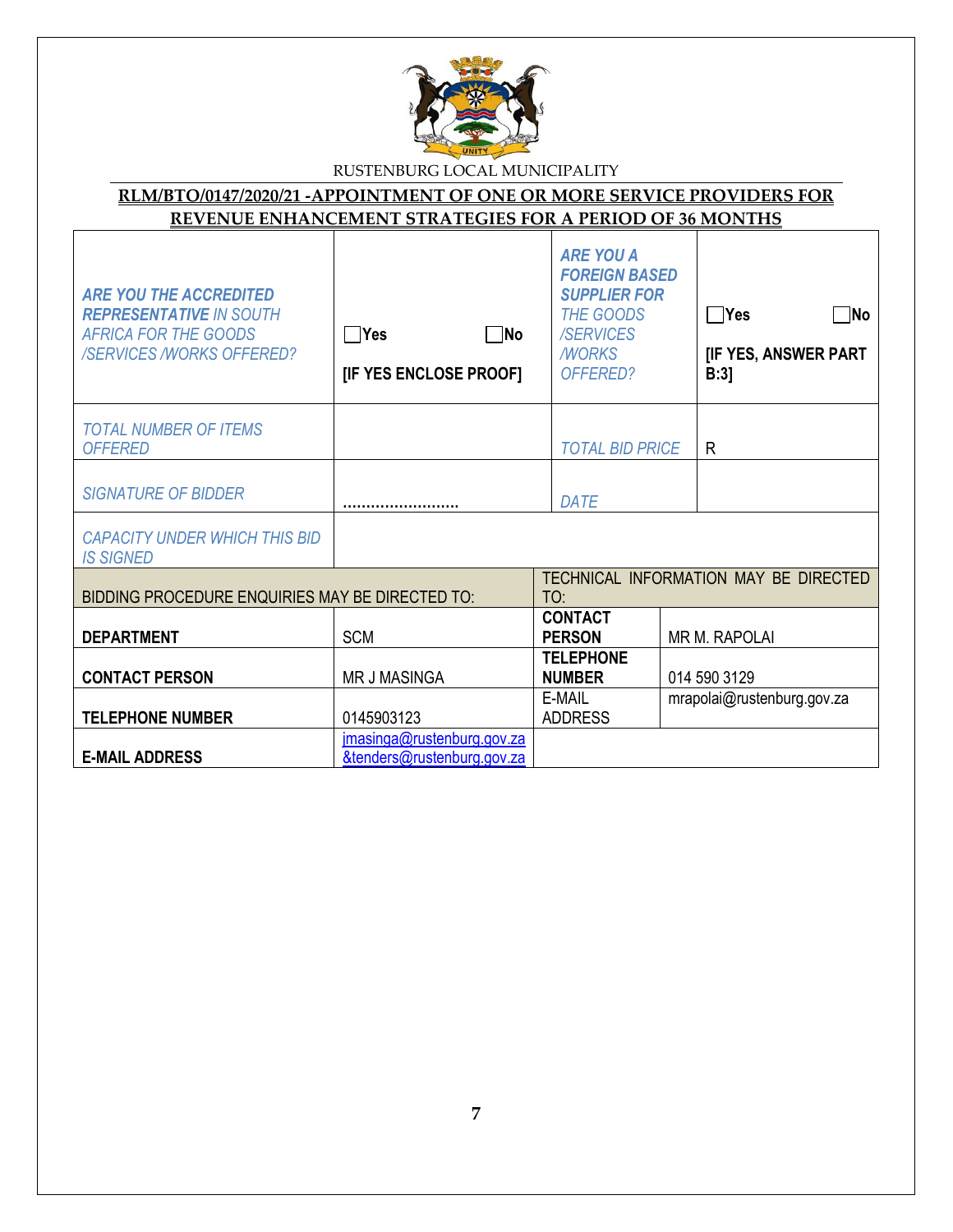

#### **RLM/BTO/0147/2020/21 -APPOINTMENT OF ONE OR MORE SERVICE PROVIDERS FOR REVENUE ENHANCEMENT STRATEGIES FOR A PERIOD OF 36 MONTHS PART B**

**TERMS AND CONDITIONS FOR BIDDING**

| 1.             | <b>BID SUBMISSION:</b>                                                                                                                                                                                                                                                                   |                      |  |
|----------------|------------------------------------------------------------------------------------------------------------------------------------------------------------------------------------------------------------------------------------------------------------------------------------------|----------------------|--|
|                | 1.1. BIDS MUST BE DELIVERED BY THE STIPULATED TIME TO THE CORRECT ADDRESS. LATE BIDS WILL NOT BE ACCEPTED<br><b>FOR CONSIDERATION.</b>                                                                                                                                                   |                      |  |
|                | 1.2. ALL BIDS MUST BE SUBMITTED ON THE OFFICIAL FORMS PROVIDED, COMPLETED WITH A BLACK PEN                                                                                                                                                                                               |                      |  |
|                | 1.3. THIS BID IS SUBJECT TO THE RLM SUPPLY CHAIN MANAGEMENT POLICY, PREFERENTIAL PROCUREMENT POLICY<br>FRAMEWORK ACT AND THE PREFERENTIAL PROCUREMENT REGULATIONS, 2017, THE GENERAL CONDITIONS OF<br>CONTRACT (GCC) AND, IF APPLICABLE, ANY OTHER SPECIAL CONDITIONS OF CONTRACT.       |                      |  |
| 2.             | <b>TAX COMPLIANCE REQUIREMENTS</b>                                                                                                                                                                                                                                                       |                      |  |
| 2.1            | BIDDERS MUST ENSURE COMPLIANCE WITH THEIR TAX OBLIGATIONS.                                                                                                                                                                                                                               |                      |  |
| $2.2^{\circ}$  | BIDDERS ARE REQUIRED TO SUBMIT THEIR UNIQUE PERSONAL IDENTIFICATION NUMBER (PIN) ISSUED BY SARS TO<br>ENABLE THE ORGAN OF STATE TO VIEW THE TAXPAYER'S PROFILE AND TAX STATUS.                                                                                                           |                      |  |
| 2.3            | APPLICATION FOR THE TAX COMPLIANCE STATUS (TCS) CERTIFICATE OR PIN MAY ALSO BE MADE VIA E-FILING. IN<br>ORDER TO USE THIS PROVISION, TAXPAYERS WILL NEED TO REGISTER WITH SARS AS E-FILERS THROUGH THE<br>WEBSITE WWW.SARS.GOV.ZA.                                                       |                      |  |
| 2.4            | FOREIGN SUPPLIERS MUST COMPLETE THE PRE-AWARD QUESTIONNAIRE IN PART B:3.                                                                                                                                                                                                                 |                      |  |
| 2.5            | BIDDERS MAY ALSO SUBMIT A PRINTED TCS CERTIFICATE TOGETHER WITH THE BID.                                                                                                                                                                                                                 |                      |  |
| 2.6            | IN BIDS WHERE CONSORTIA / JOINT VENTURES / SUB-CONTRACTORS ARE INVOLVED; EACH PARTY MUST SUBMIT A<br>SEPARATE TCS CERTIFICATE / PIN / CSD NUMBER.                                                                                                                                        |                      |  |
| 2.7            | WHERE NO TCS IS AVAILABLE BUT THE BIDDER IS REGISTERED ON THE CENTRAL SUPPLIER DATABASE (CSD), A CSD<br><b>NUMBER MUST BE PROVIDED.</b>                                                                                                                                                  |                      |  |
| 3 <sub>1</sub> | QUESTIONNAIRE TO BIDDING FOREIGN SUPPLIERS                                                                                                                                                                                                                                               |                      |  |
|                | 3.1. IS THE ENTITY A RESIDENT OF THE REPUBLIC OF SOUTH AFRICA (RSA)?                                                                                                                                                                                                                     | $\Box$ YES $\Box$ NO |  |
|                | 3.2. DOES THE ENTITY HAVE A BRANCH IN THE RSA?                                                                                                                                                                                                                                           | $\Box$ Yes $\Box$ No |  |
|                | 3.3. DOES THE ENTITY HAVE A PERMANENT ESTABLISHMENT IN THE RSA?                                                                                                                                                                                                                          | $\Box$ Yes $\Box$ No |  |
|                | 3.4. DOES THE ENTITY HAVE ANY SOURCE OF INCOME IN THE RSA?                                                                                                                                                                                                                               | $\Box$ YES $\Box$ NO |  |
|                | 3.5. IS THE ENTITY LIABLE IN THE RSA FOR ANY FORM OF TAXATION?<br>IF THE ANSWER IS "NO" TO ALL OF THE ABOVE. THEN IT IS NOT A REQUIREMENT TO REGISTER FOR A TAX COMPLIANCE STATUS<br>SYSTEM PIN CODE FROM THE SOUTH AFRICAN REVENUE SERVICE (SARS) AND IF NOT REGISTER AS PER 2.3 ABOVE. | $\Box$ YES $\Box$ NO |  |
|                | NB: FAILURE TO PROVIDE ANY OF THE ABOVE PARTICULARS WILL RENDER THE BID INVALID.<br>NO BIDS WILL BE CONSIDERED FROM PERSONS IN THE SERVICE OF THE STATE.                                                                                                                                 |                      |  |
|                | <b>SIGNATURE OF BIDDER:</b>                                                                                                                                                                                                                                                              |                      |  |
|                | <b>CAPACITY UNDER WHICH THIS BID IS SIGNED:</b>                                                                                                                                                                                                                                          |                      |  |
| DATE:          |                                                                                                                                                                                                                                                                                          |                      |  |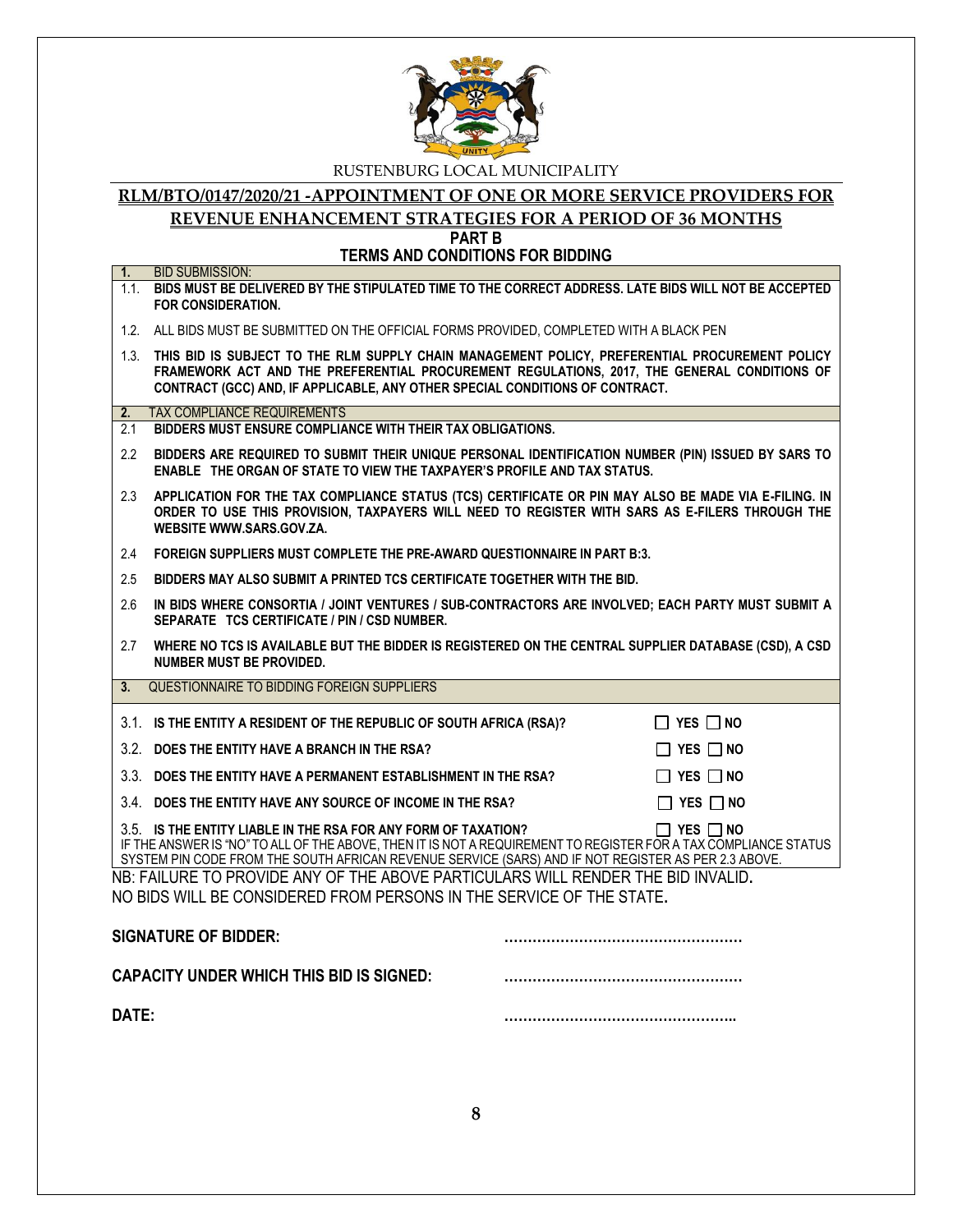

#### **RLM/BTO/0147/2020/21 -APPOINTMENT OF ONE OR MORE SERVICE PROVIDERS FOR REVENUE ENHANCEMENT STRATEGIES FOR A PERIOD OF 36 MONTHS**

- 1. Sealed bid documents marked: **"RLM/BTO/0147/2020/21 -APPOINTMENT OF ONE OR MORE SERVICE PROVIDERS FOR REVENUE ENHANCEMENT STRATEGIES FOR A PERIOD OF 36 MONTHS"** must be placed in the bid box in the foyer of the Municipal offices, Missionary Mpheni House, Beyers Naude Drive, Rustenburg not later than **19 OCTOBER 2021 @ 09H00**, where after the bids will be opened in public at the Municipal offices.
- 2. The bid will be evaluated as follows: **ADMINISTRATIVE EVALUATION (DOCUMENT COMPLETION AND ATTACHMENT OF MANDATORY DOCUMENTS), AND FUNCTIONALITY (MINIMUM QUALIFYING SCORE 75) AND PREFERENCE POINT SYSTEM (PRICE = 80 & BBBEE POINTS = 20)**
- 3. Bidders are required to submit a skill transfer (strategy) plan; failure to do so will render the bid nonresponsive and the bid will be disqualified from the bidding process.
- 4. must be deposited in the box before the closing date and time.
- 5. Please note that no bid documents given to couriers will not be signed for by Rustenburg Local Municipality.
- 6. The Council will not be responsible for bids not received or received late by mail. Bids will remain valid for 90 days (Ninety).
- 7. All bids will be adjudicated based on the prescribed criterion as stipulated in the document.
- 8. An updated record of payment of rates, taxes and services to the relevant Municipality must be attached. Failure to do so will invalidate the bid submitted
- 9. No bids will be considered from any person(s) in the service of the state (as defined in Regulation 1 of Local Government: Municipal Supply Chain Management Regulations).
- 10. Objections or complaints must be submitted in writing to the Municipal Manager at the address stated, and must contain the following:
	- (a) reasons and/or grounds for the objection or complaint.
- 11. (b) the way in which the objector or complainant's rights have been affected; and
	- (c) the remedy sought by the objector or complainant.
- 12. Any objection or complaint must reach the Municipal Manager with a 14-day period after award has been made. Late objections or complaints will not be entertained.
- 13. All bids must be submitted on the official forms provided and a successful bidder will be required to fill and sign a written Contract Form (MBD 7).

RUSTENBURG LOCAL MUNICIPALITY P.O. BOX 16 MISSIONARY MPHENI HOUSE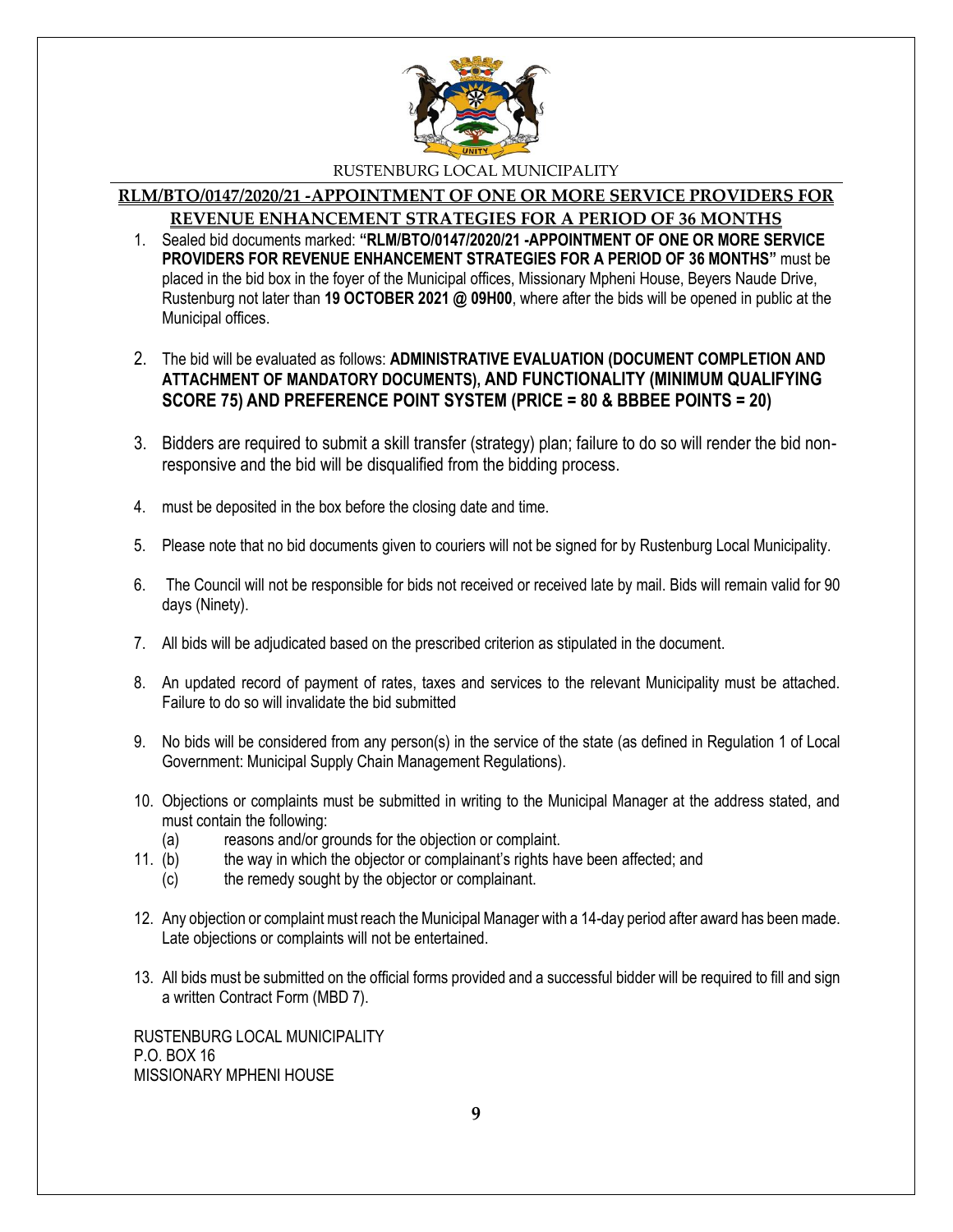

#### **RLM/BTO/0147/2020/21 -APPOINTMENT OF ONE OR MORE SERVICE PROVIDERS FOR REVENUE ENHANCEMENT STRATEGIES FOR A PERIOD OF 36 MONTHS**

#### GENERAL CONDITIONS OF CONTRACT (NOT TO BE ALTERED)

#### **PROCUREMENT: GENERAL CONDITIONS OF CONTRACT Dated July 2010 as set out by the National Treasury: Republic of South Africa TABLE OF CLAUSES**

- 1. Definitions
- 2. Application
- 3. General
- 4. Standards
- 5. Use of contract documents and information inspection
- 6. Patent Rights
- 7. Performance security
- 8. Inspections, tests and analyses
- 9. Packing
- 10. Delivery and documents
- 11. Insurance
- 12. Transportation
- 13. Incidental Services
- 14. Spare parts
- 15. Warranty
- 16. Payment
- 17. Prices
- 18. Variation orders
- 19. Assignment
- 20. Subcontracts
- 21. Delays in the supplier's performance
- 22. Penalties
- 23. Termination for default
- 24. Anti-dumping and countervailing duties and rights
- 25. Force Majeure
- 26. Termination for insolvency
- 27. Settlement of Disputes
- 28. Limitation of Liability
- 29. Governing language
- 30. Applicable law
- 31. Notices
- 32. Taxes and duties
- 33. Transfer of contracts
- 34. Amendments of contracts
- 35. Prohibition of restrictive practices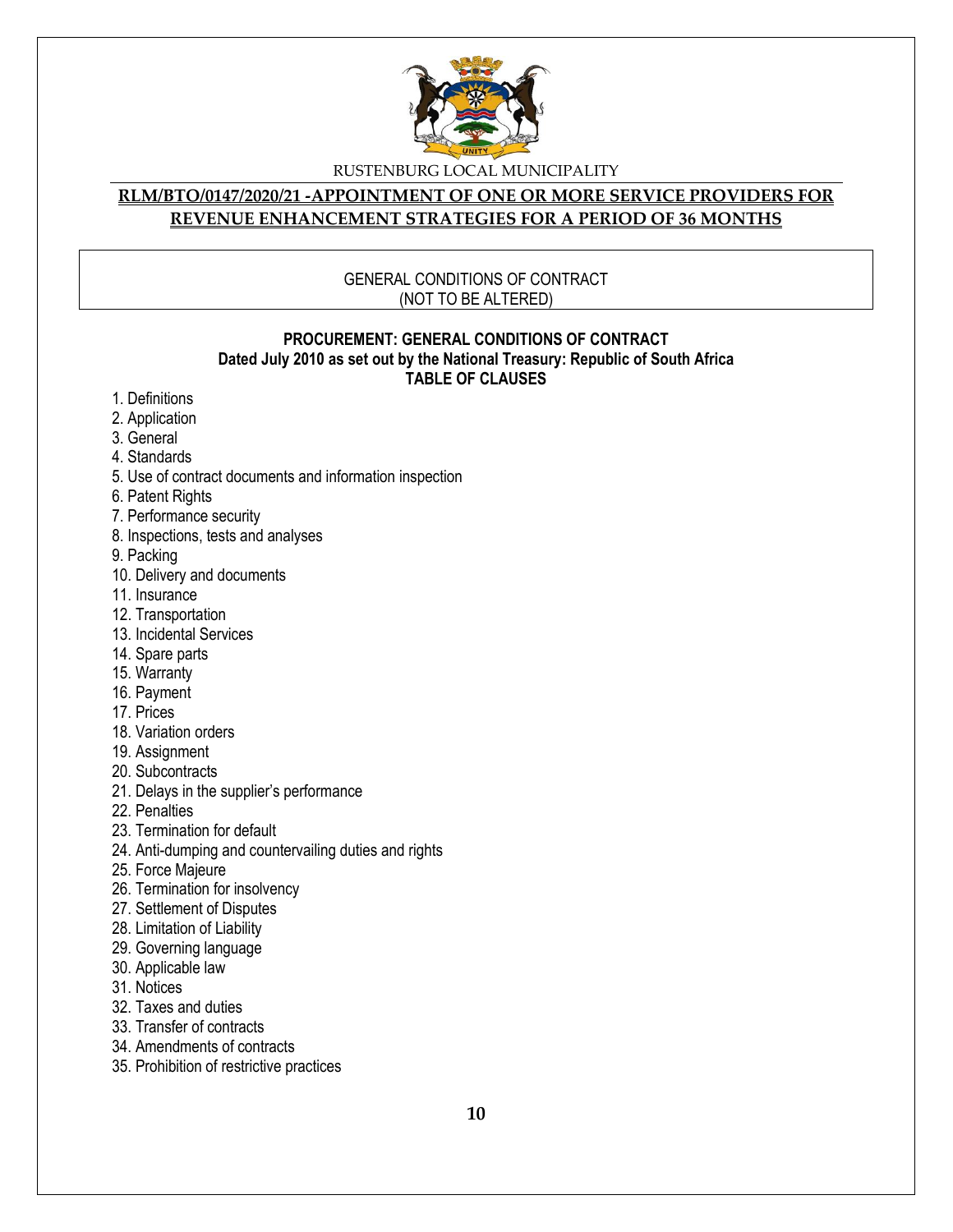

#### **RLM/BTO/0147/2020/21 -APPOINTMENT OF ONE OR MORE SERVICE PROVIDERS FOR REVENUE ENHANCEMENT STRATEGIES FOR A PERIOD OF 36 MONTHS**

#### **General Conditions of Contract**

#### **1. Definitions**

1. The following terms shall be interpreted as indicated:

1.1 "Closing time" means the date and hour specified in the bidding documents for the receipt of bids.

1.2 "Contract" means the written agreement entered into between the purchaser and the supplier, as recorded in the contract form signed by the parties, including all attachments and appendices thereto and all documents incorporated by reference therein.

1.3 "Contract price" means the price payable to the supplier under the contract for the full and proper performance of his contractual obligations.

1.4 "Corrupt practice" means the offering, giving, receiving, or soliciting of anything of value to influence the action of a public official in the procurement process or in contract execution.

- 1.5 "Countervailing duties" are imposed in cases where an enterprise abroad is subsidized by its government and encouraged to market its products internationally.
- 1.6 "Country of origin" means the place where the goods were mined, grown or produced or from which the services are supplied. Goods are produced when, through manufacturing, processing or substantial and major assembly of components, a commercially recognized new product results that is substantially different in basic characteristics or in purpose or utility from its components.

1.7 "Day" means calendar day.

1.8 "Delivery" means delivery in compliance of the conditions of the contract or order.

1.9 "Delivery ex stock" means immediate delivery directly from stock actually on hand.

1.10 "Delivery into consignees store or to his site" means delivered and unloaded in the specified store or depot or on the specified site in compliance with the conditions of the contract or order, the supplier bearing all risks and charges involved until the goods are so delivered and a valid receipt is obtained.

 1.11 "Dumping" occurs when a private enterprise abroad market its goods on own initiative in the RSA at lower prices than that of the country of origin and which have the potential to harm the local industries in the RSA.

1.12"Force majeure" means an event beyond the control of the supplier and not involving the supplier's fault or negligence and not foreseeable. Such events may include, but is not restricted to, acts of the purchaser in its sovereign capacity, wars or revolutions, fires, floods, epidemics, quarantine restrictions and freight embargoes.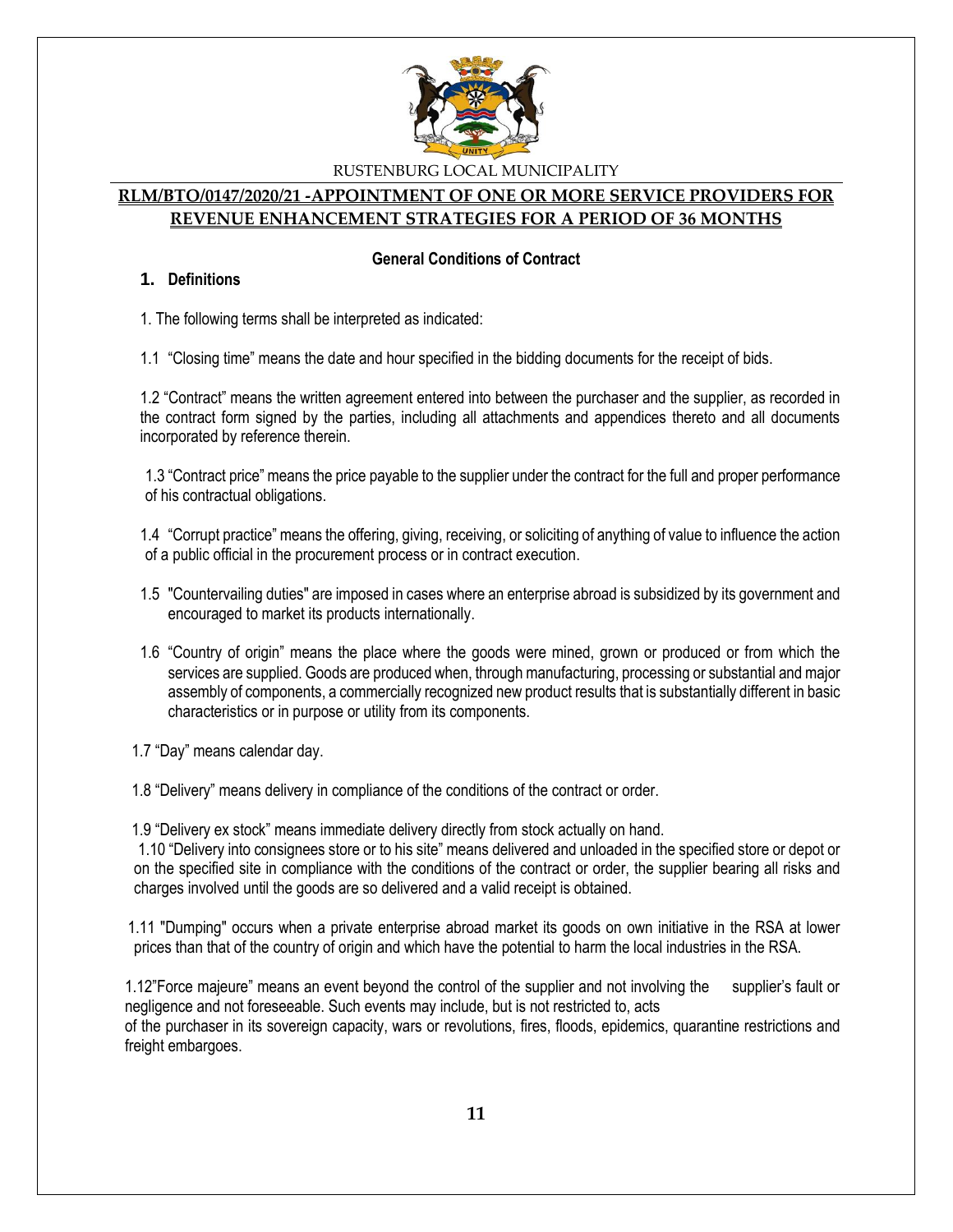

#### **RLM/BTO/0147/2020/21 -APPOINTMENT OF ONE OR MORE SERVICE PROVIDERS FOR REVENUE ENHANCEMENT STRATEGIES FOR A PERIOD OF 36 MONTHS**

1.13 "Fraudulent practice" means a misrepresentation of facts in order to influence a procurement process or the execution of a contract to the detriment of any bidder, and includes collusive practice among bidders (prior to or after bid submission) designed to establish bid prices at artificial non-competitive levels and to deprive the bidder of the benefits of free and open competition.

1.14 "GCC" means the General Conditions of Contract.

1.15 "Goods" means all of the equipment, machinery, and/or other materials that the supplier is required to supply to the purchaser under the contract.

1.16 "Imported content" means that portion of the bidding price represented by the cost of components, parts or materials which have been or are still to be imported (whether by the supplier or his subcontractors) and which costs are inclusive of the costs abroad, plus freight and other direct importation costs such as landing costs, dock dues, import duty, sales duty or other similar tax or duty at the South African place of entry as well as transportation and handling charges to the factory in the Republic where the goods covered by the bid will be manufactured.

1.17 "Local content" means that portion of the bidding price, which is not included in the imported content provided that local manufacture does take place.

1.18 "Manufacture" means the production of products in a factory using labour, materials, components and machinery and includes other related value-adding activities.

1.19 "Order" means an official written order issued for the supply of goods or works or the rendering of a service.

1.20 "Project site," where applicable, means the place indicated in bidding documents.

1.21 "Purchaser" means the organization purchasing the goods.

1.22 "Republic" means the Republic of South Africa.

1.23 "SCC" means the Special Conditions of Contract.

1.24 "Services" means those functional services ancillary to the supply of the goods, such as transportation and any other incidental services, such as installation, commissioning, provision of technical assistance, training, catering, gardening, security, maintenance and other such obligations of the supplier covered under the contract. 1.25 "Supplier" means the successful bidder who is awarded the contract to maintain and administer the required and specified service(s) to the State.

1.26 "Tort" means in breach of contract.

1.27 "Turnkey" means a procurement process where one service provider assumes total responsibility for all aspects of the project and delivers the full end product / service required by the contract.

1.28 "Written" or "in writing" means hand-written in ink or any form of electronic or mechanical writing.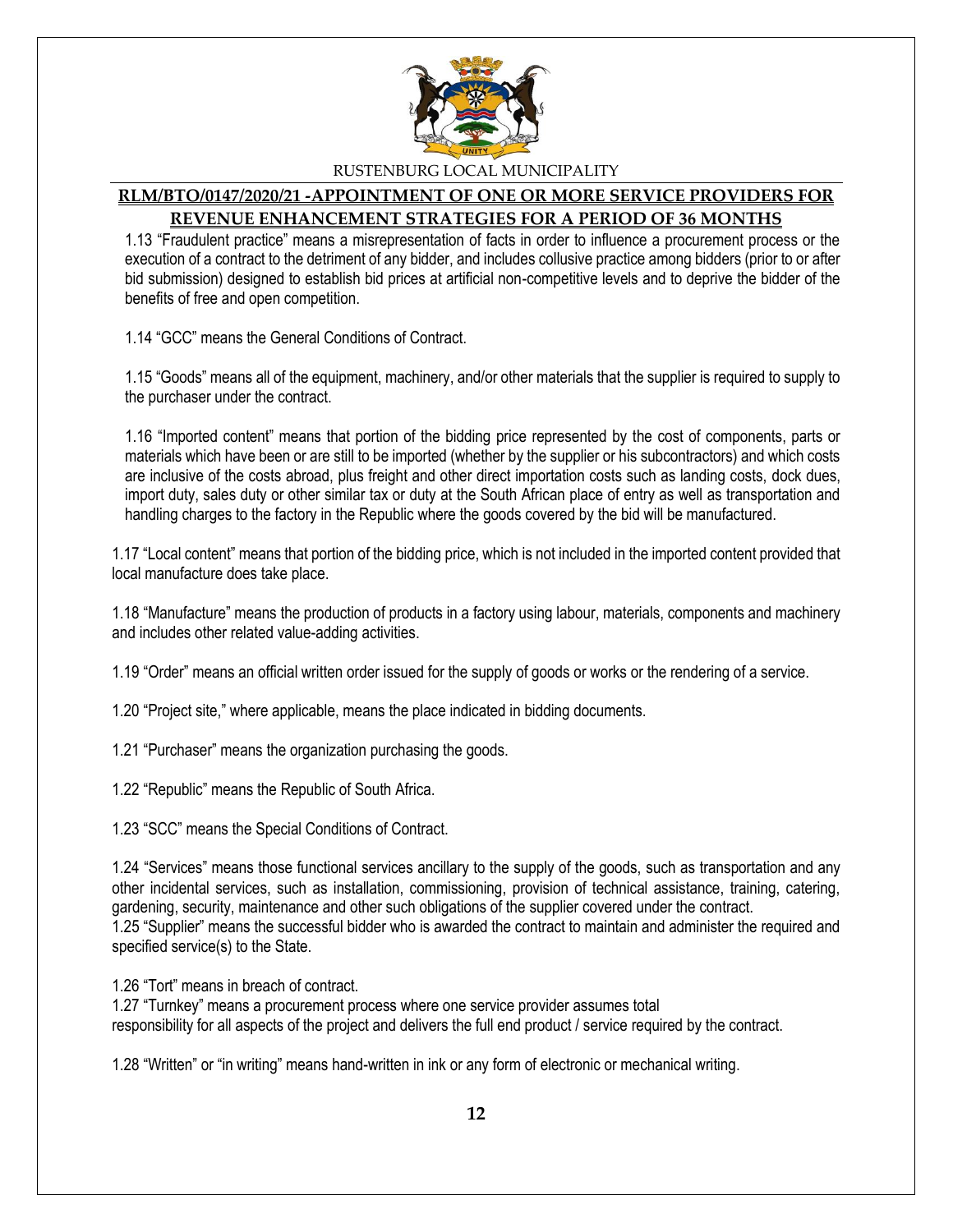

#### **RLM/BTO/0147/2020/21 -APPOINTMENT OF ONE OR MORE SERVICE PROVIDERS FOR REVENUE ENHANCEMENT STRATEGIES FOR A PERIOD OF 36 MONTHS**

#### **2. Application**

2.1 These general conditions are applicable to all bids, contracts and orders including bids for functional and professional services (excluding professional services related to the building and construction industry), sales, hiring, letting and the granting or acquiring of rights, but excluding immovable property, unless otherwise indicated in the bidding documents.

2.2 Where applicable, special conditions of contract are also laid down to cover specific goods, services or works.

2.3 Where such special conditions of contract are in conflict with these general conditions, the special conditions shall apply.

#### **3. General**

3.1 Unless otherwise indicated in the bidding documents, the purchaser shall not be liable for any expense incurred in the preparation and submission of a bid. Where applicable a nonrefundable fee for documents may be charged.

3.2 Invitations to bid are usually published in locally distributed news media and on the municipality/municipal entity website.

#### **4. Standards**

4.1 The goods supplied shall conform to the standards mentioned in the bidding documents and specifications.

#### **5. Use of contract documents and information inspection**

5.1 The supplier shall not, without the purchaser's prior written consent, disclose the contract, or any provision thereof, or any specification, plan, drawing, pattern, sample, or information furnished by or on behalf of the purchaser in connection therewith, to any person other than a person employed by the supplier in the performance of the contract. Disclosure to any such employed person shall be made in confidence and shall extend only as far as may be necessary for purposes of such performance.

5.2 The supplier shall not, without the purchaser's prior written consent, make use of any document or information mentioned in GCC clause 5.1 except for purposes of performing the contract.

5.3 Any document, other than the contract itself mentioned in GCC clause 5.1 shall remain the property of the purchaser and shall be returned (all copies) to the purchaser on completion of the supplier's performance under the contract if so required by the purchaser.

5.4 The supplier shall permit the purchaser to inspect the supplier's records relating to the performance of the supplier and to have them audited by auditors appointed by the purchaser, if so required by the purchaser.

#### **6. Patent Rights**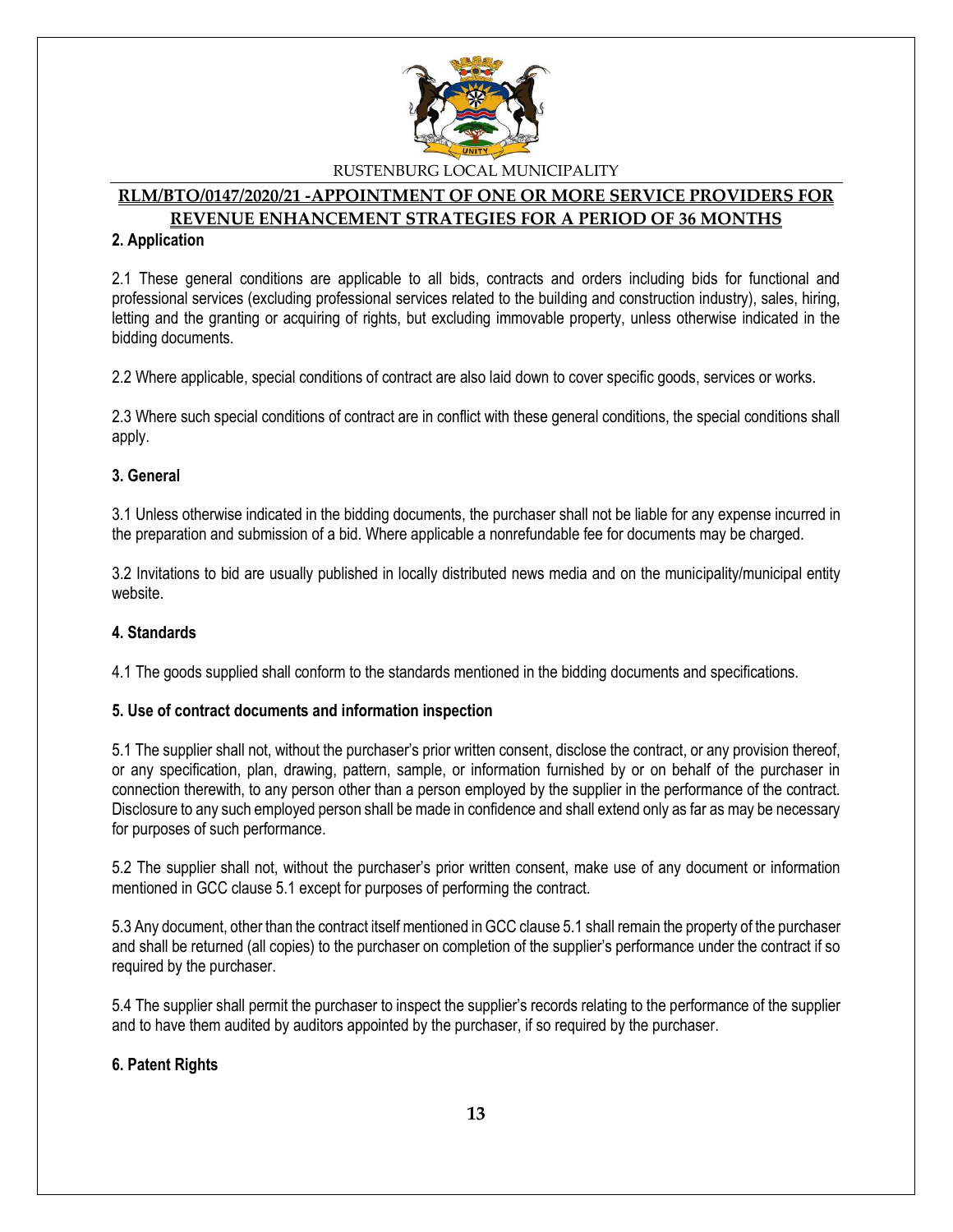

#### **RLM/BTO/0147/2020/21 -APPOINTMENT OF ONE OR MORE SERVICE PROVIDERS FOR REVENUE ENHANCEMENT STRATEGIES FOR A PERIOD OF 36 MONTHS**

6.1 The supplier shall indemnify the purchaser against all third-party claims of infringement of patent, trademark, or industrial design rights arising from use of the goods or any part thereof by the purchaser.

6.2 When a supplier developed documentation / projects for the municipality / municipal entity, the intellectual, copy and patent rights or ownership of such documents or projects will vest in the municipality / municipal entity.

#### **7. Performance security**

7.1 Within thirty (30) days of receipt of the notification of contract award, the successful bidder shall furnish to the purchaser the performance security of the amount specified in SCC.

7.2 The proceeds of the performance security shall be payable to the purchaser as compensation for any loss resulting from the supplier's failure to complete his obligations under the contract.

7.3 The performance security shall be denominated in the currency of the contract or in a freely convertible currency acceptable to the purchaser and shall be in one of the following forms:

(a) a bank guarantee or an irrevocable letter of credit issued by a reputable bank located in the purchaser's country or abroad, acceptable to the purchaser, in the form provided in the bidding documents or another form acceptable to the purchaser; or

(b) a cashier's or certified cheque.

7.4 The performance security will be discharged by the purchaser and returned to the supplier not later than thirty (30) days following the date of completion of the supplier's performance obligations under the contract, including any warranty obligations, unless otherwise specified.

#### **8. Inspections, tests and analyses**

8.1 All pre-bidding testing will be for the account of the bidder.

8.2 If it is a bid condition that goods to be produced or services to be rendered should at any stage be subject to inspections, tests and analyses, the bidder or contractor's premises shall be open, at all reasonable hours, for inspection by a representative of the purchaser or organization acting on behalf of the purchaser.

8.3 If there are no inspection requirements indicated in the bidding documents and no mention is made in the contract, but during the contract period it is decided that inspections shall be carried out, the purchaser shall itself make the necessary arrangements, including payment arrangements with the testing authority concerned.

8.4 If the inspections, tests and analyses referred to in clauses 8.2 and 8.3 show the goods to be in accordance with the contract requirements, the cost of the inspections, tests and analyses shall be defrayed by the purchaser.

8.5 Where the goods or services referred to in clauses 8.2 and 8.3 do not comply with the contract requirements, irrespective of whether such goods or services are accepted or not, the cost in connection with these inspections, tests or analyses shall be defrayed by the supplier.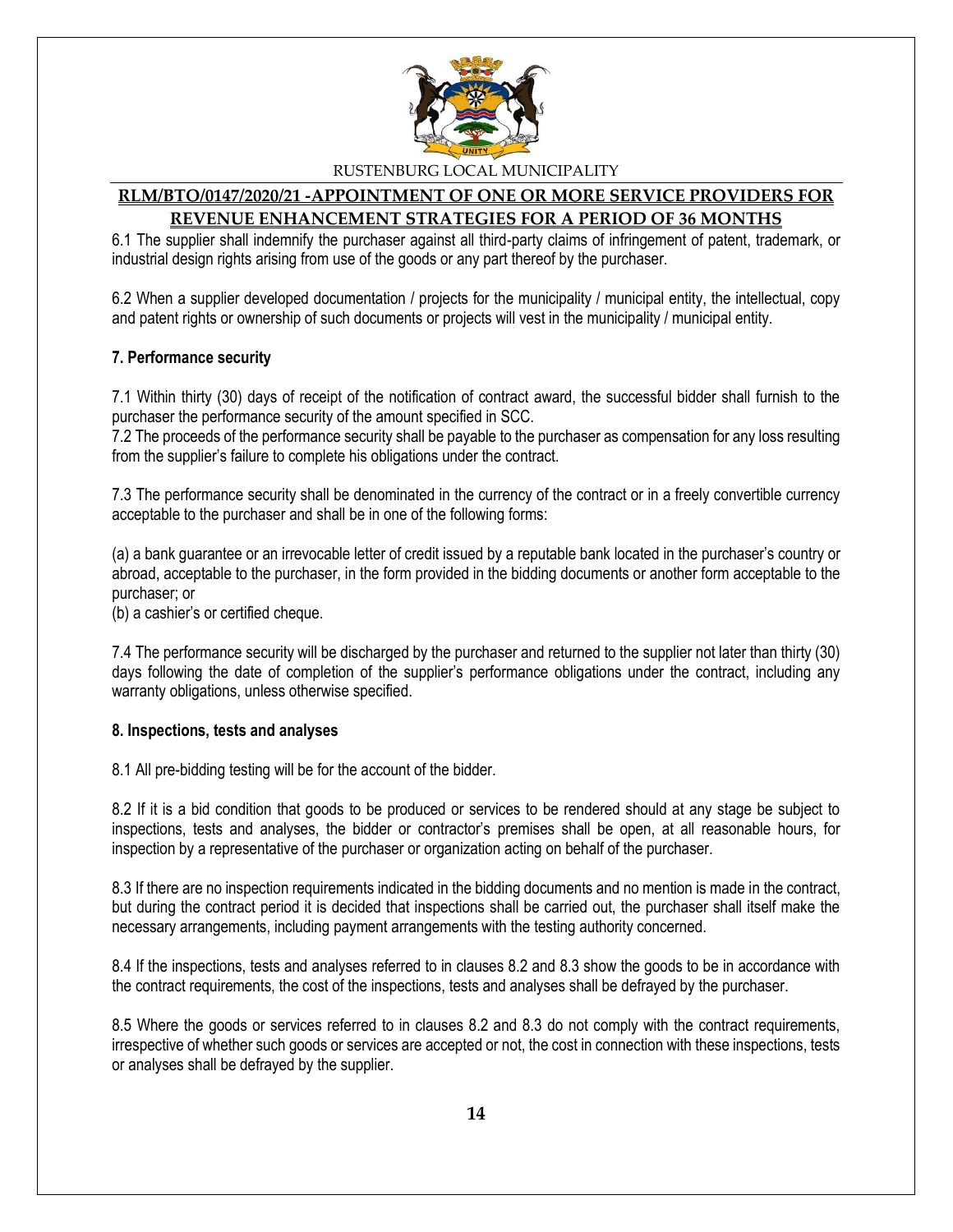

#### **RLM/BTO/0147/2020/21 -APPOINTMENT OF ONE OR MORE SERVICE PROVIDERS FOR REVENUE ENHANCEMENT STRATEGIES FOR A PERIOD OF 36 MONTHS**

8.6 Goods and services which are referred to in clauses 8.2 and 8.3 and which do not comply with the contract requirements may be rejected.

8.7 Any contract goods may on or after delivery be inspected, tested or analysed and may be rejected if found not to comply with the requirements of the contract. Such rejected goods shall be held at the cost and risk of the supplier who shall, when called upon, remove them immediately at his own cost and forthwith substitute them with goods, which do comply with the requirements of the contract. Failing such removal the rejected goods shall be returned at the suppliers cost and risk. Should the supplier fail to provide the substitute goods forthwith, the purchaser may, without giving the supplier further opportunity to substitute the rejected goods, purchase such goods as may be necessary at the expense of the supplier.

8.8 The provisions of clauses 8.4 to 8.7 shall not prejudice the right of the purchaser to cancel the contract on account of a breach of the conditions thereof, or to act in terms of Clause 22 of GCC.

#### **9. Packing**

9.1 The supplier shall provide such packing of the goods as is required to prevent their damage or deterioration during transit to their final destination, as indicated in the contract. The packing shall be sufficient to withstand, without limitation, rough handling during transit and exposure to extreme temperatures, salt and precipitation during transit, and open storage. Packing, case size weights shall take into consideration, where appropriate, the remoteness of the goods' final destination and the absence of heavy handling facilities at all points in transit.

9.2 The packing, marking, and documentation within and outside the packages shall comply strictly with such special requirements as shall be expressly provided for in the contract, including additional requirements, if any, and in any subsequent instructions ordered by the purchaser.

#### **10. Delivery and documents**

10.1 Delivery of the goods and arrangements for shipping and clearance obligations shall be made by the supplier in accordance with the terms specified in the contract.

#### **11. Insurance**

11.1 The goods supplied under the contract shall be fully insured in a freely convertible currency against loss or damage incidental to manufacture or acquisition, transportation, storage and delivery in the manner specified. **12. Transportation**

12.1 Should a price other than an all-inclusive delivered price be required, this shall be specified.

#### **13. Incidental Services**

13.1 The supplier may be required to provide any or all of the following services, including additional services, if any:

- (a) performance or supervision of on-site assembly and/or commissioning of the supplied goods;
- (b) furnishing of tools required for assembly and/or maintenance of the supplied goods;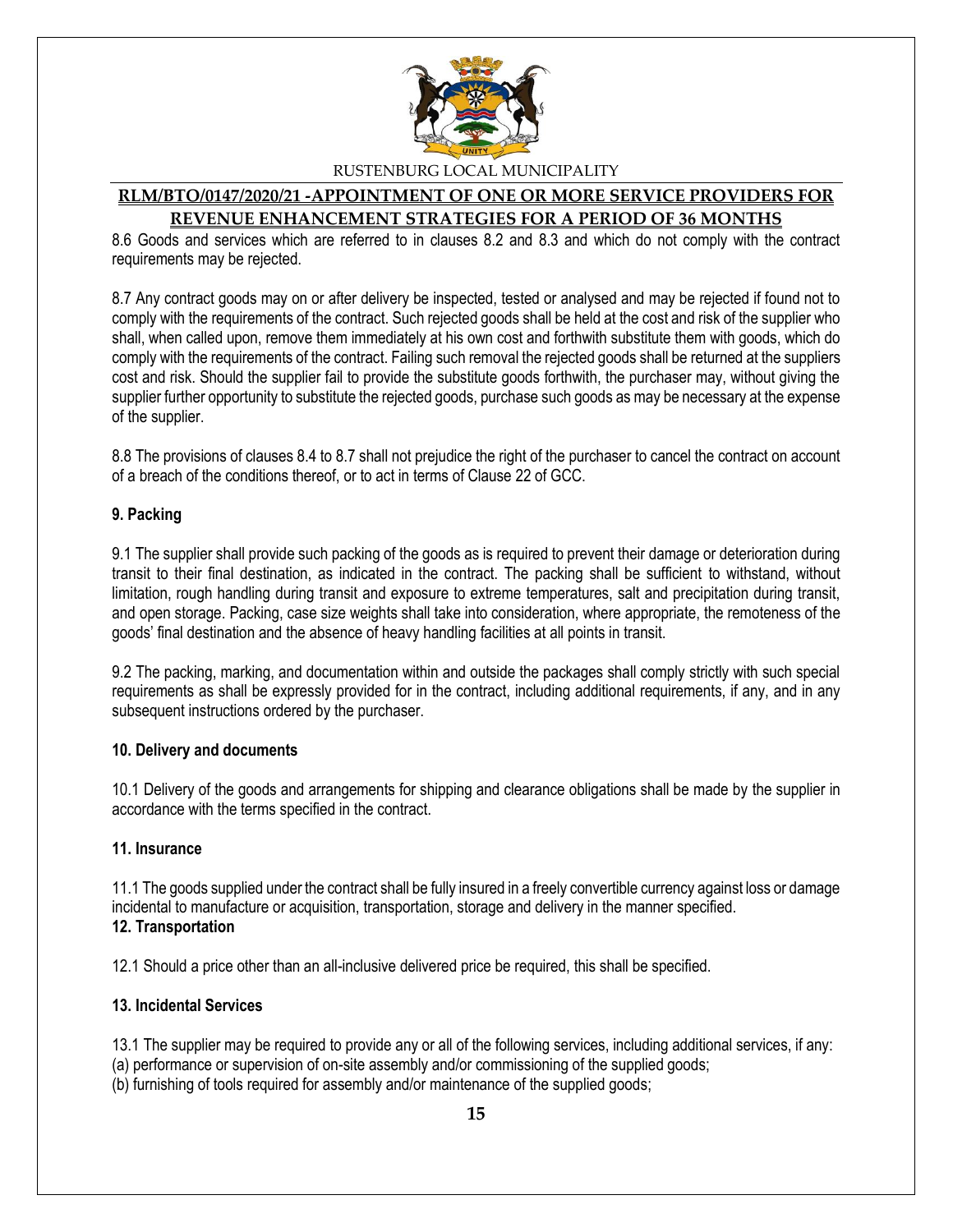

# **RLM/BTO/0147/2020/21 -APPOINTMENT OF ONE OR MORE SERVICE PROVIDERS FOR REVENUE ENHANCEMENT STRATEGIES FOR A PERIOD OF 36 MONTHS**

(c) furnishing of a detailed operations and maintenance manual for each appropriate unit of the supplied goods; (d) performance or supervision or maintenance and/or repair of the supplied goods, for a period of time agreed by the parties, provided that this service shall not relieve the supplier of any warranty obligations under this contract; and (e) training of the purchaser's personnel, at the supplier's plant and/or on-site, in assembly, start-up, operation, maintenance, and/or repair of the supplied goods.

13.2 Prices charged by the supplier for incidental services, if not included in the contract price for the goods, shall be agreed upon in advance by the parties and shall not exceed the prevailing rates charged to other parties by the supplier for similar services.

#### **14. Spare parts**

14.1 As specified, the supplier may be required to provide any or all of the following materials, notifications, and information pertaining to spare parts manufactured or distributed by the supplier:

(a) such spare parts as the purchaser may elect to purchase from the supplier, provided that this election shall not relieve the supplier of any warranty obligations under the contract; and; (b) in the event of termination of production of the spare parts:

(i) advance notification to the purchaser of the pending termination, in sufficient time to permit the purchaser to procure needed requirements; and (ii) following such termination, furnishing at no cost to the purchaser, the blueprints, drawings, and specifications of the spare parts, if requested.

#### **15. Warranty**

15.1 The supplier warrants that the goods supplied under the contract are new, unused, of the most recent or current models and that they incorporate all recent improvements in design and materials unless provided otherwise in the contract. The supplier further warrants that all goods supplied under this contract shall have no defect, arising from design, materials, or workmanship (except when the design and/or material is required by the purchaser's specifications) or from any act or omission of the supplier, that may develop under normal use of the supplied goods in the conditions prevailing in the country of final destination.

15.2 This warranty shall remain valid for twelve (12) months after the goods, or any portion thereof as the case may be, have been delivered to and accepted at the final destination indicated in the contract, or for eighteen (18) months after the date of shipment from the port or place of loading in the source country, whichever period concludes earlier, unless specified otherwise.

15.3 The purchaser shall promptly notify the supplier in writing of any claims arising under this warranty.

15.4 Upon receipt of such notice, the supplier shall, within the period specified and with all reasonable speed, repair or replace the defective goods or parts thereof, without costs to the purchaser.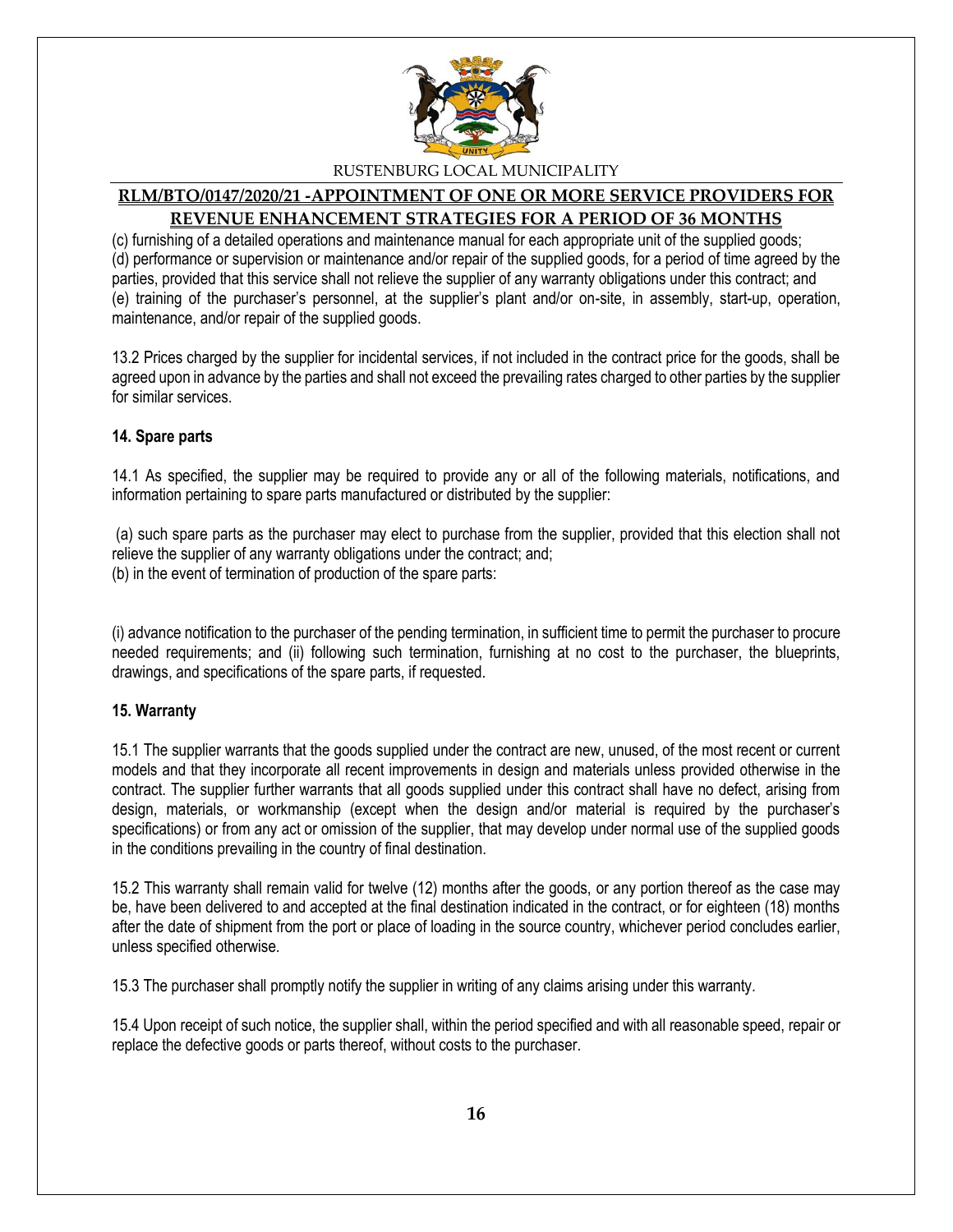

#### **RLM/BTO/0147/2020/21 -APPOINTMENT OF ONE OR MORE SERVICE PROVIDERS FOR REVENUE ENHANCEMENT STRATEGIES FOR A PERIOD OF 36 MONTHS**

15.5 If the supplier, having been notified, fails to remedy the defect(s) within the period specified, the purchaser may proceed to take such remedial action as may be necessary, at the supplier's risk and expense and without prejudice to any other rights which the purchaser may have against the supplier under the contract.

#### **16. Payment**

16.1 The method and conditions of payment to be made to the supplier under this contract shall be specified.

16.2 The supplier shall furnish the purchaser with an invoice accompanied by a copy of the delivery note and upon fulfillment of other obligations stipulated in the contract.

16.3 Payments shall be made promptly by the purchaser, but in no case later than thirty (30) days after submission of an invoice or claim by the supplier.

16.4 Payment will be made in Rand unless otherwise stipulated.

#### **17. Prices**

17.1 Prices charged by the supplier for goods delivered and services performed under the contract shall not vary from the prices quoted by the supplier in his bid, with the exception of any price adjustments authorized or in the purchaser's request for bid validity extension, as the case may be.

#### **18. Variation orders**

18.1 In cases where the estimated value of the envisaged changes in purchase does not vary more than 15% of the total value of the original contract, the contractor may be instructed to deliver the goods or render the services as such. In cases of measurable quantities, the contractor may be approached to reduce the unit price, and such offers may be accepted provided that there is no escalation in price.

#### **19. Assignment**

19.1 The supplier shall not assign, in whole or in part, its obligations to perform under the contract, except with the purchaser's prior written consent.

#### **20. Subcontracts**

20.1 The supplier shall notify the purchaser in writing of all subcontracts awarded under these contracts if not already specified in the bid. Such notification, in the original bid or later, shall not relieve the supplier from any liability or obligation under the contract.

#### **21. Delays in the supplier's delivery and/or performance**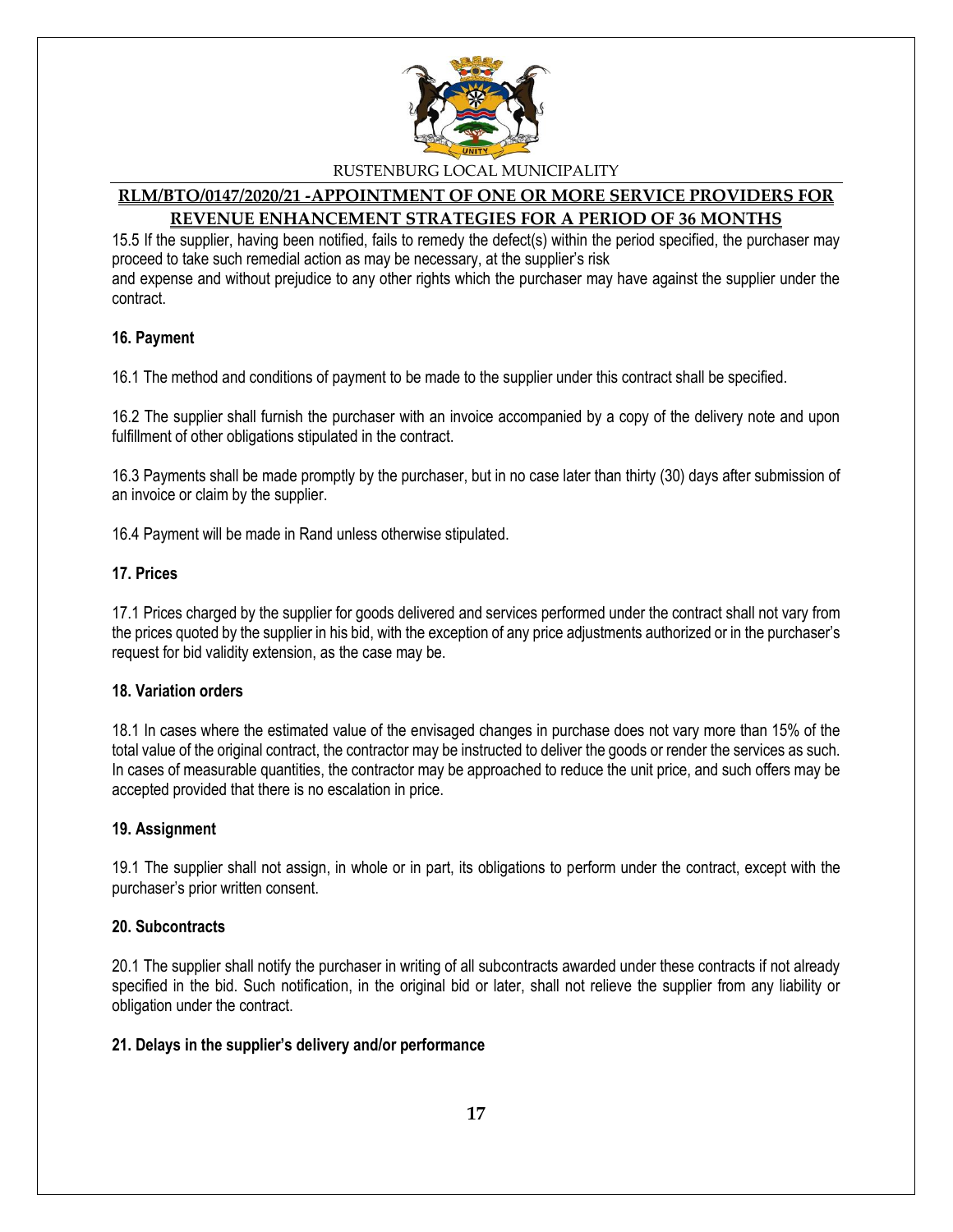

#### **RLM/BTO/0147/2020/21 -APPOINTMENT OF ONE OR MORE SERVICE PROVIDERS FOR REVENUE ENHANCEMENT STRATEGIES FOR A PERIOD OF 36 MONTHS**

21.1 Delivery of the goods and performance of services shall be made by the supplier in accordance with the time schedule prescribed by the purchaser in the contract.

21.2 If at any time during performance of the contract, the supplier or its subcontractor(s) should encounter conditions impeding timely delivery of the goods and performance of services, the supplier shall promptly notify the purchaser in writing of the fact of the delay, it's likely duration and its cause(s). As soon as practicable after receipt of the supplier's notice, the purchaser shall evaluate the situation and may at his discretion extend the supplier's time for performance, with or without the imposition of penalties, in which case the extension shall be ratified by the parties by amendment of contract.

21.3 The right is reserved to procure outside of the contract small quantities or to have minor essential services executed if an emergency arises, the supplier's point of supply is not situated at or near the place where the goods are required, or the supplier's services are not readily available.

21.4 Except as provided under GCC Clause 25, a delay by the supplier in the performance of its delivery obligations shall render the supplier liable to the imposition of penalties, pursuant to GCC Clause 22, unless an extension of time is agreed upon pursuant to GCC Clause 22.2 without the application of penalties.

21.5 Upon any delay beyond the delivery period in the case of a goods contract, the purchaser shall, without cancelling the contract, be entitled to purchase goods of a similar quality and up to the same quantity in substitution of the goods not supplied in conformity with the contract and to return any goods delivered later at the supplier's expense and risk, or to cancel the contract and buy such goods as may be required to complete the contract and without prejudice to his other rights, be entitled to claim damages from the supplier.

#### **22. Penalties**

22.1 Subject to GCC Clause 25, if the supplier fails to deliver any or all of the goods or to perform the services within the period(s) specified in the contract, the purchaser shall, without prejudice to its other remedies under the contract, deduct from the contract price, as a penalty, a sum calculated on the delivered price of the delayed goods or unperformed services using the current prime interest rate calculated for each day of the delay until actual delivery or performance. The purchaser may also consider termination of the contract pursuant to GCC Clause 23. **23. Termination for default**

23.1 The purchaser, without prejudice to any other remedy for breach of contract, by written notice of default sent to the supplier, may terminate this contract in whole or in part:

(a) if the supplier fails to deliver any or all of the goods within the period(s) specified in the contract, or within any extension thereof granted by the purchaser pursuant to GCC Clause 21.2;

(b) if the supplier fails to perform any other obligation(s) under the contract; or

(c) if the supplier, in the judgment of the purchaser, has engaged in corrupt or fraudulent practices in competing for or in executing the contract.

23.2 In the event the purchaser terminates the contract in whole or in part, the purchaser may procure, upon such terms and in such manner, as it deems appropriate, goods, works or services similar to those undelivered, and the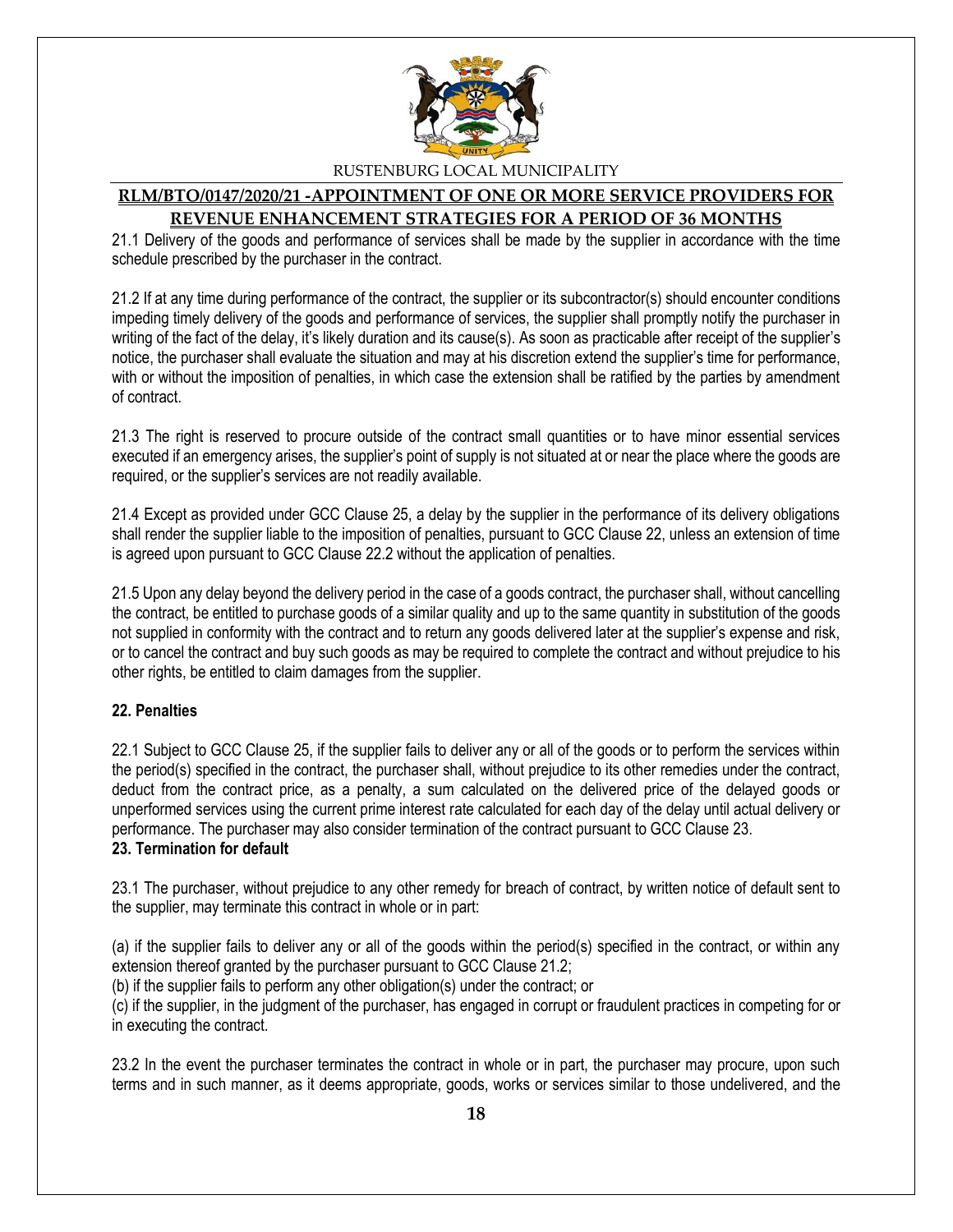

#### **RLM/BTO/0147/2020/21 -APPOINTMENT OF ONE OR MORE SERVICE PROVIDERS FOR REVENUE ENHANCEMENT STRATEGIES FOR A PERIOD OF 36 MONTHS**

supplier shall be liable to the purchaser for any excess costs for such similar goods, works or services. However, the supplier shall continue performance of the contract to the extent not terminated.

23.3 Where the purchaser terminates the contract in whole or in part, the purchaser may decide to impose a restriction penalty on the supplier by prohibiting such supplier from doing business with the public sector for a period not exceeding 10 years.

23.4 If a purchaser intends imposing a restriction on a supplier or any person associated with the supplier, the supplier will be allowed a time period of not more than fourteen (14) days to provide reasons why the envisaged restriction should not be imposed. Should the supplier fail to respond within the stipulated fourteen (14) days the purchaser may regard the supplier as having no objection and proceed with the restriction.

23.5 Any restriction imposed on any person by the purchaser will, at the discretion of the purchaser, also be applicable to any other enterprise or any partner, manager, director or other person who wholly or partly exercises or exercised or may exercise control over the enterprise of the first-mentioned person, and with

which enterprise or person the first-mentioned person, is or was in the opinion of the purchaser actively associated.

23.6 If a restriction is imposed, the purchaser must, within five (5) working days of such imposition, furnish the National Treasury, with the following information:

(i) the name and address of the supplier and / or person restricted by the purchaser;

(ii) the date of commencement of the restriction

(iii) the period of restriction; and

(iv) the reasons for the restriction.

These details will be loaded in the National Treasury's central database of suppliers or persons prohibited from doing business with the public sector.

23.7 If a court of law convicts a person of an offence as contemplated in sections 12 or 13 of the Prevention and Combating of Corrupt Activities Act, No. 12 of 2004, the court may also rule that such person's name be endorsed on the Register for Tender Defaulters. When a person's name has been endorsed on the Register, the person will be prohibited from doing business with the public sector for a period not less than five years and not more than 10 years. The National Treasury is empowered to determine the period of restriction and each case will be dealt with on its own merits. According to section 32 of the Act the Register must be open to the public. The Register can be perused on the National Treasury website

#### **24. Antidumping and countervailing duties and rights**

24.1 When, after the date of bid, provisional payments are required, or anti-dumping or countervailing duties are imposed, or the amount of a provisional payment or anti-dumping or countervailing right is increased in respect of any dumped or subsidized import, the State is not liable for any amount so required or imposed, or for the amount of any such increase. When, after the said date, such a provisional payment is no longer required or any such anti-dumping or countervailing right is abolished, or where the amount of such provisional payment or any such right is reduced, any such favourable difference shall on demand be paid forthwith by the supplier to the purchaser or the purchaser may deduct such amounts from moneys (if any) which may otherwise be due to the supplier in regard to goods or services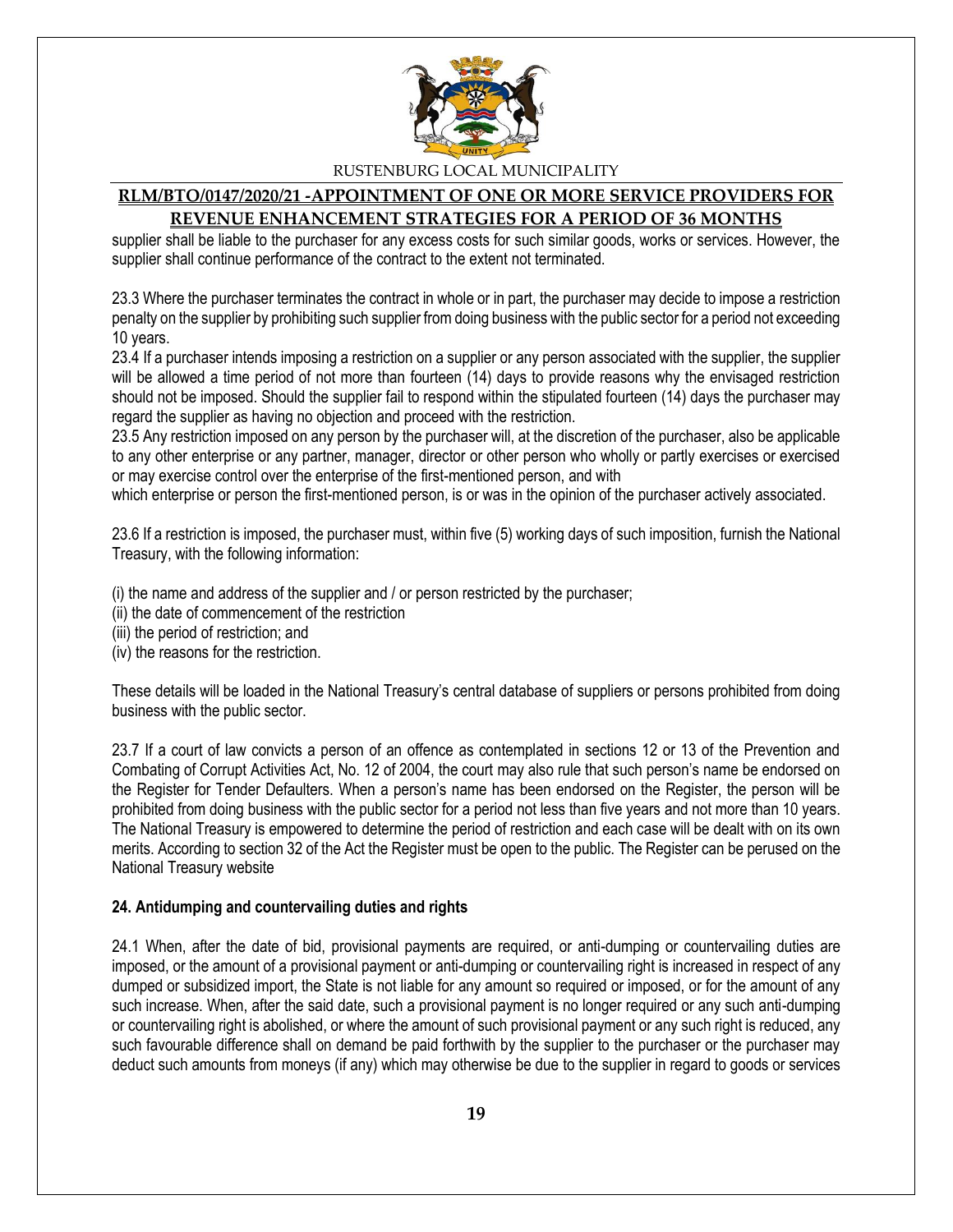

#### **RLM/BTO/0147/2020/21 -APPOINTMENT OF ONE OR MORE SERVICE PROVIDERS FOR REVENUE ENHANCEMENT STRATEGIES FOR A PERIOD OF 36 MONTHS**

which he delivered or rendered, or is to deliver or render in terms of the contract or any other contract or any other amount which may be due to him.

#### **25. Force Majeure**

25.1 Notwithstanding the provisions of GCC Clauses 22 and 23, the supplier shall not be liable for forfeiture of its performance security, damages, or termination for default if and to the extent that his delay in

Performance or other failure to perform his obligations under the contract is the result of an event of force majeure. 25.2 If a force majeure situation arises, the supplier shall promptly notify the purchaser in writing of such condition and the cause thereof. Unless otherwise directed by the purchaser in writing, the supplier shall

continue to perform its obligations under the contract as far as is reasonably practical, and shall seek all reasonable alternative means for performance not prevented by the force majeure event. **26. Termination for insolvency**

26.1 The purchaser may at any time terminate the contract by giving written notice to the supplier if the supplier becomes bankrupt or otherwise insolvent. In this event, termination will be without compensation to the supplier, provided that such termination will not prejudice or affect any right of action or remedy, which has accrued or will accrue thereafter to the purchaser.

#### **27. Settlement of Disputes**

27.1 If any dispute or difference of any kind whatsoever arises between the purchaser and the supplier in connection with or arising out of the contract, the parties shall make every effort to resolve amicably such dispute or difference by mutual consultation.

27.2 If, after thirty (30) days, the parties have failed to resolve their dispute or difference by such mutual consultation, then either the purchaser or the supplier may give notice to the other party of his intention to commence with mediation. No mediation in respect of this matter may be commenced unless such notice is given to the other party. 27.3 Should it not be possible to settle a dispute by means of mediation, it may be settled in a South African court of law.

27.4 Notwithstanding any reference to mediation and/or court proceedings herein,

(a) the parties shall continue to perform their respective obligations under the contract unless they otherwise agree; and

(b) the purchaser shall pay the supplier any monies due the supplier for goods delivered and / or services rendered according to the prescripts of the contract.

#### **28. Limitation of Liability**

28.1 Except in cases of criminal negligence or willful misconduct, and in the case of infringement pursuant to Clause 6;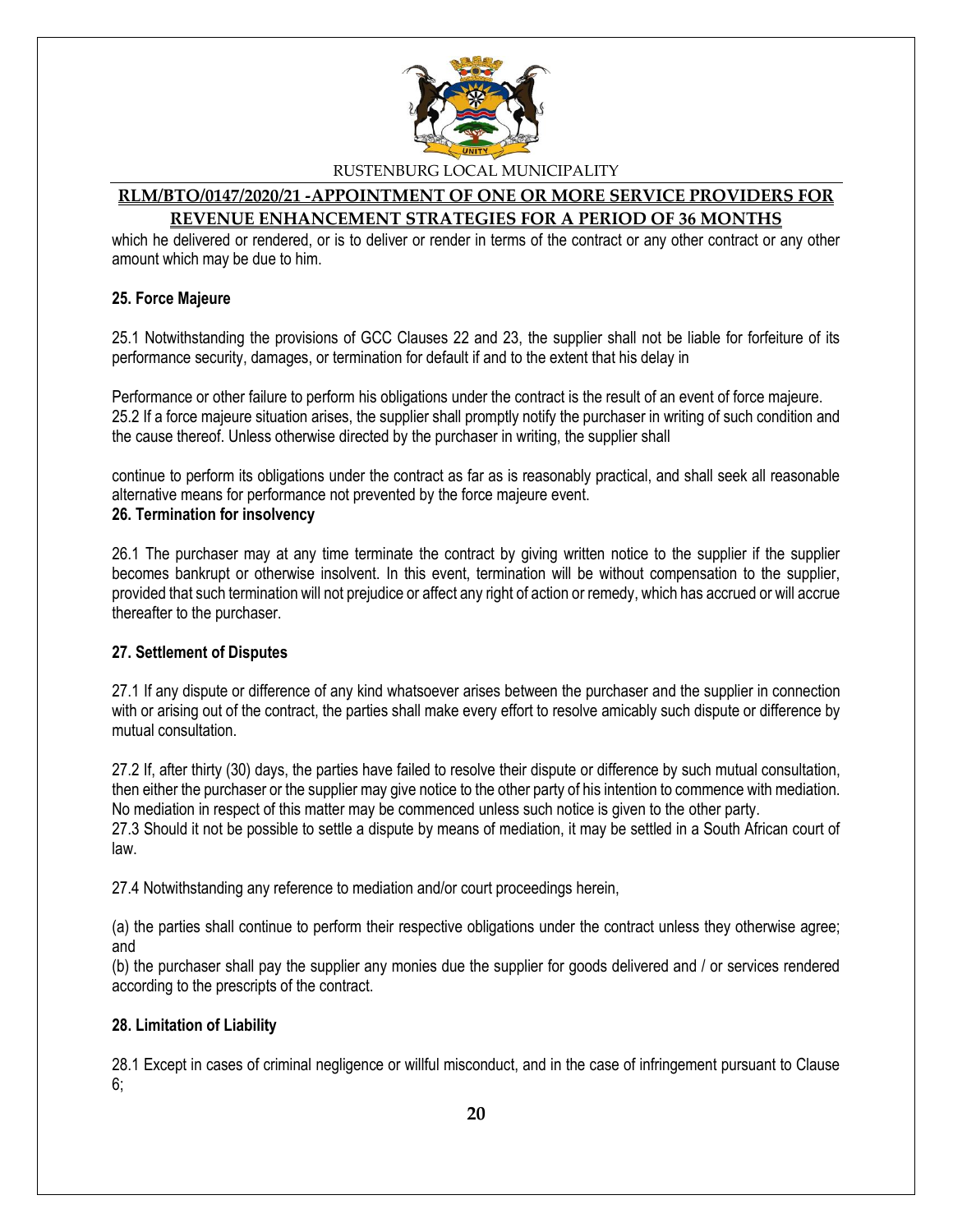

#### **RLM/BTO/0147/2020/21 -APPOINTMENT OF ONE OR MORE SERVICE PROVIDERS FOR REVENUE ENHANCEMENT STRATEGIES FOR A PERIOD OF 36 MONTHS**

(a) the supplier shall not be liable to the purchaser, whether in contract, tort, or otherwise, for any indirect or consequential loss or damage not apply to any obligation of the supplier to pay penalties and/or damages to the purchaser; and

(b) the aggregate liability of the supplier to the purchaser, whether under the contract, in tort or otherwise, shall not exceed the total contract price, provided that this limitation shall not apply to the cost of repairing or replacing defective equipment.

#### **29. Governing language**

29.1 The contract shall be written in English. All correspondence and other documents pertaining to the contract that is exchanged by the parties shall also be written in English.

#### **30. Applicable law**

30.1 The contract shall be interpreted in accordance with South African laws, unless otherwise specified.

#### **31. Notices**

31.1 Every written acceptance of a bid shall be posted to the supplier concerned by registered or certified mail and any other notice to him shall be posted by ordinary mail to the address furnished in his bid or to the address notified later by him in writing and such posting shall be deemed to be proper service of such notice.

31.2 The time mentioned in the contract documents for performing any act after such aforesaid notice has been given, shall be reckoned from the date of posting of such notice.

#### **32. Taxes and duties**

32.1 A foreign supplier shall be entirely responsible for all taxes, stamp duties, license fees, and other such levies imposed outside the purchaser's country.

32.2 A local supplier shall be entirely responsible for all taxes, duties, license fees, etc., incurred until delivery of the contracted goods to the purchaser.

32.3 No contract shall be concluded with any bidder whose tax matters are not in order. Prior to the award of a bid SARS must have certified that the tax matters of the preferred bidder are in order.

32.4 No contract shall be concluded with any bidder whose municipal rates and taxes and municipal services charges are in arrears.

#### **33. Transfer of contracts**

33.1 The contractor shall not abandon, transfer, cede assign or sublet a contract or part thereof without the written permission of the purchaser

#### **34. Amendment of contracts**

34.1 No agreement to amend or vary a contract or order or the conditions, stipulations or provisions thereof shall be valid and of any force unless such agreement to amend or vary is entered into in writing and signed by the contracting parties. Any waiver of the requirement that the agreement to amend or vary shall be in writing, shall also be in writing.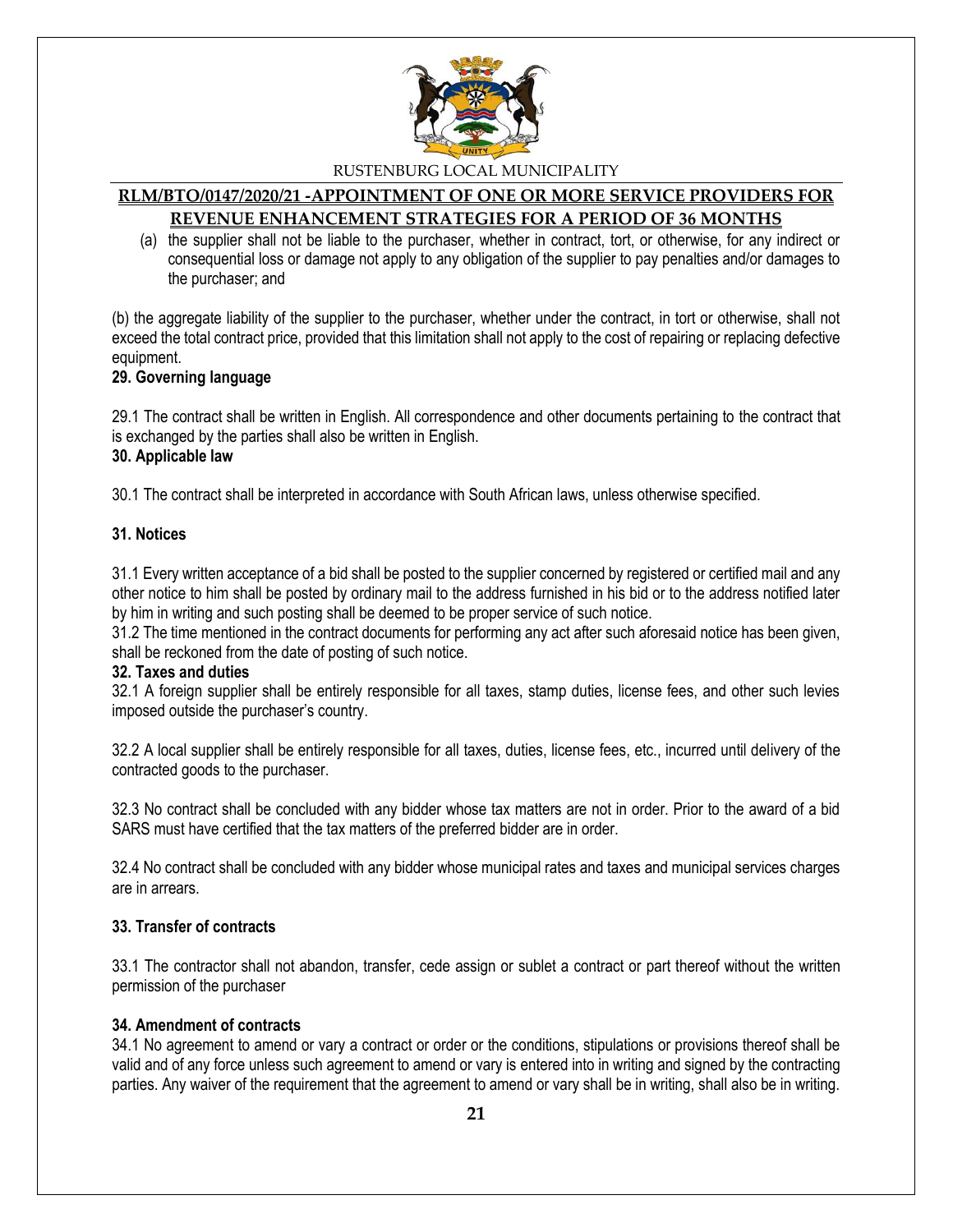

#### **RLM/BTO/0147/2020/21 -APPOINTMENT OF ONE OR MORE SERVICE PROVIDERS FOR REVENUE ENHANCEMENT STRATEGIES FOR A PERIOD OF 36 MONTHS**

#### **35. Prohibition of restrictive practices**

35.1 In terms of section 4 (1) (b) (iii) of the Competition Act No. 89 of **restrictive practices** 1998, as amended, an agreement between, or concerted practice by, firms, or a decision by an association of firms, is prohibited if it is between parties in a horizontal relationship and if a bidder(s) is / are or a contractor(s) was / were involved in collusive bidding.

35.2 If a bidder(s) or contractor(s) based on reasonable grounds or evidence obtained by the purchaser has / have engaged in the restrictive practice referred to above, the purchaser may refer the matter to the Competition Commission for investigation and possible imposition of administrative penalties as contemplated in section 59 of the Competition Act No 89 0f 1998.

35.3 If a bidder(s) or contractor(s) has / have been found guilty by the Competition Commission of the restrictive practice referred to above, the purchaser may, in addition and without prejudice to any other remedy provided for, invalidate the bid(s) for such item(s) offered, and / or terminate the contract in whole or part, and / or restrict the bidder(s) or contractor(s) from conducting business with the public sector for a period not exceeding ten (10) years and / or claim damages from the bidder(s) or contractor(s) concerned.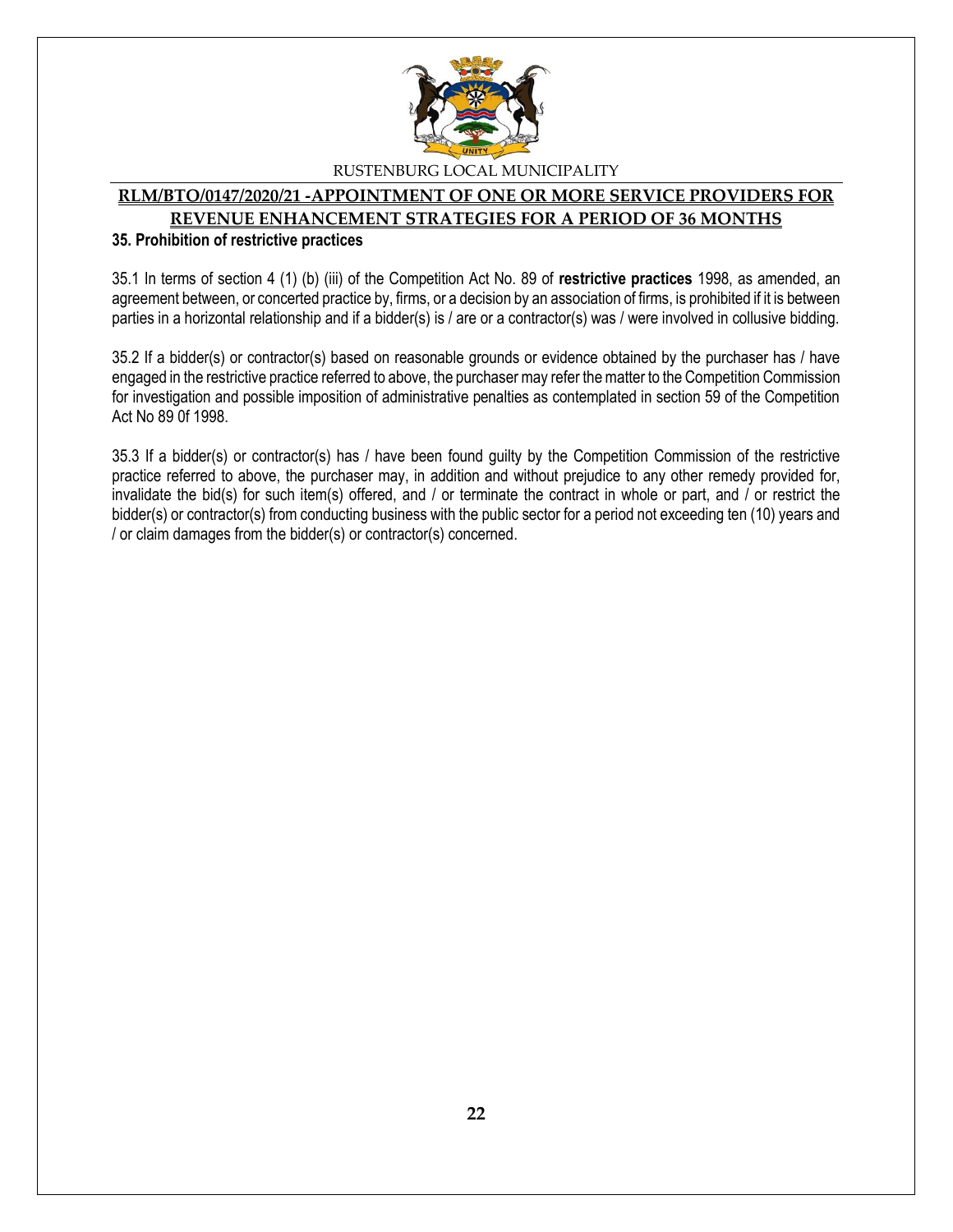

#### **RLM/BTO/0147/2020/21 -APPOINTMENT OF ONE OR MORE SERVICE PROVIDERS FOR REVENUE ENHANCEMENT STRATEGIES FOR A PERIOD OF 36 MONTHS**

#### **SPECIFICATIONS**

#### **PURPOSE:**

South Africa is a developing country, faced with the huge challenge of high unemployment and high levels of poverty within communities. Given its constitutional mandate, local government represents the most important sphere of government, because it is the sphere closest to communities that must provide basic quality services, primary healthcare, safety, jobs and all other necessities. Fourie and Opperman (2011:2) states that, "as local government was established as a separate sphere with primary responsibilities for service delivery, the local government is required to raise its own revenue in order to fund its committed projects in enhancing service delivery within communities".

Rustenburg Local Municipalities in reference to legislative guidelines:

Section 7 (1) stipulates that: "Rates to be levied on all rate-able properties," and it further stipulates that – "when levying rates, a municipality must levy rates on all rateable property in its area, or in a case of a district municipality, on all rate-able property in the district management area.

• As per MPRA rate-able property means – "property on which a municipality may in terms of Section 2 levy a rate, excluding property fully excluded from the levying of rates in terms of Section 17.

• Part 2 of Section 8 (g), states the categories of rate-able properties that may be levied and it includes all state-owned properties.

The council approved gazetted tariffs further states that:

All rateable properties under the Tribal Management whether registered in the name of the Tribe or in the name of the RSA Government, will be fully remission from the property rates for the Financial Year 2012/2013 but excludes the following properties:

State and Parastatal owned Institutions like Hospitals, Schools, Clinics, Tertiary, Educational Institutions, Administration Building, Post Offices, Magistrate Courts, Eskom Properties, Telkom, MTN, Vodacom, Cell C, Building and Installations, Military Bases, Mining Institutions and buildings, including Dwelling Houses for such institutions and Infrastructure, or any rights in Land and Improvement on such land and pertaining to such rights in land, including commercial and Industrial Buildings, Offices, Garages and Shopping Centres.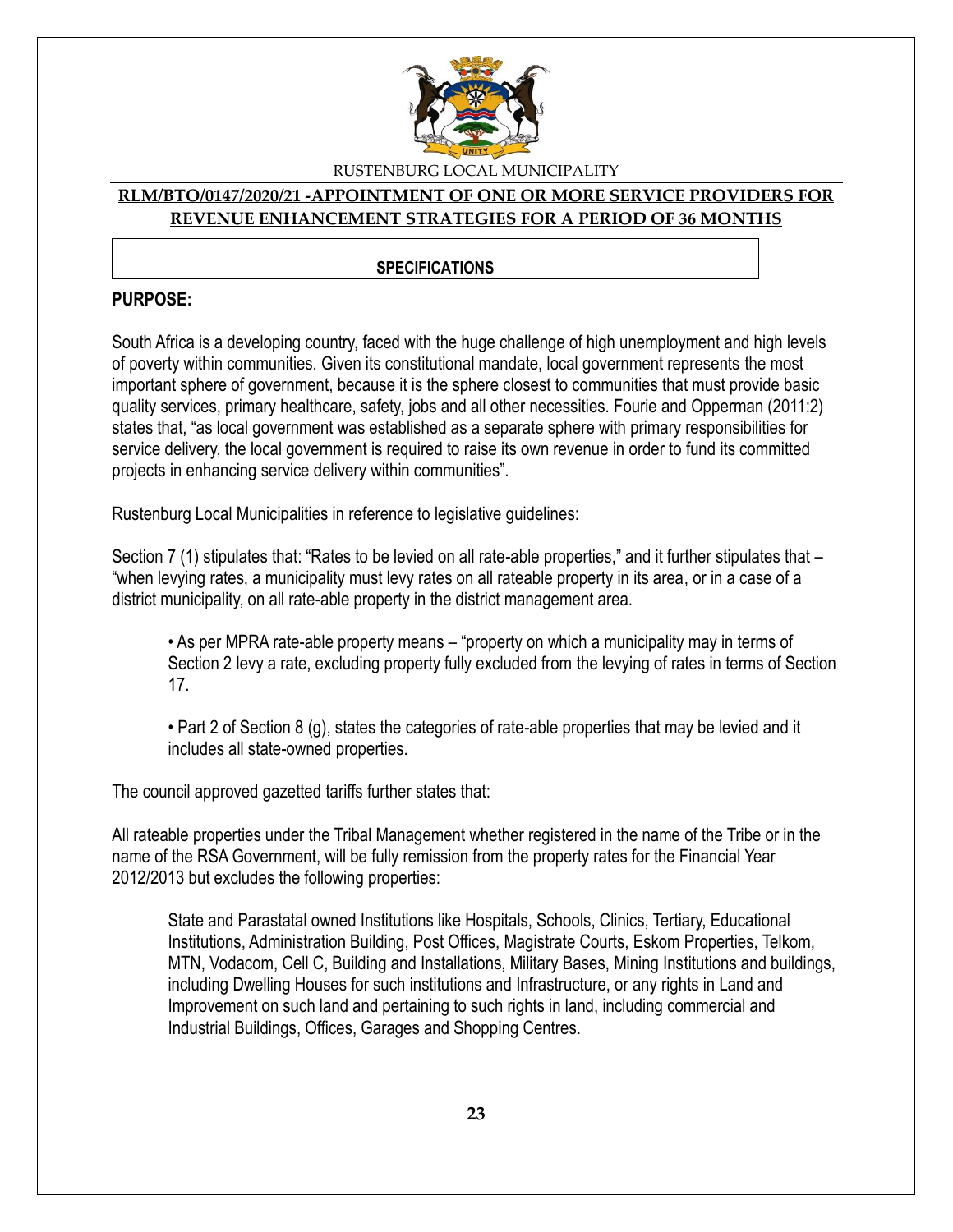

# **RLM/BTO/0147/2020/21 -APPOINTMENT OF ONE OR MORE SERVICE PROVIDERS FOR REVENUE ENHANCEMENT STRATEGIES FOR A PERIOD OF 36 MONTHS**

Section 24 (1) of the Act stipulates that: "A rate levied by a municipality on a property must be paid by the owner of the property." Government is the registered owner of all communal, trust and tribal land and therefore government buildings on these properties are taxable and therefore government is liable for the payment of these tax.

# **1. REBATE SOURCING**

Rustenburg Local Municipality is having a list of properties that were not billed to date as per legislative requirements. The appointed service provider will be required to identify the properties not billed and perform the necessary steps required by Section 7 (1).

### **TERMS OF REFERENCE**

# **APPOINTMENT OF ONE OR MORE SERVICE PROVIDERS FOR REVENUE ENHANCEMENT STRATEGIES**

# **IDENTIFY AND PERFOM REBATE CLAIMS ON ALL UNCLAIMED PROPERTIES**

- $\triangleright$  Reconcile all necessary valuation rolls to master file
- $\triangleright$  Identify Properties with outstanding rebate claims Section 7 (1).
- $\triangleright$  Perform Calculations of all outstanding rebates identified
- $\triangleright$  Engage the necessary departments for property verifications
- $\triangleright$  Prepare final rebate claims submissions as required and in accordance to rebate claims steps
- $\triangleright$  Submit claims to the relevant department with all supporting documents and calculations.

### **2. OTHER FUNDING STREAMS**

RUSTENBURG Local Municipality operates in a volatile environment where risks need to be identified, managed, monitored and reported on for the economic and financial sustainability of the municipality: the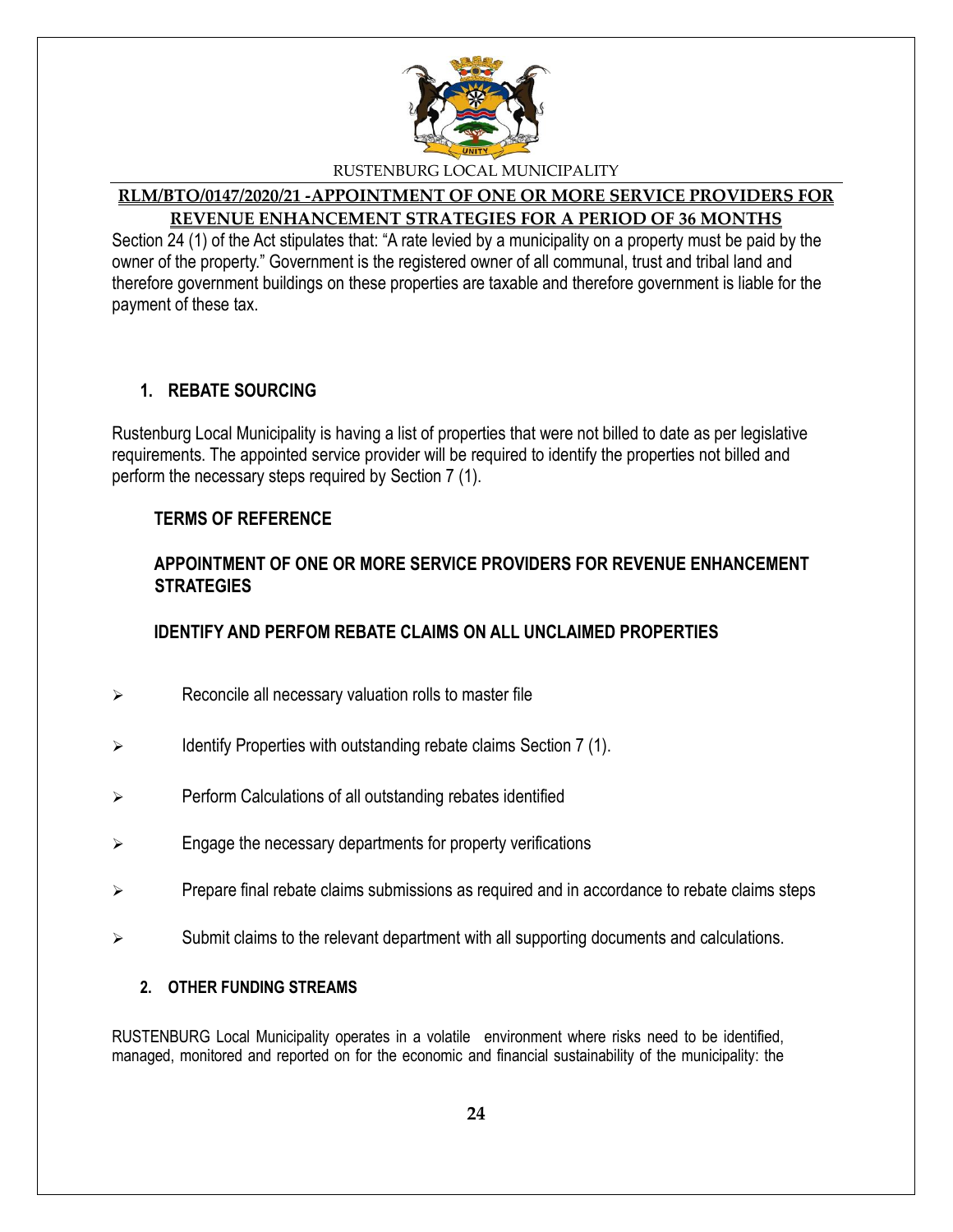

# **RLM/BTO/0147/2020/21 -APPOINTMENT OF ONE OR MORE SERVICE PROVIDERS FOR**

# **REVENUE ENHANCEMENT STRATEGIES FOR A PERIOD OF 36 MONTHS**

municipality hereby, invites service providers assist it in sourcing funds on its behalf. This include but not limited to the list below:

- $\triangleright$  Funding strategies
- $\triangleright$  Assist in identifying other revenue streams.
- $\triangleright$  Capital raising
- $\triangleright$  Lead the sourcing of cost and tax efficient capital for projects.
- $\triangleright$  This will include the proposing of alternative funding structures forthe various projects
- $\triangleright$  Project finance structures and specialized finance.
- $\triangleright$  Revenue opportunities

#### **a. RESPONSE TO THE RFP**

All service providers will be provided with an opportunity to submit both the technical and financial proposal within the specified timeframe for the required service. Service providers may bid for either:

- 1. Rebate Sourcing or
- 2. Other Funding Streams or
- 3. Both.

### **CONTRACTUAL TERMS**

- $\triangleright$  The contract will be for a period of 36 months.
- $\triangleright$  Percentage to be paid from the rebate recoveries.
- $\triangleright$  Fee for service rendered will be applicable expressed as a percentage of a refund derived from rebate review process.

Bidders shall abide to the following mandatory requirements and shall provide the necessary supporting documentation to validate such requirement.

The will be evaluated as follows:

- 1. Administration compliance
- 2. Functionality
- 3. **80/20** Preference point system will be applied; where **80** points will be allocated to price (percentage) and **20** points will be allocated to B-BBEE Status.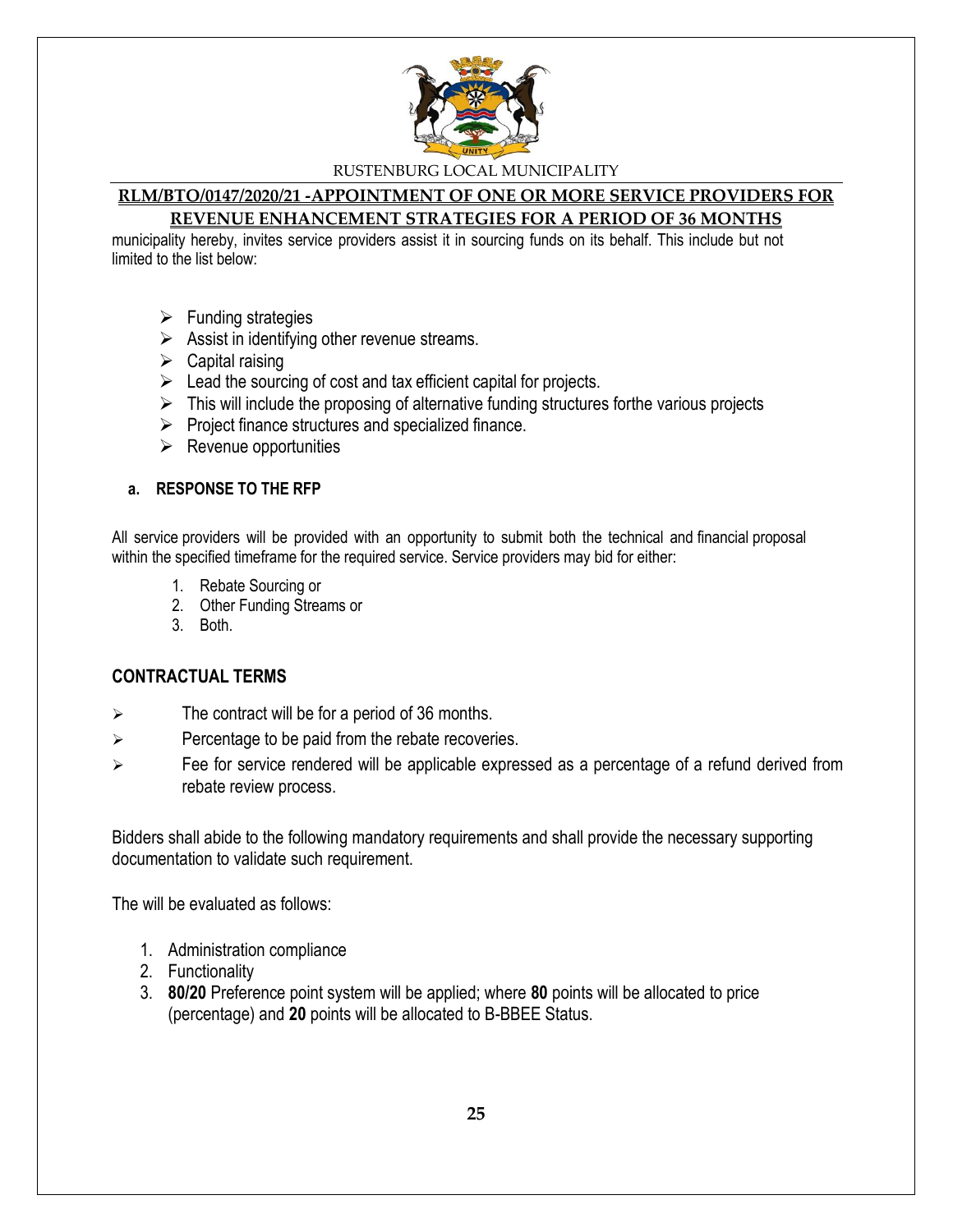

# **RLM/BTO/0147/2020/21 -APPOINTMENT OF ONE OR MORE SERVICE PROVIDERS FOR REVENUE ENHANCEMENT STRATEGIES FOR A PERIOD OF 36 MONTHS**

# **FUNCTIONALITY**

For a bidder to qualify, it is a requirement for a prospective bidder to score a minimum of **75** out of 100 points for functionality.

Values 1=Poor, 3= Good, 5=Excellent

| <b>ITEM</b>      | <b>CRITERIA</b>                                                                                                                                                     | <b>WEIGHT</b>   | <b>VALUE</b> | <b>SCORE</b> |
|------------------|---------------------------------------------------------------------------------------------------------------------------------------------------------------------|-----------------|--------------|--------------|
|                  |                                                                                                                                                                     |                 |              |              |
| <u> 1</u>        | PREVIOUS COMPANY EXPERIENCE (attach appointment and<br>reference letters per project)                                                                               |                 |              |              |
|                  | Bidders are requested to submit appointment letters for Rebate<br>claims services provided in the Municipal Environment $OR$ for<br>other funding streams projects. | $\overline{20}$ |              |              |
|                  | All appointment and reference letters must not be older than 5<br>years                                                                                             |                 |              |              |
|                  | 1 Appointment letter (Value = 1)                                                                                                                                    |                 |              |              |
|                  | 2 Appointment letters Value = 3)                                                                                                                                    |                 |              |              |
|                  | 3 Appointment letters (Value= 5)                                                                                                                                    |                 |              |              |
| 1.1              | <b>DIRECTOR REGISTRATION</b>                                                                                                                                        |                 |              |              |
| 1.1.1            | At least one (1) director must be registered with a professional<br>body such as (SAICA, SAIPA, CIMA) or any other Financial Body.<br>Attach proof of Registration  | 10              |              |              |
| $\overline{2}$   | PERSONNEL EXPERIENCE                                                                                                                                                | 30              |              |              |
| 2.1              | PROJECT LEADER Attach a CV detailing project of similar nature                                                                                                      |                 |              |              |
| 2.2              | $1 - 6$ years' experience (Value = 1)                                                                                                                               |                 |              |              |
| 2.3              | $7 - 9$ years' experience Value = 3)                                                                                                                                |                 |              |              |
|                  | 10 years' above experience (Value= 5)                                                                                                                               |                 |              |              |
| $\frac{2.4}{3.}$ | PROJECT LEADER QUALIFICATION AND REGISTRATION                                                                                                                       |                 |              |              |
|                  | (Attach Proof of Registration and a Certificates as indicated)                                                                                                      |                 |              |              |
| 3.1              | Project Leader must have NQF level 8 qualification in finance                                                                                                       |                 |              |              |
|                  | (commerce related studies) and be registered with either of the                                                                                                     |                 |              |              |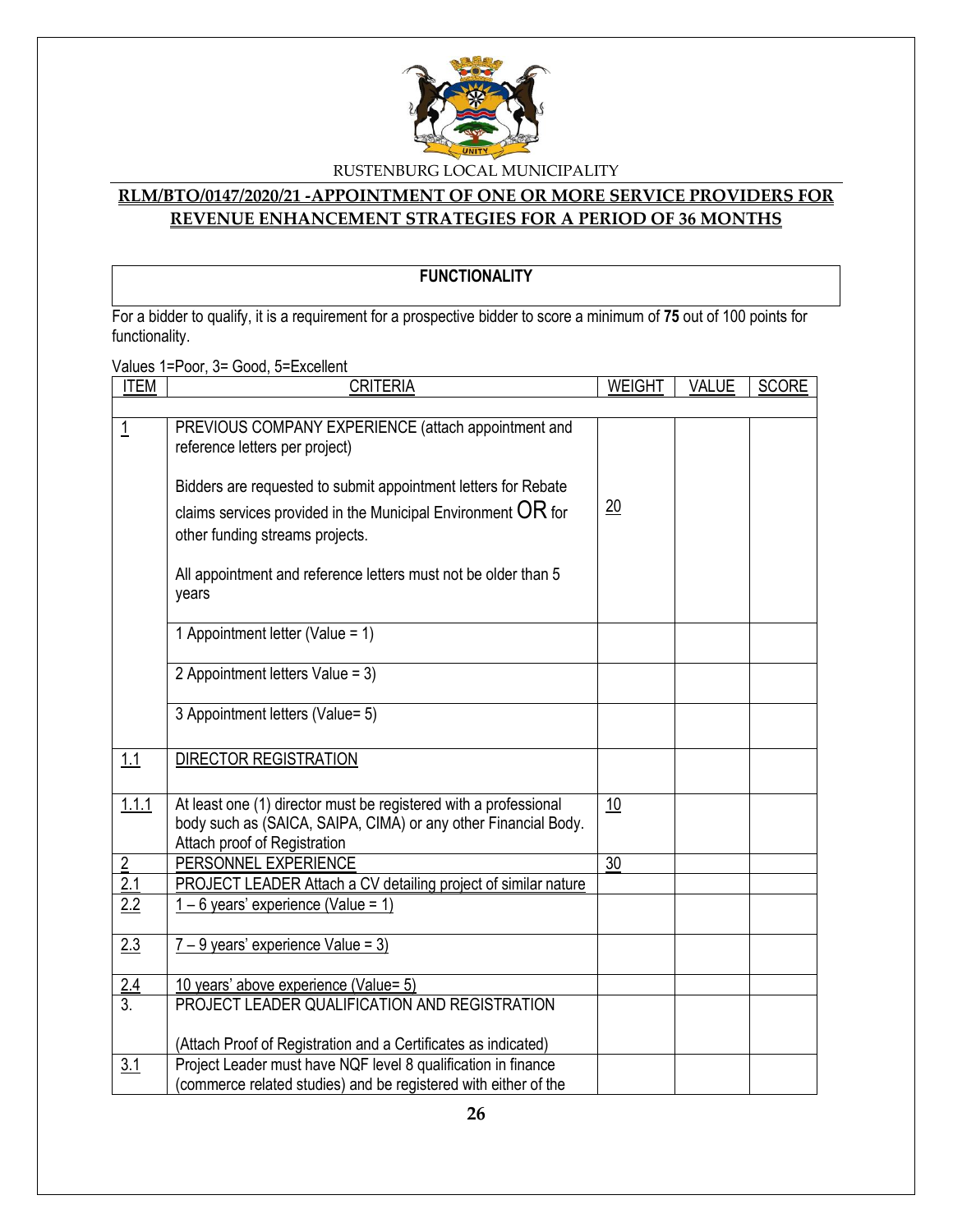

# **RLM/BTO/0147/2020/21 -APPOINTMENT OF ONE OR MORE SERVICE PROVIDERS FOR**

# **REVENUE ENHANCEMENT STRATEGIES FOR A PERIOD OF 36 MONTHS**

|                | following (SAICA, SAIPA, CIMA) or any other Financial Body      |    |  |
|----------------|-----------------------------------------------------------------|----|--|
|                | $(Value = 5)$                                                   |    |  |
| 3.2            | Project Leader must have NQF level 7 qualification in finance   |    |  |
|                | (commerce related studies) and be registered with either of the |    |  |
|                | following (SAICA, SAIPA, CIMA) or any other Financial Body      |    |  |
|                | Value = $3)$                                                    |    |  |
| 3.3            | Project Leader must have NQF level 6 qualification in finance   |    |  |
|                | (commerce related studies) and be registered with either of the |    |  |
|                | following (SAICA, SAIPA, CIMA) or any other Financial Body      |    |  |
|                | $(Value = 1)$                                                   |    |  |
| $\overline{4}$ | <b>TEAM MEMBERS</b>                                             | 20 |  |
| 4.1            | Team member - Degree in Accounting / (B com / B. Tech), 5       |    |  |
|                | years' and above experience (value = $5$ )                      |    |  |
| 4.2            | Team member - Degree in Accounting / (B com / B. Tech), 3 - 4   |    |  |
|                | years' experience. (value = $3$ )                               |    |  |
| 4.3            | Team member - Degree in Accounting / (B com / B. Tech) with 1 - |    |  |
|                | 2 years' experience (value =1)                                  |    |  |
|                |                                                                 |    |  |

Calculate the points scored according to the following formula:

 $Ps = [So] X Ap$ Ms

Where:

Ps = percentage scored for functionality by the bid under consideration

So = total score of bids under consideration, i.e. weight X value = score

Ms = maximum possible score = 500

Ap = percentage allocated

Total percentage scored by the bidder on functionality:  $Ps = x 100$ 

 \_\_\_\_\_\_\_\_ = 500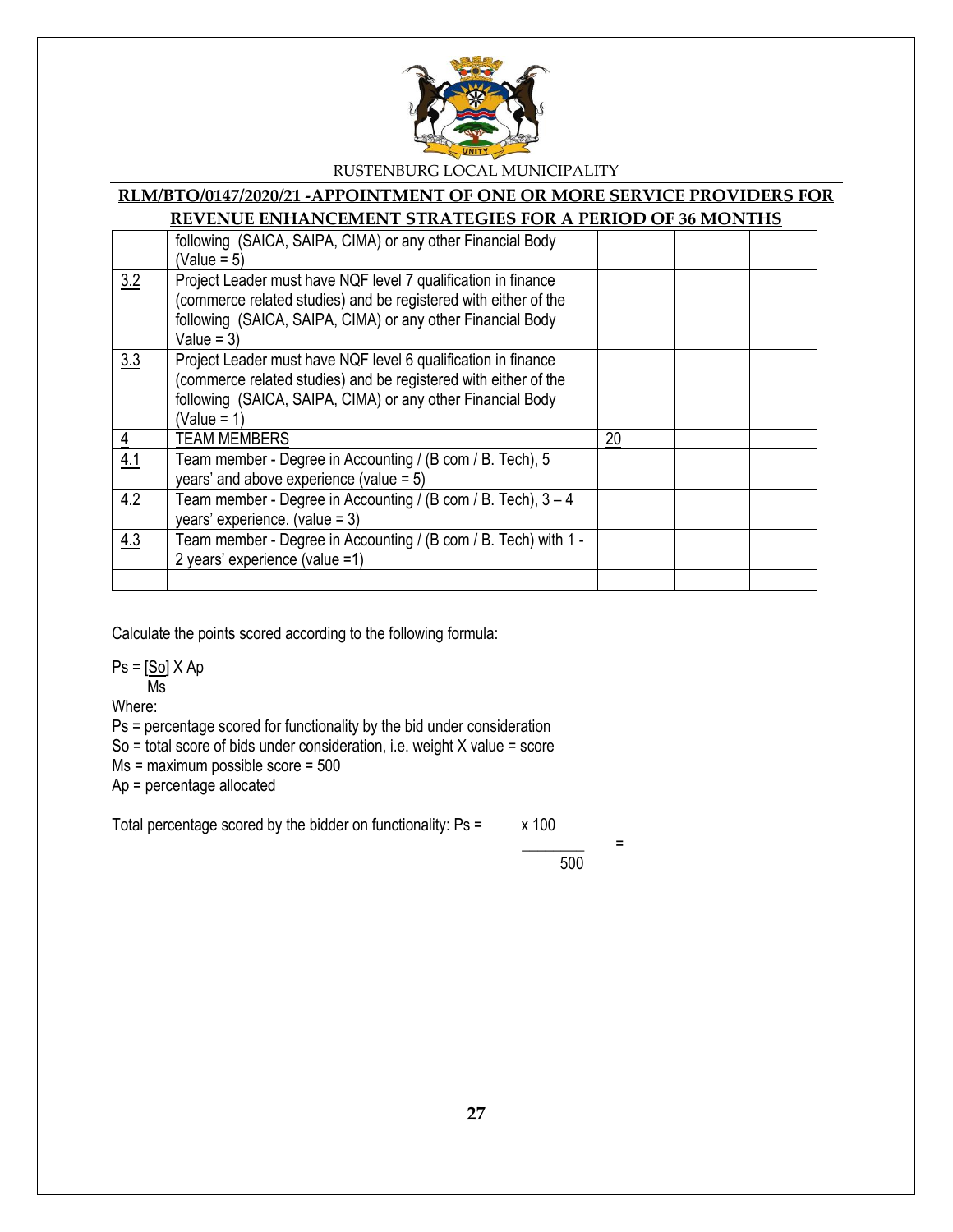

# **RLM/BTO/0147/2020/21 -APPOINTMENT OF ONE OR MORE SERVICE PROVIDERS FOR REVENUE ENHANCEMENT STRATEGIES FOR A PERIOD OF 36 MONTHS**

# **MBD 3.1 PRICING SCHEDULE**

Percentage to be paid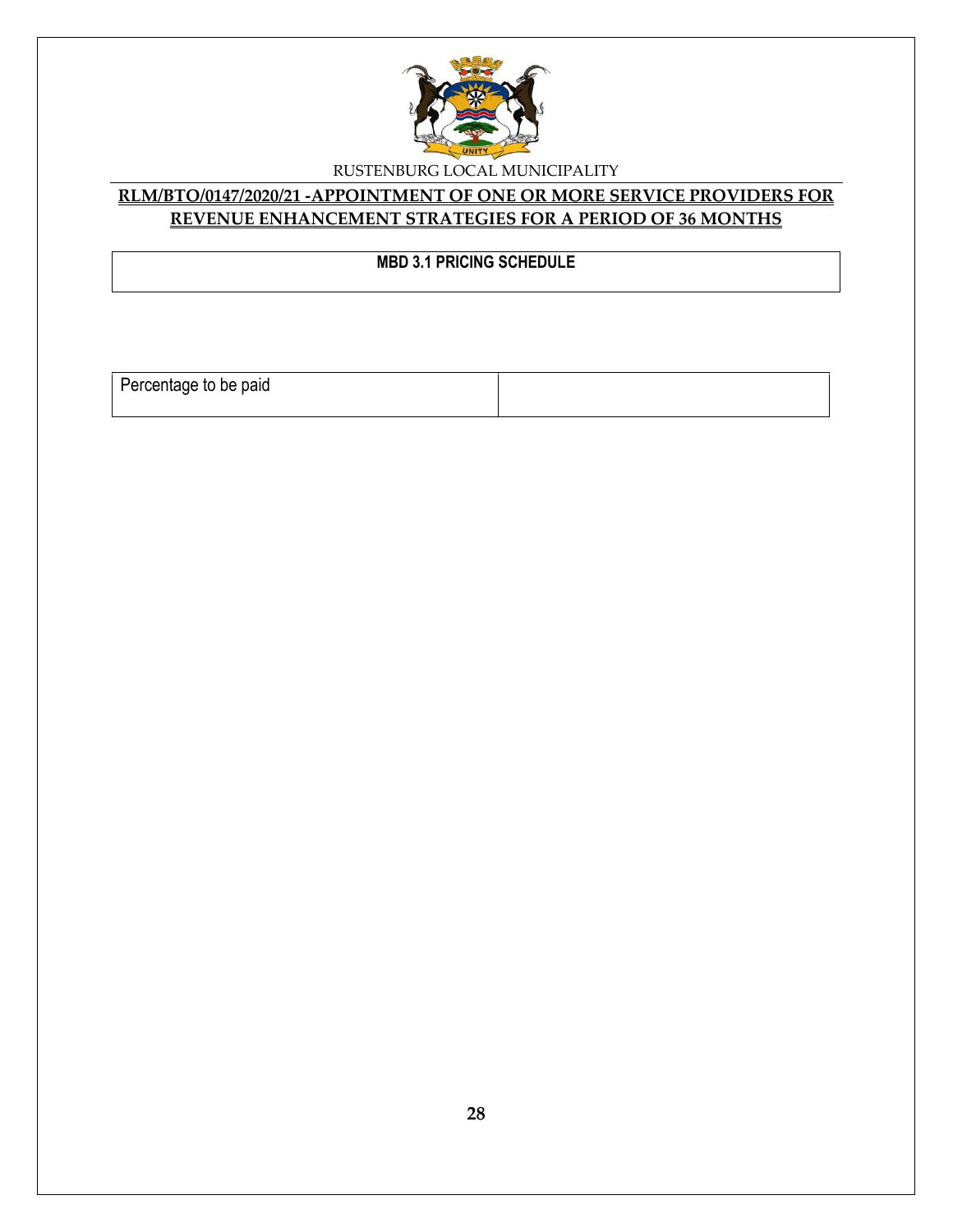

#### **RLM/BTO/0147/2020/21 -APPOINTMENT OF ONE OR MORE SERVICE PROVIDERS FOR REVENUE ENHANCEMENT STRATEGIES FOR A PERIOD OF 36 MONTHS**

#### **MBD 4: DECLARATION OF INTEREST**

No bid will be accepted from persons in the service of the state...

Any person, having a kinship with persons in the service of the state, including a blood relationship, may make an offer or offers in terms of this invitation to bid. In view of possible allegations of favouritism, should the resulting bid, or part thereof, be awarded to persons connected with or related to persons in service of the state, it is required that the bidder or their authorised representative declare their position in relation to the evaluating/adjudicating authority.

In order to give effect to the above, the following questionnaire must be completed and submitted with the bid.

3.7 The names of all directors / trustees / shareholders members, their individual identity numbers and state employee numbers must be indicated in paragraph 4 below.

3.8 Are you presently in the service of the state?

*(Tick applicable box*)



3.8.1 If yes, furnish particulars. ….……………………………………………………………

……………………………………………………………………………………………..

 $1$ MSCM Regulations: "in the service of the state" means to be  $-$ 

(a) a member of  $-$ 

- (i) any municipal council;
- (ii) any provincial legislature; or
- (iii) the national Assembly or the national Council of provinces;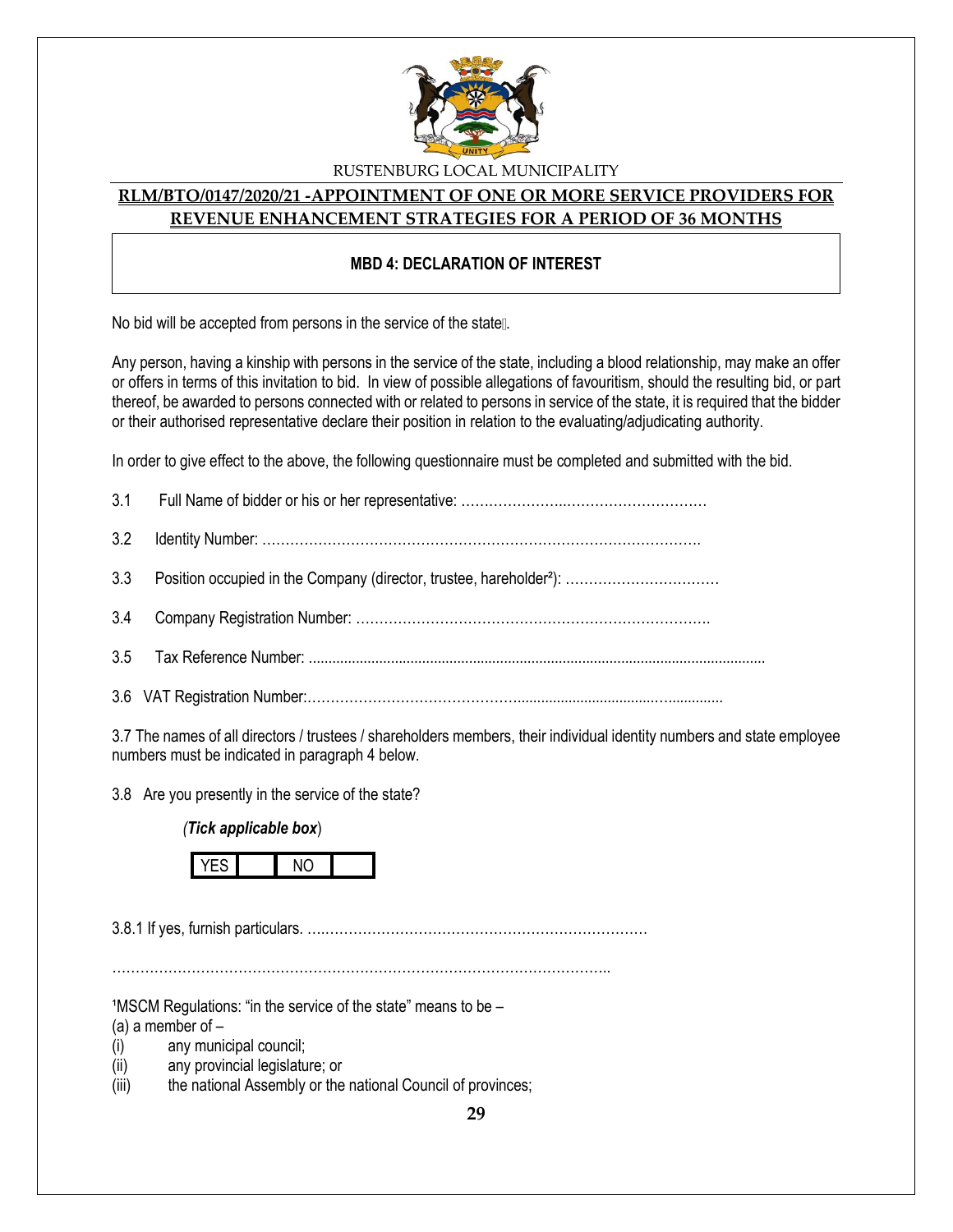

# **RLM/BTO/0147/2020/21 -APPOINTMENT OF ONE OR MORE SERVICE PROVIDERS FOR REVENUE ENHANCEMENT STRATEGIES FOR A PERIOD OF 36 MONTHS**

(b) a member of the board of directors of any municipal entity; (c) an official of any municipality or municipal entity; (d) an employee of any national or provincial department, national or provincial public entity or constitutional institution within the meaning of the Public Finance Management Act, 1999 (Act No.1 of 1999);

(e) a member of the accounting authority of any national or provincial public entity; or

(f) an employee of Parliament or a provincial legislature.

² Shareholder" means a person who owns shares in the company and is actively involved in the management of the company or business and exercises control over the company.

3.9 Have you been in the service of the state for the past twelve months? *(Tick applicable box*)



3.9.1 If yes, furnish particulars.………………………...……………………………………..

…………………………………………………………………………………………….

3.10 Do you have any relationship (family, friend, other) with persons in the service of the state and who may be involved with the evaluation and or adjudication of this bid?

*(Tick applicable box*)

|--|--|--|--|--|

3.10.1 If yes, furnish particulars.………………………...……………………………………..

…………………………………………………………………………………………….

3.11 Are you, aware of any relationship (family, friend, other) between any other bidder and any persons in the service of the state who

may be involved with the evaluation and or adjudication of this bid?

*(Tick applicable box*)



3.11.1 If yes, furnish particulars.………………………...……………………………………..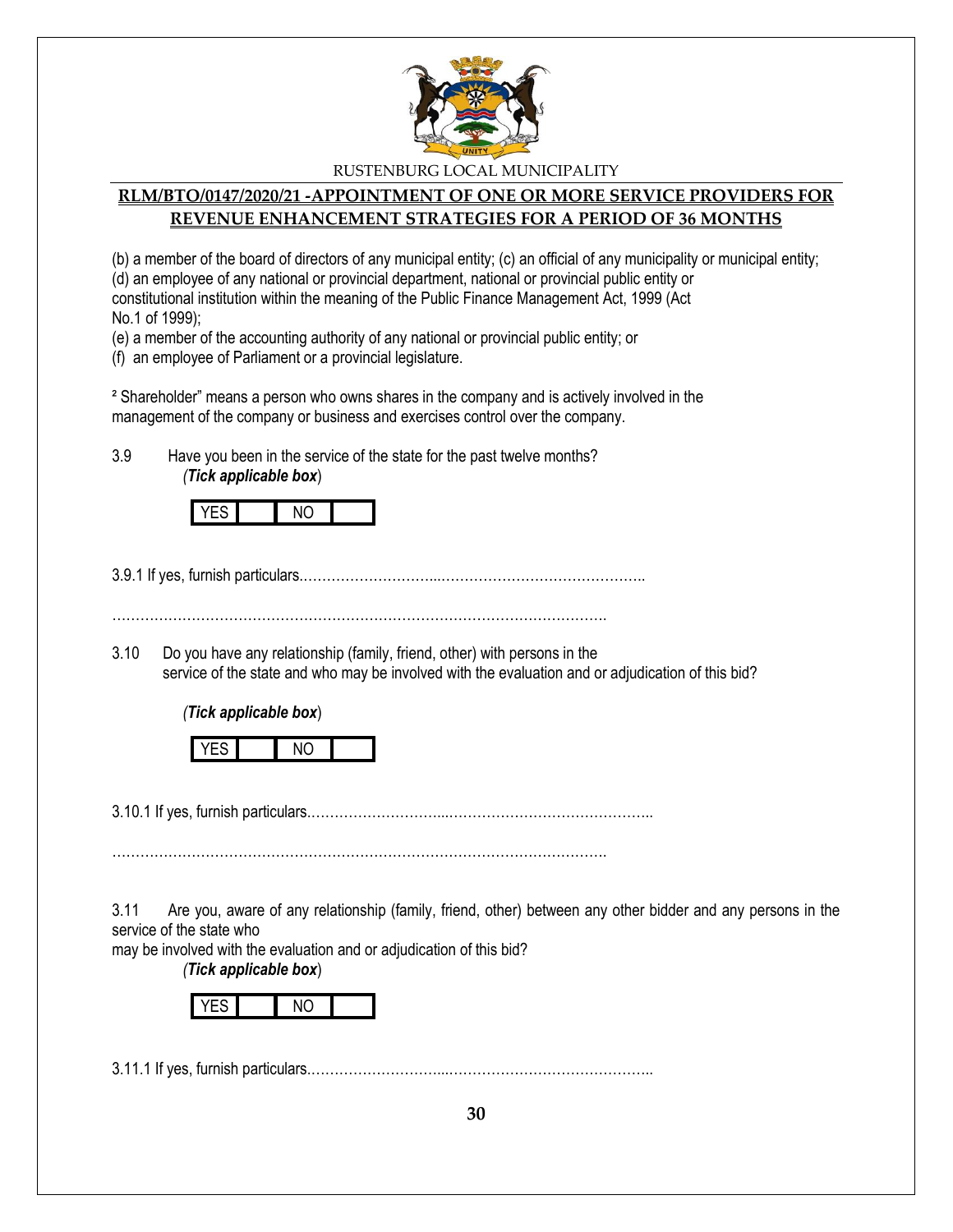

### **RLM/BTO/0147/2020/21 -APPOINTMENT OF ONE OR MORE SERVICE PROVIDERS FOR REVENUE ENHANCEMENT STRATEGIES FOR A PERIOD OF 36 MONTHS**

3.12 Are any of the company's directors, trustees, managers, principle shareholders or stakeholders in service of the state?

*(Tick applicable box*)

|--|

3.12.1 If yes, furnish particulars.………………………...……………………………………..

……………………………………………………………………………………………………

3.13 Are any spouse, child or parent of the company's directors trustees, managers, principle shareholders or stakeholders in service of the state?

*(Tick applicable box*)



3.13.1 If yes, furnish particulars.………………………...……………………………………..

……………………………………………………………………………………………………

3.14 Do you or any of the directors, trustees, managers, principle shareholders, or stakeholders of this company have any interest in any other related companies or

business whether or not they are bidding for this contract.

*(Tick applicable box*)



3.14.1 If yes, furnish particulars.………………………...……………………………………..

………………………………………………………………………………………………

**4. Full details of directors / trustees / members / shareholders.**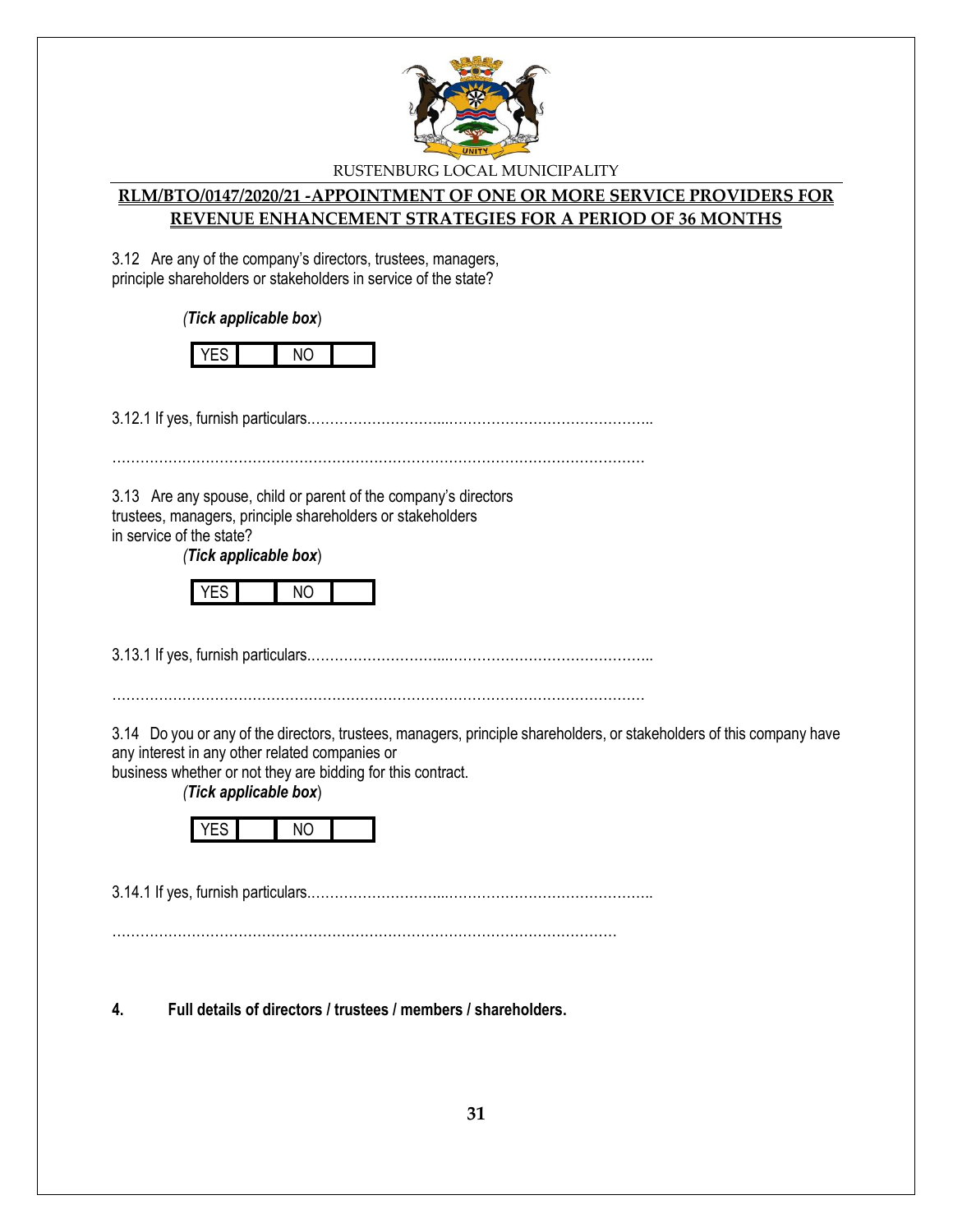

# **RLM/BTO/0147/2020/21 -APPOINTMENT OF ONE OR MORE SERVICE PROVIDERS FOR REVENUE ENHANCEMENT STRATEGIES FOR A PERIOD OF 36 MONTHS**

| <b>Full</b><br><b>Name</b> | <b>Identity Number</b> | Personal<br>Reference<br><b>Tax</b><br><b>Number</b> | <b>State</b><br>Employee<br>Number |
|----------------------------|------------------------|------------------------------------------------------|------------------------------------|
|                            |                        |                                                      |                                    |
|                            |                        |                                                      |                                    |
|                            |                        |                                                      |                                    |
|                            |                        |                                                      |                                    |
|                            |                        |                                                      |                                    |
|                            |                        |                                                      |                                    |
|                            |                        |                                                      |                                    |
|                            |                        |                                                      |                                    |
|                            |                        |                                                      |                                    |
|                            |                        |                                                      |                                    |
|                            |                        |                                                      |                                    |
|                            |                        |                                                      |                                    |
|                            |                        |                                                      |                                    |

 **……………………………… ……………………… Signature Date** 

 **…………………………………. …………………………………… Capacity Name of Bidder**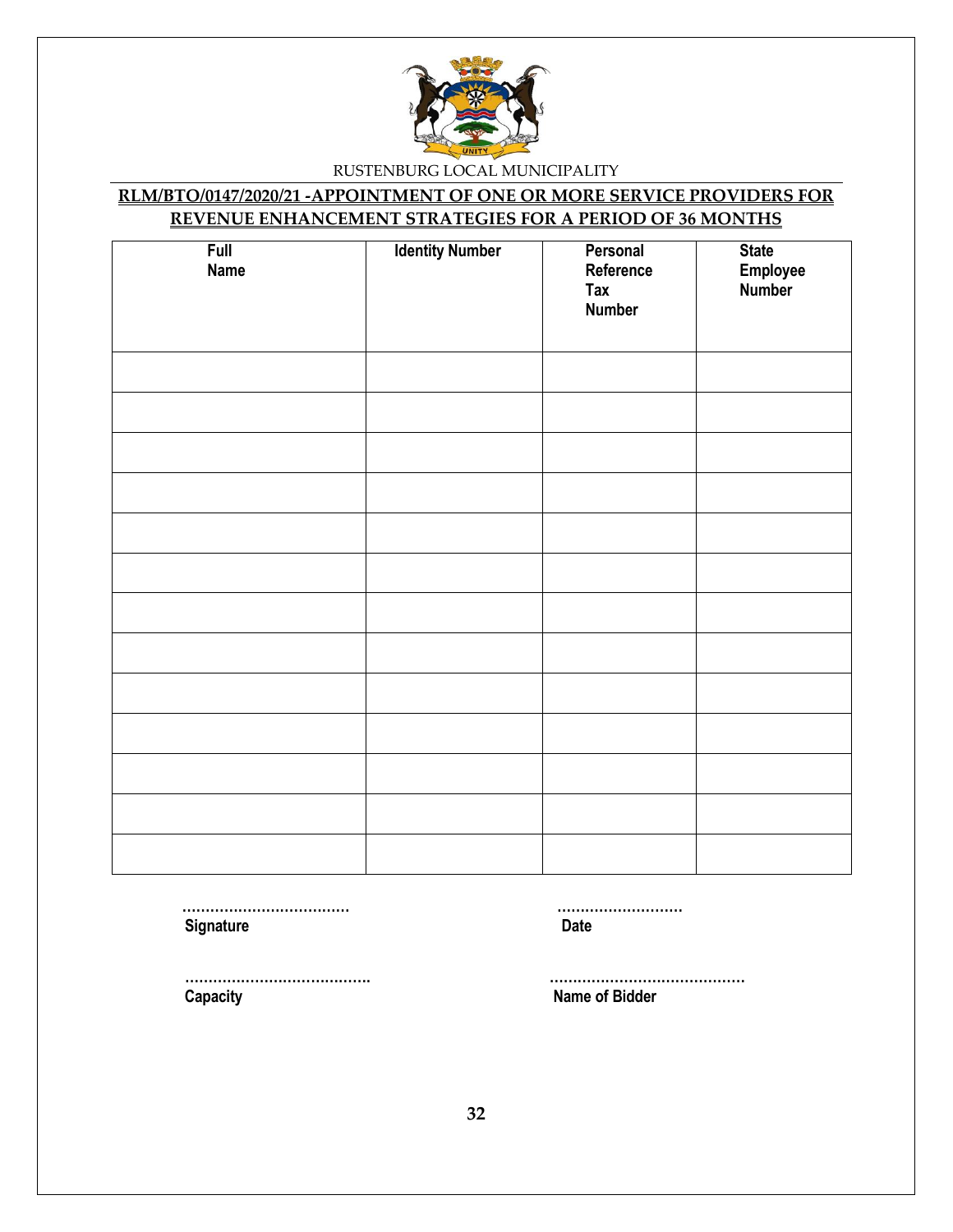

#### **RLM/BTO/0147/2020/21 -APPOINTMENT OF ONE OR MORE SERVICE PROVIDERS FOR REVENUE ENHANCEMENT STRATEGIES FOR A PERIOD OF 36 MONTHS**

**MBD 5**

#### **DECLARATION FOR PROCUREMENT ABOVE R10 MILLION (ALL APPLICABLE TAXES INCLUDED)**

For all procurement expected to exceed R10 million (all applicable taxes included), bidders must complete the following questionnaire:

- 1 Are you by law required to prepare annual financial statements for auditing?
- \*YES INO
- 1.1 If yes, submit audited annual financial statements for the past three years or since the date of establishment if established during the past three years.

……………………………………………………………….................................................................

- ………………………………………………………………………………………………………..
- 2 Do you have any outstanding undisputed commitments for municipal services towards any municipality for more than three months or any other service provider in respect of which payment is overdue for more than 30 days? \*YES NO
- 2.1 If no, this serves to certify that the bidder has no undisputed commitments for municipal services towards any municipality for more than three months or other service provider in respect of which payment is overdue for more than 30 days.
- **2.2** If yes, provide particulars.

………………………………………………...................................................................……………

…………………………….....................................................................……………………………….

…………………………………..................................................................………………………….

3 Has any contract been awarded to you by an organ of state during the past five years, including particulars of any material non-compliance or dispute concerning the execution of such contract?

\*YES | NO

3.1 If yes, furnish particulars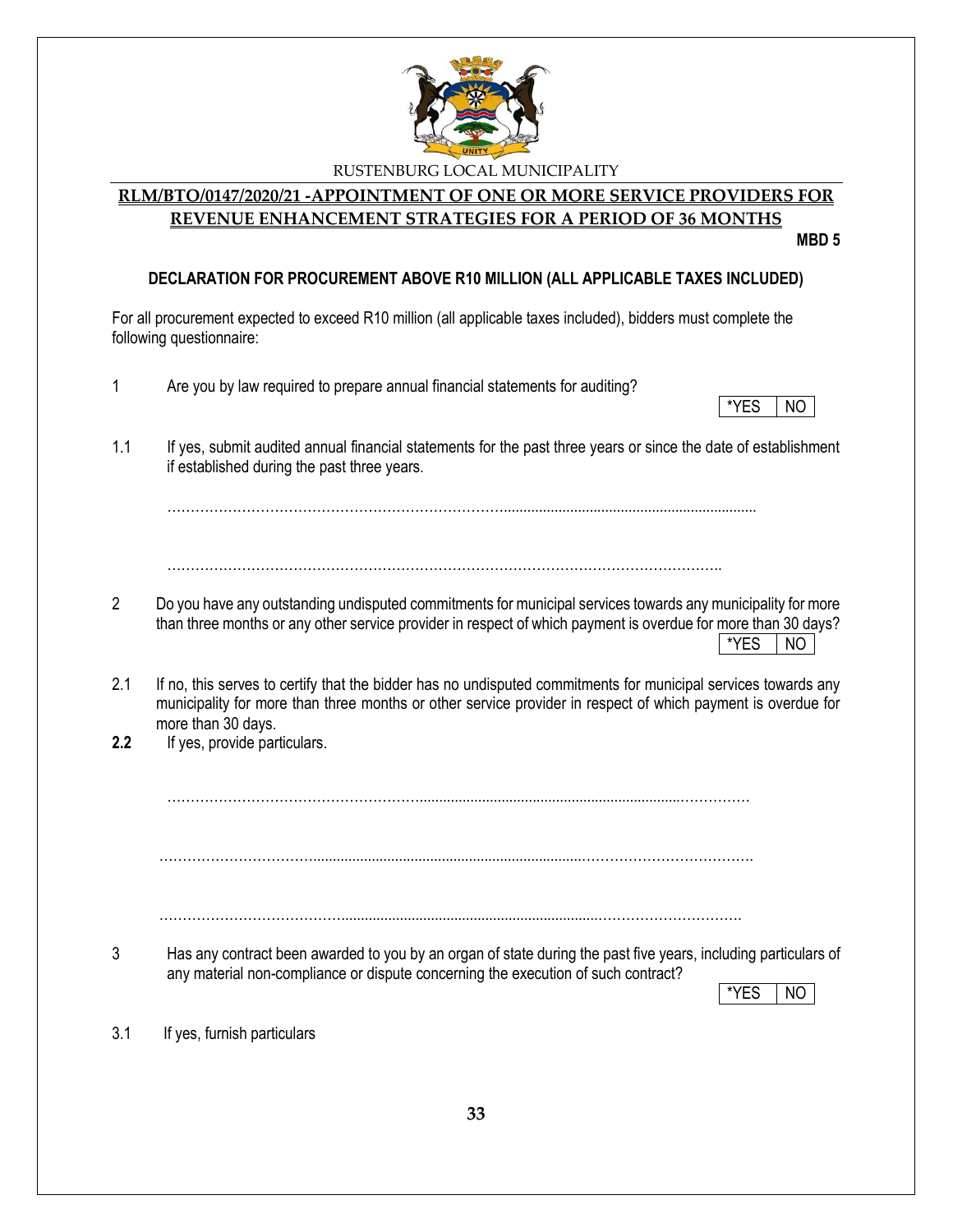

# RUSTENBURG LOCAL MUNICIPALITY **RLM/BTO/0147/2020/21 -APPOINTMENT OF ONE OR MORE SERVICE PROVIDERS FOR REVENUE ENHANCEMENT STRATEGIES FOR A PERIOD OF 36 MONTHS** …………………………….............................................................................……………………… …….....................…………………………….............................................................…………… **4.** Will any portion of goods or services be sourced from outside the Republic, and, if so, what portion of payment from the municipality / municipal entity is expected to be transferred out of the Republic?  $*$ YES  $\overline{1}$  NO 4.1 If yes, furnish particulars ……………………………………………………............................................................. …………………………………………………...........................................................….. **CERTIFICATION** I, THE UNDERSIGNED (FULL NAME) ………………………………………….................... CERTIFY THAT THE INFORMATION FURNISHED ON THIS DECLARATION FORM IS TRUE AND CORRECT. I ACCEPT THAT, IN ADDITION TO CANCELLATION OF A CONTRACT, ACTION MAY BE TAKEN AGAINST ME SHOULD THIS DECLARATION PROVE TO BE FALSE. ……………………………………….................... .....................……............. Name/s and Surname of Bidder Signature Signature ………………………………………...................... .......................................**2021** Position in the Firm/Company Date Date Date Date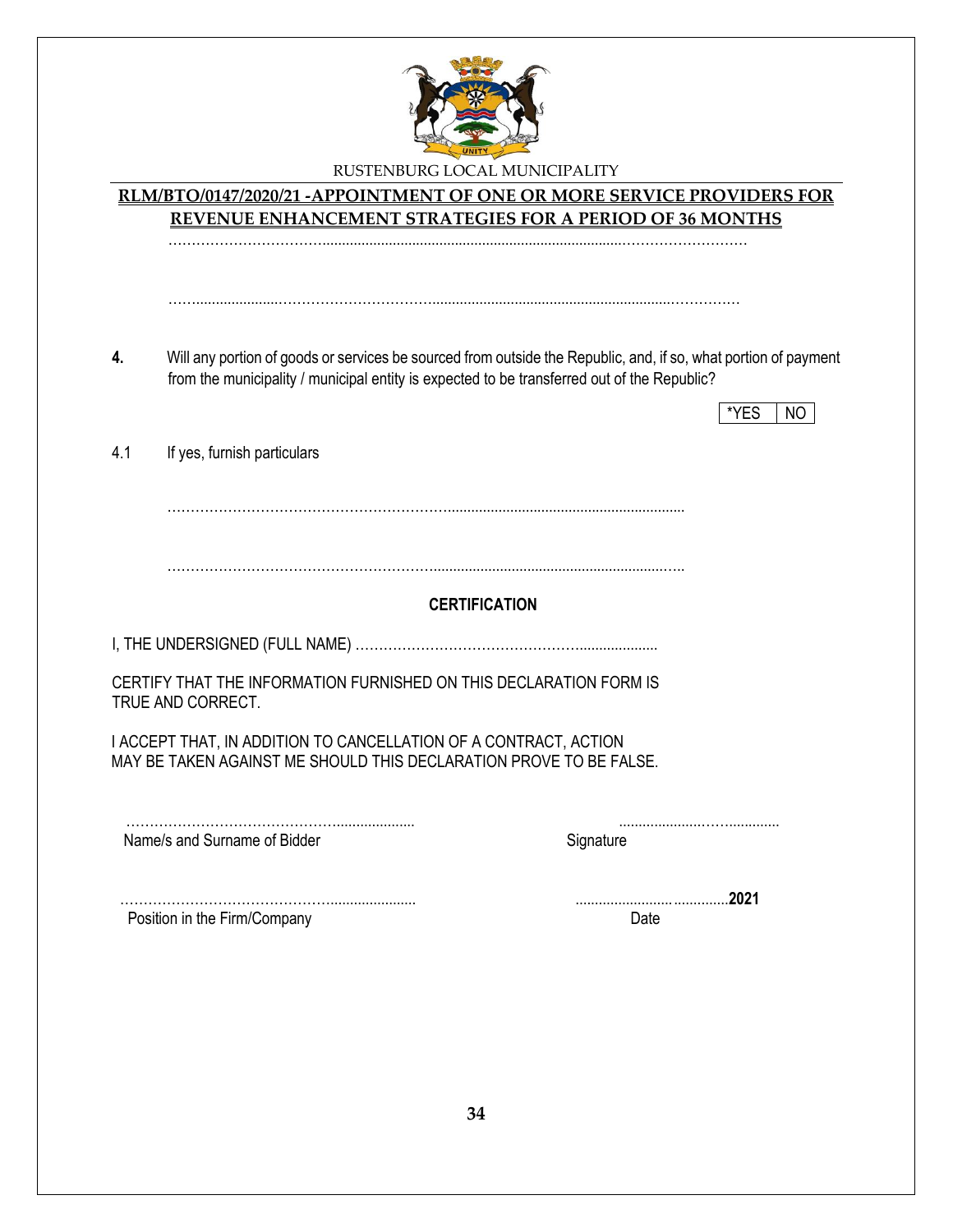

#### **RLM/BTO/0147/2020/21 -APPOINTMENT OF ONE OR MORE SERVICE PROVIDERS FOR REVENUE ENHANCEMENT STRATEGIES FOR A PERIOD OF 36 MONTHS**

#### **MBD 6.1 PREFERENCE CLAIMED IN TERMS OF THE PREFERENTIAL PROCUREMENT REGULATIONS, 2011**

This preference form must form part of all bids invited. It contains general information and serves as a claim form for preference points for Broad-Based Black Economic Empowerment (B-BBEE) Status Level of Contribution

#### **NB: BEFORE COMPLETING THIS FORM, BIDDERS MUST STUDY THE GENERAL CONDITIONS, DEFINITIONS AND DIRECTIVES APPLICABLE IN RESPECT OF B-BBEE, AS PRESCRIBED IN THE PREFERENTIAL PROCUREMENT REGULATIONS, 2017.**

#### **1. GENERAL CONDITIONS**

- 1.1 The following preference point systems are applicable to all bids:
	- the 80/20 system for requirements with a Rand value of up to R50 000 000 (all applicable taxes included); and
	- the 90/10 system for requirements with a Rand value above R50 000 000 (all applicable taxes included).

1.2

- a) The value of this bid is estimated to exceed/ not exceed R50 000 000 (all applicable taxes included) and therefore the ................ preference point system shall be applicable; or
- b) Either the 80/20 or 90/10 preference point system will be applicable to this tender (*delete whichever is not applicable for this tender*).
- 1.3 Points for this bid shall be awarded for:
	- (a) Price; and
	- (b) B-BBEE Status Level of Contributor.
- 1.4 The maximum points for this bid are allocated as follows:

|                                                   | <b>POINTS</b> |
|---------------------------------------------------|---------------|
| <b>PRICE</b>                                      |               |
| <b>B-BBEE STATUS LEVEL OF CONTRIBUTOR</b>         |               |
| Total points for Price and B-BBEE must not exceed | 100           |

- 1.5 Failure on the part of a bidder to submit proof of B-BBEE Status level of contributor together with the bid, will be interpreted to mean that preference points for B-BBEE status level of contribution are not claimed.
- 1.6 The purchaser reserves the right to require of a bidder, either before a bid is adjudicated or at any time subsequently, to substantiate any claim in regard to preferences, in any manner required by the purchaser.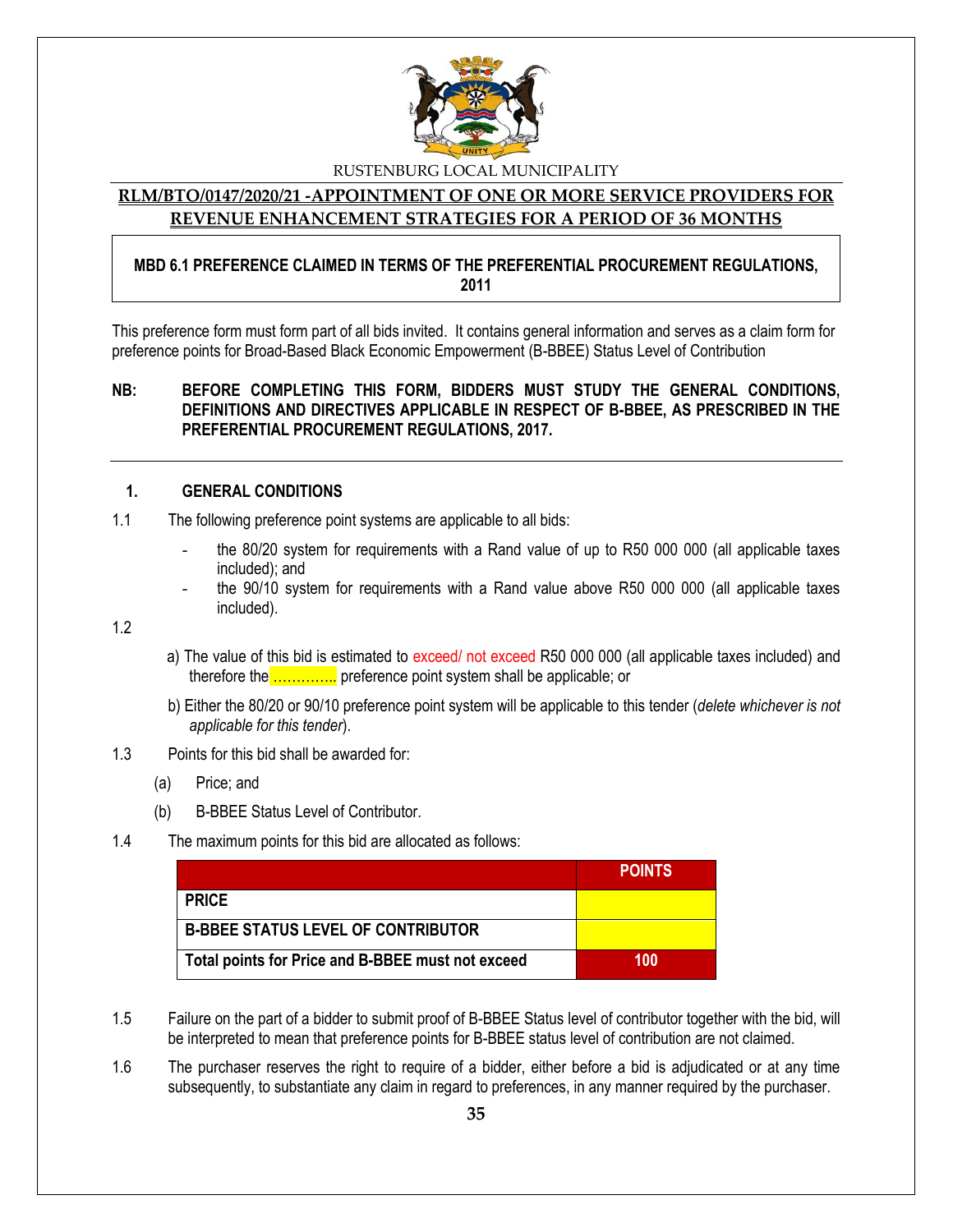

#### **RLM/BTO/0147/2020/21 -APPOINTMENT OF ONE OR MORE SERVICE PROVIDERS FOR**

#### **REVENUE ENHANCEMENT STRATEGIES FOR A PERIOD OF 36 MONTHS 2. DEFINITIONS**

- (a) **"B-BBEE"** means broad-based black economic empowerment as defined in section 1 of the Broad-Based Black Economic Empowerment Act;
- (b) "**B-BBEE status level of contributor"** means the B-BBEE status of an entity in terms of a code of good practice on black economic empowerment, issued in terms of section 9(1) of the Broad-Based Black Economic Empowerment Act;
- (c) **"bid"** means a written offer in a prescribed or stipulated form in response to an invitation by an organ of state for the provision of goods or services, through price quotations, advertised competitive bidding processes or proposals;
- (d) **"Broad-Based Black Economic Empowerment Act"** means the Broad-Based Black Economic Empowerment Act, 2003 (Act No. 53 of 2003);
- **(e) "EME"** means an Exempted Micro Enterprise in terms of a code of good practice on black economic empowerment issued in terms of section 9 (1) of the Broad-Based Black Economic Empowerment Act;
- (f) **"functionality"** means the ability of a tenderer to provide goods or services in accordance with specifications as set out in the tender documents.
- (g) **"prices"** includes all applicable taxes less all unconditional discounts;
- (h) **"proof of B-BBEE status level of contributor"** means:
	- **1)** B-BBEE Status level certificate issued by an authorized body or person;
	- **2)** A sworn affidavit as prescribed by the B-BBEE Codes of Good Practice;
	- **3)** Any other requirement prescribed in terms of the B-BBEE Act;
	- (i) **"QSE"** means a qualifying small business enterprise in terms of a code of good practice on black economic empowerment issued in terms of section 9 (1) of the Broad-Based Black Economic Empowerment Act;
- *(j)* **"rand value"**means the total estimated value of a contract in Rand, calculated at the time of bid invitation, and includes all applicable taxes;

#### **3. POINTS AWARDED FOR PRICE**

#### **3.1 THE 80/20 OR 90/10 PREFERENCE POINT SYSTEMS**

A maximum of 80 or 90 points is allocated for price on the following basis:

$$
\mathsf{I} \mathsf{I}
$$

**80/20 or 90/10**

I J  $\backslash$ 

$$
Ps = 80\left(1 - \frac{Pt - P\min P}{\min}\right) \qquad \text{or} \qquad \qquad Ps = 90\left(1 - \frac{Pt - P\min P}{\min}\right)
$$

**Where** 

Ps = Points scored for price of bid under consideration

Pt = Price of bid under consideration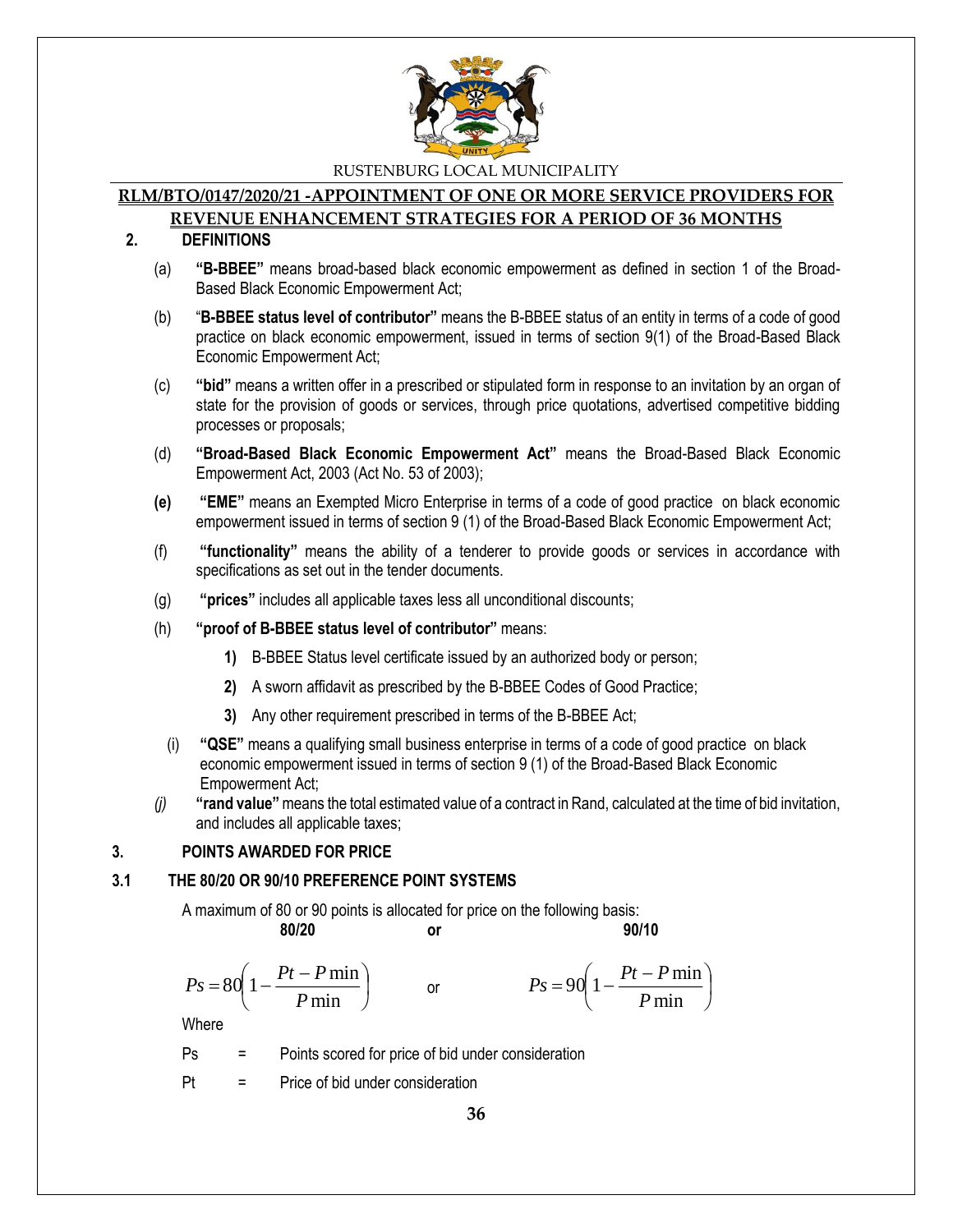

# **RLM/BTO/0147/2020/21 -APPOINTMENT OF ONE OR MORE SERVICE PROVIDERS FOR**

**REVENUE ENHANCEMENT STRATEGIES FOR A PERIOD OF 36 MONTHS**

P min = Price of lowest acceptable bid

#### **4. POINTS AWARDED FOR B-BBEE STATUS LEVEL OF CONTRIBUTOR**

4.1 In terms of Regulation 6 (2) and 7 (2) of the Preferential Procurement Regulations, preference points must be awarded to a bidder for attaining the B-BBEE status level of contribution in accordance with the table below:

| <b>B-BBEE Status Level of</b><br><b>Contributor</b> | <b>Number of points</b><br>(90/10 system) | <b>Number of points</b><br>(80/20 system) |
|-----------------------------------------------------|-------------------------------------------|-------------------------------------------|
|                                                     | 10                                        | 20                                        |
| 2                                                   | 9                                         | 18                                        |
|                                                     | 6                                         | 14                                        |
|                                                     | 5                                         | 12                                        |
| 5                                                   |                                           | 8                                         |
| 6                                                   |                                           | 6                                         |
|                                                     |                                           |                                           |
| 8                                                   |                                           | ŋ                                         |
| Non-compliant contributor                           |                                           |                                           |

#### **5. BID DECLARATION**

5.1 Bidders who claim points in respect of B-BBEE Status Level of Contribution must complete the following:

#### **6. B-BBEE STATUS LEVEL OF CONTRIBUTOR CLAIMED IN TERMS OF PARAGRAPHS 1.4 AND 4.1**

6.1 B-BBEE Status Level of Contributor:  $\qquad \qquad = \qquad \qquad \qquad$  = .........(maximum of 10 or 20 points)

(Points claimed in respect of paragraph 7.1 must be in accordance with the table reflected in paragraph 4.1 and must be substantiated by relevant proof of B-BBEE status level of contributor.

#### **7. SUB-CONTRACTING**

7.1 Will any portion of the contract be sub-contracted?

(*Tick applicable box*)

- 7.1.1 If yes, indicate:
	- i) What percentage of the contract will be subcontracted............…………….…………%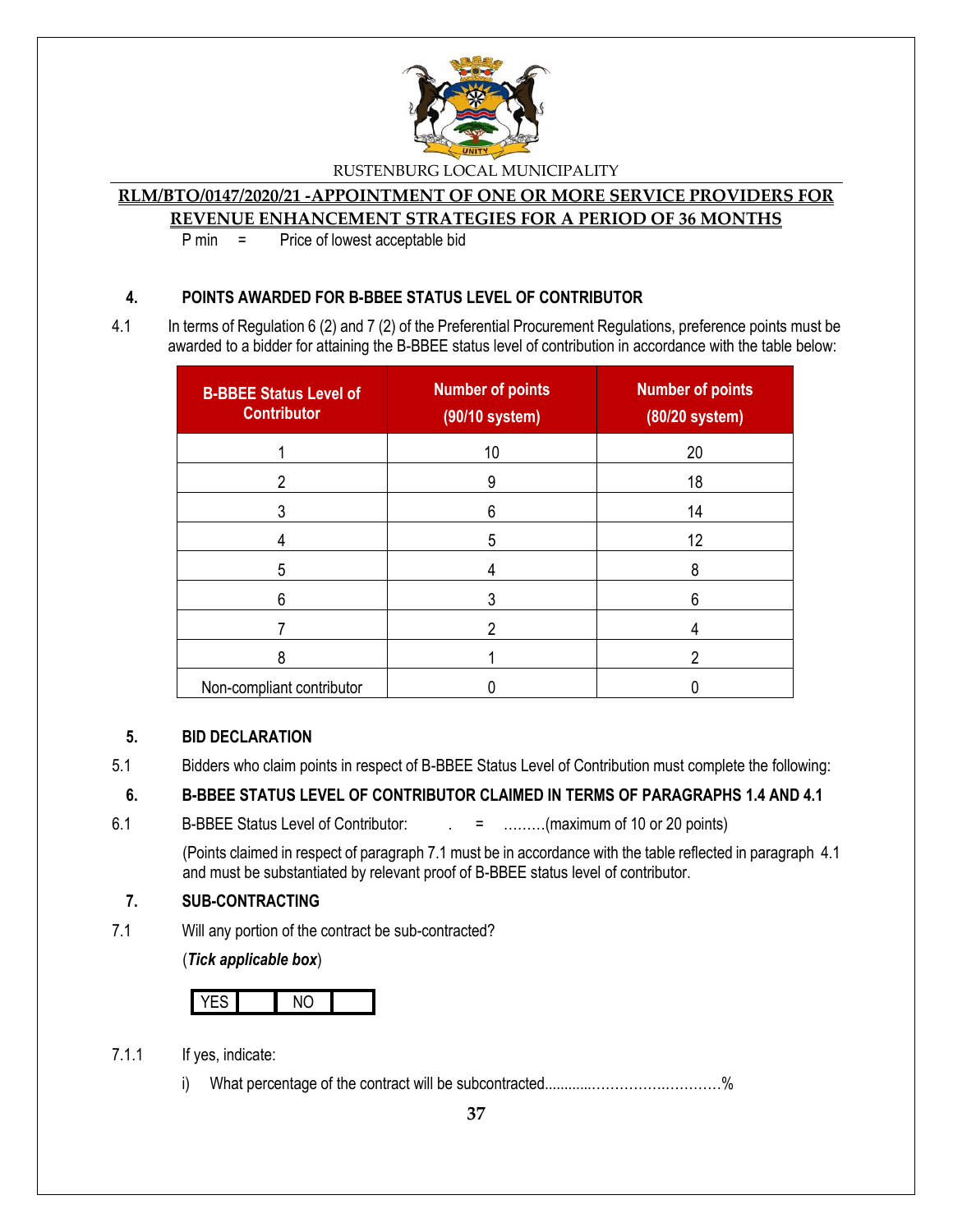

# **RLM/BTO/0147/2020/21 -APPOINTMENT OF ONE OR MORE SERVICE PROVIDERS FOR**

# **REVENUE ENHANCEMENT STRATEGIES FOR A PERIOD OF 36 MONTHS**

- ii) The name of the sub-contractor…………………………………………………………..
- iii) The B-BBEE status level of the sub-contractor......................................……………..
- iv) Whether the sub-contractor is an EME or QSE

*(Tick applicable box*) YES NO

v) Specify, by ticking the appropriate box, if subcontracting with an enterprise in terms of Preferential Procurement Regulations,2017:

| Designated Group: An EME or QSE which is at last 51% owned by:    | <b>EME</b> | QSE |
|-------------------------------------------------------------------|------------|-----|
|                                                                   |            |     |
| Black people                                                      |            |     |
| Black people who are youth                                        |            |     |
| Black people who are women                                        |            |     |
| Black people with disabilities                                    |            |     |
| Black people living in rural or underdeveloped areas or townships |            |     |
| Cooperative owned by black people                                 |            |     |
| Black people who are military veterans                            |            |     |
| <b>OR</b>                                                         |            |     |
| Any EME                                                           |            |     |
| Any QSE                                                           |            |     |

#### 8. **DECLARATION WITH REGARD TO COMPANY/FIRM**

- 8.1 Name of company/firm:…………………………………………………………………………….
- 8.2 VAT registration number:……………………………………….………………………
- 8.3 Company registration number:………….……………………….……………………

#### 8.4 TYPE OF COMPANY/ FIRM

- □ Partnership/Joint Venture / Consortium
- □ One-person business/sole propriety
- □ Close corporation
- □ Company
- (Pty) Limited
- [TICK APPLICABLE BOX]

#### 8.5 DESCRIBE PRINCIPAL BUSINESS ACTIVITIES

. The same independent of the same independent of the same independent of the same independent of the same independent of the same independent of the same independent of the same independent of the same independent of the …………………………………………………………………………………………………………………………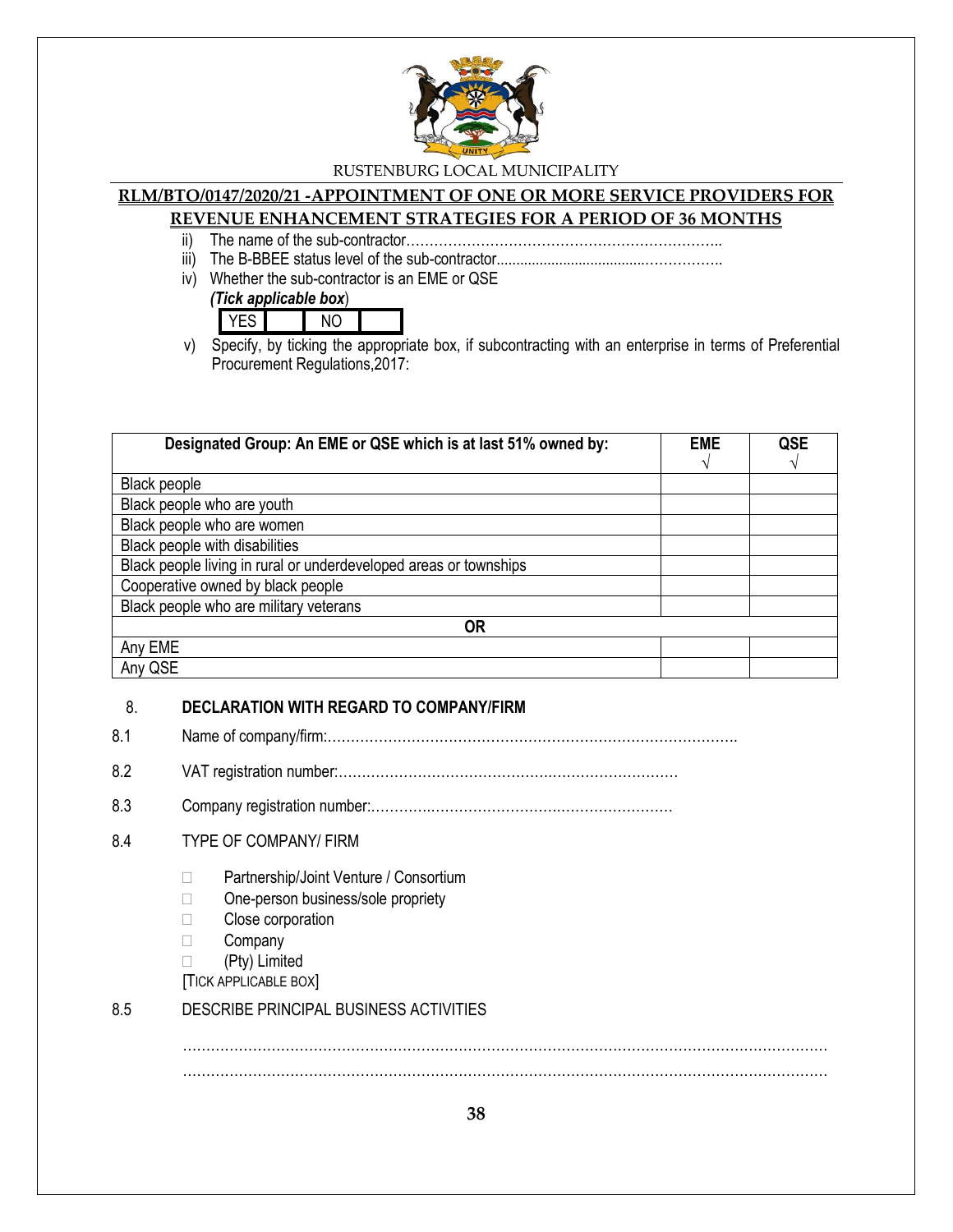

#### **RLM/BTO/0147/2020/21 -APPOINTMENT OF ONE OR MORE SERVICE PROVIDERS FOR REVENUE ENHANCEMENT STRATEGIES FOR A PERIOD OF 36 MONTHS**

…………………………………………………………………………………………………………………………

………………………

#### 8.6 COMPANY CLASSIFICATION

- Manufacturer
- □ Supplier
- □ Professional service provider
- $\Box$  Other service providers, e.g. transporter, etc. [*TICK APPLICABLE BOX*]

#### **8.7 MUNICIPAL INFORMATION**

**Municipality where business is situated: ….………………………………………………. Registered Account Number: …………………………. Stand Number**:……………………………………………….

#### 8.8 Total number of years the company/firm has been in business:……………………………

- 8.9 I/we, the undersigned, who is / are duly authorised to do so on behalf of the company/firm, certify that the points claimed, based on the B-BBE status level of contributor indicated in paragraphs 1.4 and 6.1 of the foregoing certificate, qualifies the company/ firm for the preference(s) shown and I / we acknowledge that:
	- i) The information furnished is true and correct;
	- ii) The preference points claimed are in accordance with the General Conditions as indicated in paragraph 1 of this form;
	- iii) In the event of a contract being awarded as a result of points claimed as shown in paragraphs 1.4 and 6.1, the contractor may be required to furnish documentary proof to the satisfaction of the purchaser that the claims are correct;
- iv) If the B-BBEE status level of contributor has been claimed or obtained on a fraudulent basis or any of the conditions of contract have not been fulfilled, the purchaser may, in addition to any other remedy it may have –
	- (b) disqualify the person from the bidding process;
	- (c) recover costs, losses or damages it has incurred or suffered as a result of that person's conduct;
	- (d) cancel the contract and claim any damages which it has suffered as a result of having to make less favourable arrangements due to such cancellation;
	- (e) recommend that the bidder or contractor, its shareholders and directors, or only the shareholders and directors who acted on a fraudulent basis, be restricted by the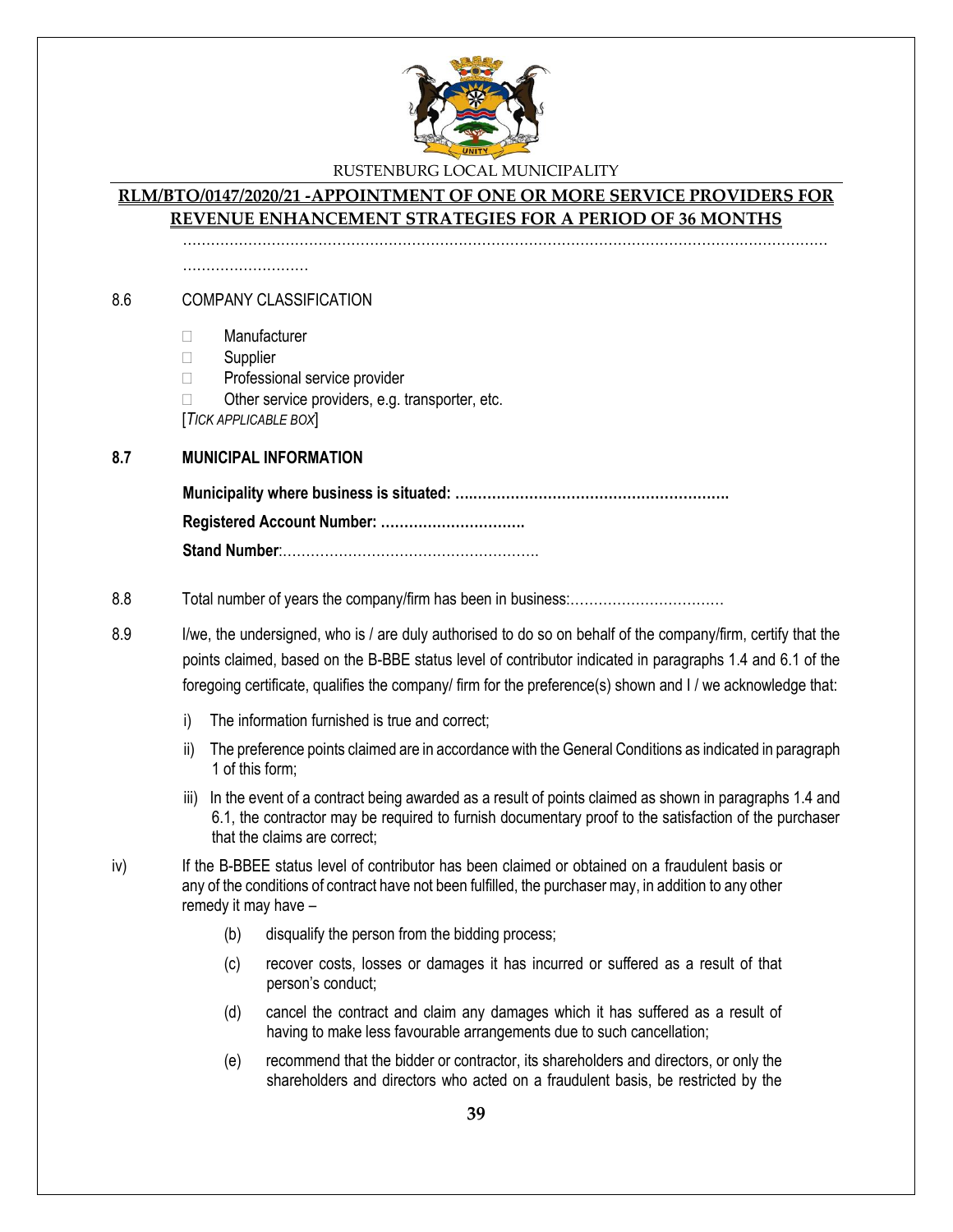

# **RLM/BTO/0147/2020/21 -APPOINTMENT OF ONE OR MORE SERVICE PROVIDERS FOR**

# **REVENUE ENHANCEMENT STRATEGIES FOR A PERIOD OF 36 MONTHS**

National Treasury from obtaining business from any organ of state for a period not exceeding 10 years, after the *audi alteram partem* (hear the other side) rule has been applied; and

(f) forward the matter for criminal prosecution.

#### **WITNESSES**

**1. ……………………………………..**

**2. …………………………………….**

|                | SIGNATURE(S) OF BIDDERS(S) |
|----------------|----------------------------|
| DATE:          |                            |
| <b>ADDRESS</b> |                            |
|                |                            |
|                |                            |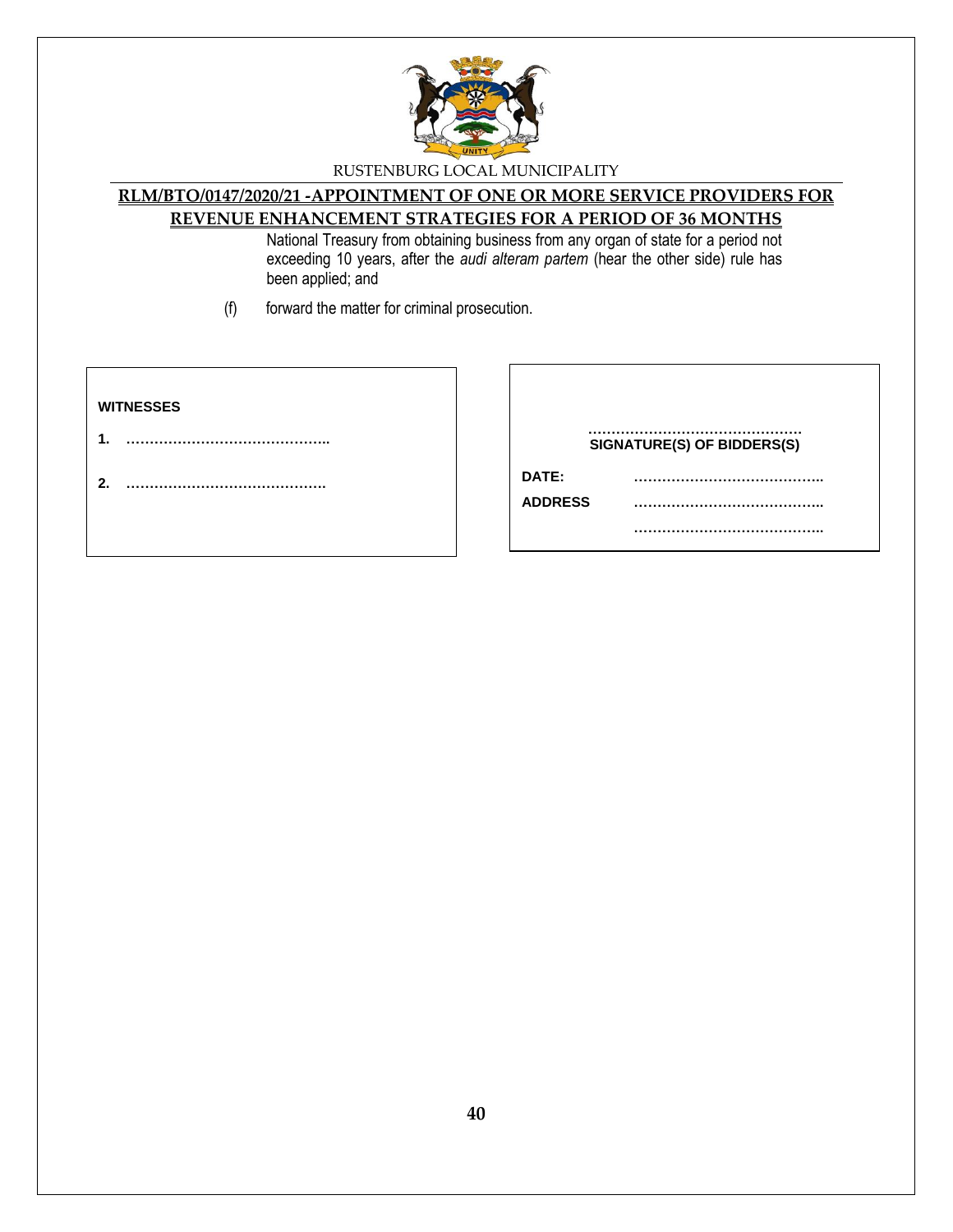

#### **RLM/BTO/0147/2020/21 -APPOINTMENT OF ONE OR MORE SERVICE PROVIDERS FOR REVENUE ENHANCEMENT STRATEGIES FOR A PERIOD OF 36 MONTHS CONTRACT FORM - RENDERING OF SERVICES MDB 7.2**

**THIS FORM MUST BE FILLED IN DUPLICATE BY BOTH THE SERVICE PROVIDER (PART 1) AND THE PURCHASER (PART 2). BOTH FORMS MUST BE SIGNED IN THE ORIGINAL SO THAT THE SERVICE PROVIDER AND THE PURCHASER WOULD BE IN POSSESSION OF ORIGINALLY SIGNED CONTRACTS FOR THEIR RESPECTIVE RECORDS.**

### **PART 1 (TO BE FILLED IN BY THE SERVICE PROVIDER)**

1. I hereby undertake to render services described in the attached bidding documents to (name of the institution) ……………………………………………………………………………………………………………………………... in accordance with the requirements and task directives / proposals specifications stipulated in Bid

Number………….………………………………… at the price/s quoted. My offer/s remain binding upon me and open for acceptance by the Purchaser during the validity period indicated and calculated from the closing date of the bid.

- 2. The following documents shall be deemed to form and be read and construed as part of this agreement:
	- (i) Bidding documents,
		- *-* Invitation to bid;
		- *-* Tax compliance status (CSD report);
		- Pricing schedule(s);
		- *-* Filled in task directive/proposal;
		- Preference claims for Broad Based Black Economic Empowerment Status Level of Contribution in terms of the Preferential Procurement Regulations 2011;
		- *-* Declaration of interest;
		- *-* Declaration of bidder's past SCM practices;
		- *-* Certificate of Independent Bid Determination;
		- **Special Conditions of Contract;**
	- (ii) General Conditions of Contract; and
	- (iii) Other (specify)
- 3. I confirm that I have satisfied myself as to the correctness and validity of my bid; that the price(s) and rate(s) quoted cover all the services specified in the bidding documents; that the price(s) and rate(s) cover all my obligations and I accept that any mistakes regarding price(s) and rate(s) and calculations will be at my own risk.
- 4. I accept full responsibility for the proper execution and fulfilment of all obligations and conditions devolving on me under this agreement as the principal liable for the due fulfillment of this contract.
- 5. I declare that I have no participation in any collusive practices with any bidder or any other person regarding this or any other bid.
- 6. I confirm that I am duly authorised to sign this contract.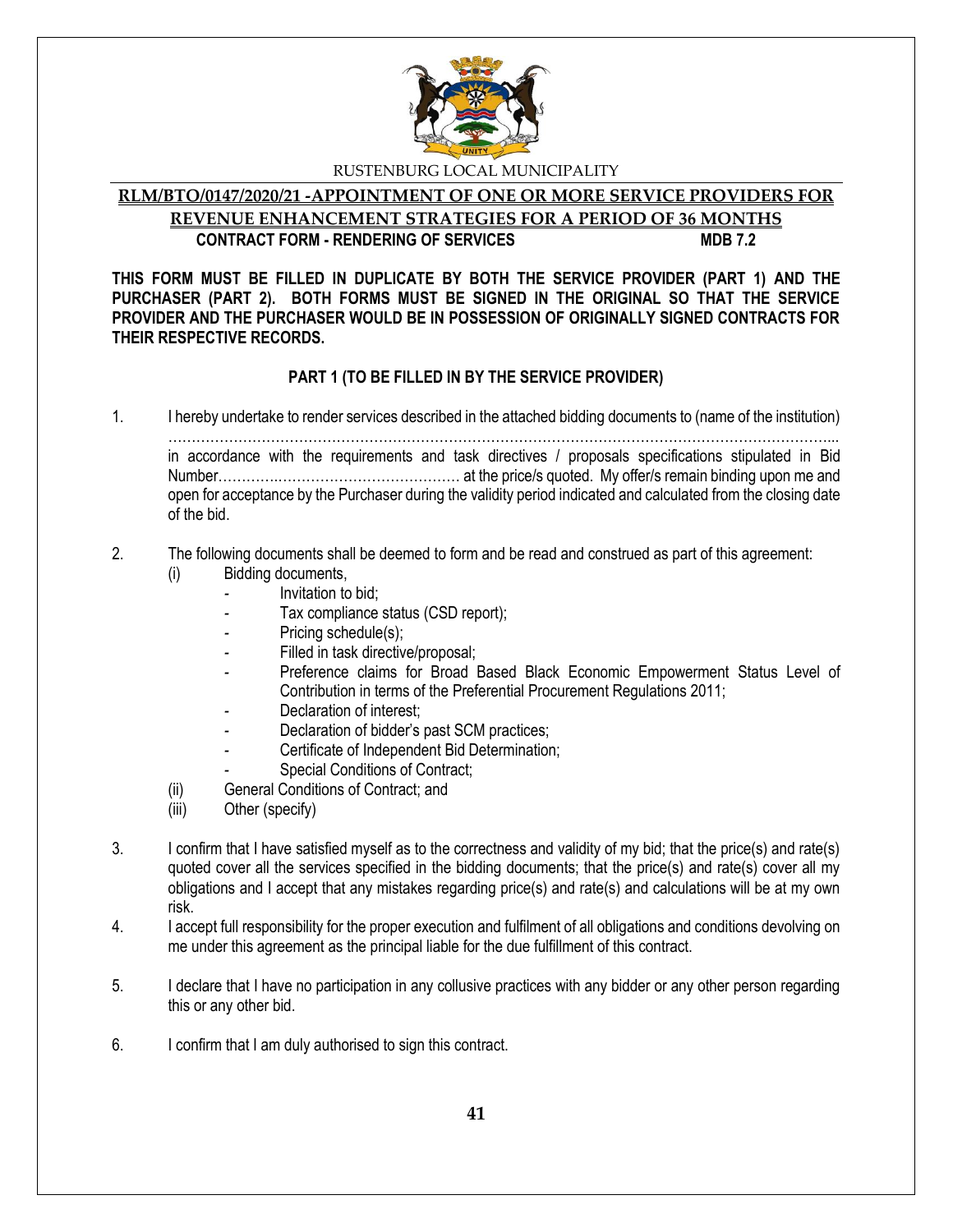

#### **RLM/BTO/0147/2020/21 -APPOINTMENT OF ONE OR MORE SERVICE PROVIDERS FOR REVENUE ENHANCEMENT STRATEGIES FOR A PERIOD OF 36 MONTHS**

| NAME (PRINT)     |                      |  |
|------------------|----------------------|--|
|                  | <br><b>WITNESSES</b> |  |
| <b>CAPACITY</b>  |                      |  |
| <b>SIGNATURE</b> |                      |  |
| NAME OF FIRM     | റ                    |  |
| <b>DATE</b>      |                      |  |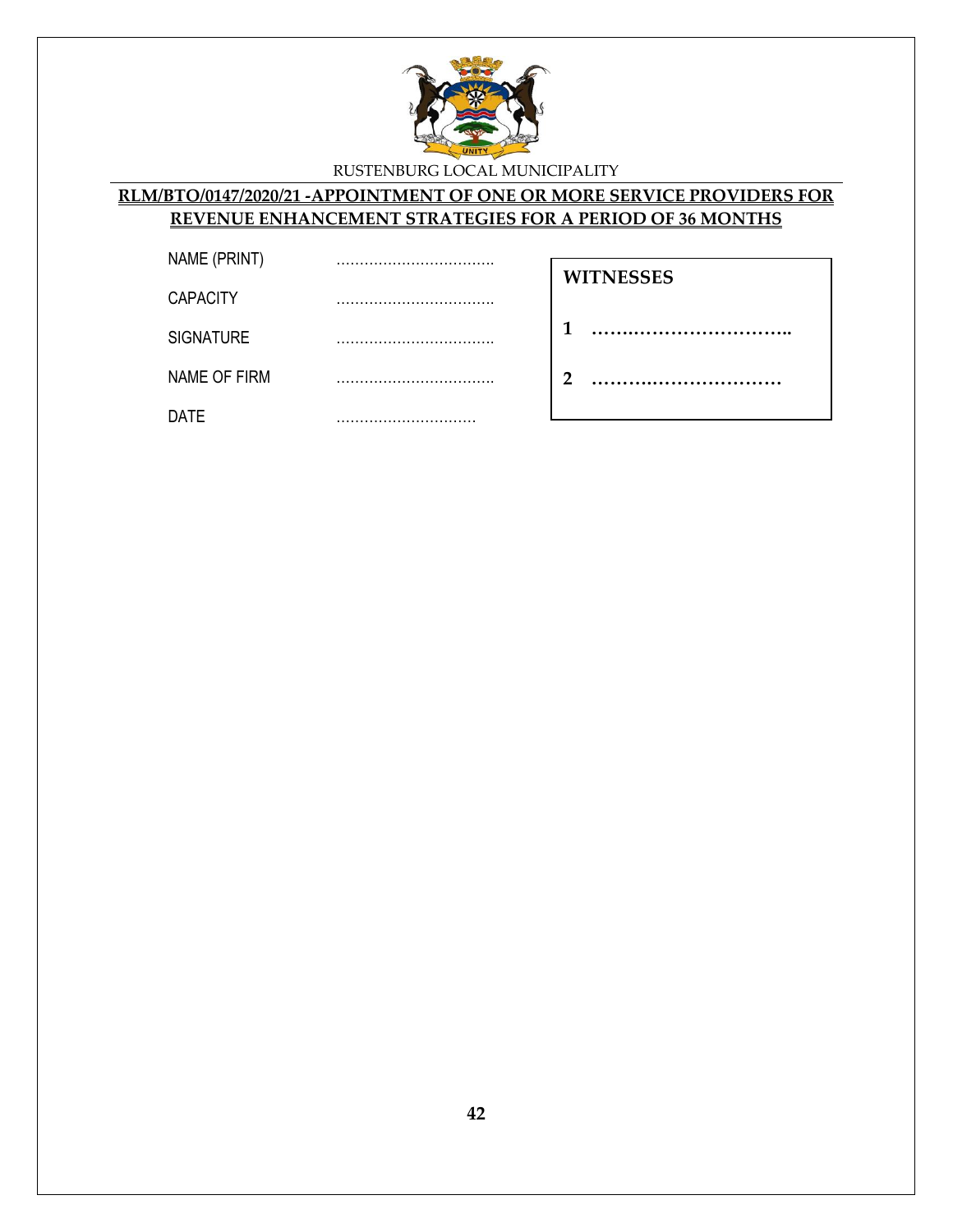

#### **RLM/BTO/0147/2020/21 -APPOINTMENT OF ONE OR MORE SERVICE PROVIDERS FOR REVENUE ENHANCEMENT STRATEGIES FOR A PERIOD OF 36 MONTHS**

**MBD 7.2**

#### **CONTRACT FORM - RENDERING OF SERVICES**

### **PART 2 (TO BE FILLED IN BY THE PURCHASER [RLM])**

- 1. I……………………………………………. in my capacity as……………………...…………………………….. accept your bid under reference number ………………………………………….dated………………………for the rendering of services indicated hereunder and/or further specified in the annexure(s).
- 2. An official order indicating service delivery instructions is forthcoming.
- 3. I undertake to make payment for the services rendered in accordance with the terms and conditions of the contract, within 30 (thirty) days after receipt of an invoice.

| <b>DESCRIPTION OF</b><br><b>SERVICE</b> | <b>PRICE (ALL</b><br><b>APPLICABLE</b><br><b>TAXES</b><br>INCLUDED) | <b>COMPLETION</b><br><b>DATE</b> | <b>B-BBEE</b><br><b>STATUS</b><br><b>LEVEL OF</b><br><b>CONTRIBUTIO</b><br>N | <b>MINIMUM</b><br><b>THRESHOLD</b><br><b>FOR LOCAL</b><br><b>PRODUCTION</b><br><b>AND</b><br><b>CONTENT (if</b><br>applicable) |
|-----------------------------------------|---------------------------------------------------------------------|----------------------------------|------------------------------------------------------------------------------|--------------------------------------------------------------------------------------------------------------------------------|
|                                         |                                                                     |                                  |                                                                              |                                                                                                                                |

4. I confirm that I am duly authorized to sign this contract.

SIGNED AT ………………………………………ON………………………………...

NAME (PRINT) ………………………………………….

SIGNATURE …………………………………………

OFFICIAL STAMP

| <b>WITNESSES</b> |   |  |
|------------------|---|--|
|                  | 1 |  |
|                  |   |  |
| DATE:            |   |  |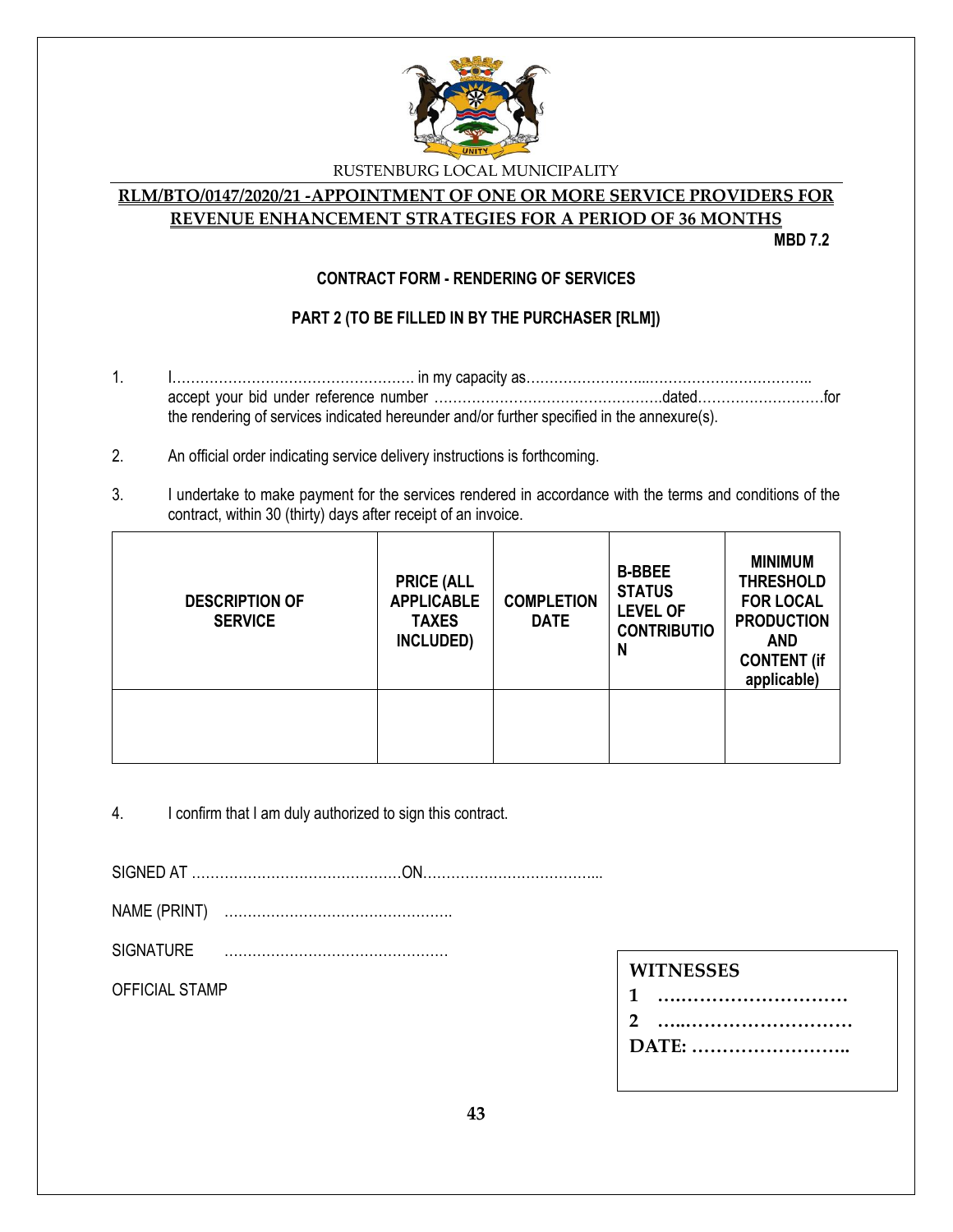

#### **RLM/BTO/0147/2020/21 -APPOINTMENT OF ONE OR MORE SERVICE PROVIDERS FOR REVENUE ENHANCEMENT STRATEGIES FOR A PERIOD OF 36 MONTHS**

#### **MBD 8: DECLARATION OF ABUSE OF SUPPLY CHAIN MANAGEMENT SYSTEM**

- 1 This Standard Bidding Document must form part of all bids invited.
- 2 It serves as a declaration to be used by institutions in ensuring that when goods and services are being procured, all reasonable steps are taken to combat the abuse of the supply chain management system.
- 3 The bid of any bidder may be disregarded if that bidder, or any of its directors have
	- a. abused the institution's supply chain management system;
	- b. committed fraud or any other improper conduct in relation to such system; or
	- c. failed to perform on any previous contract.
- 4 In order to give effect to the above, the following questionnaire must be completed and submitted with the bid.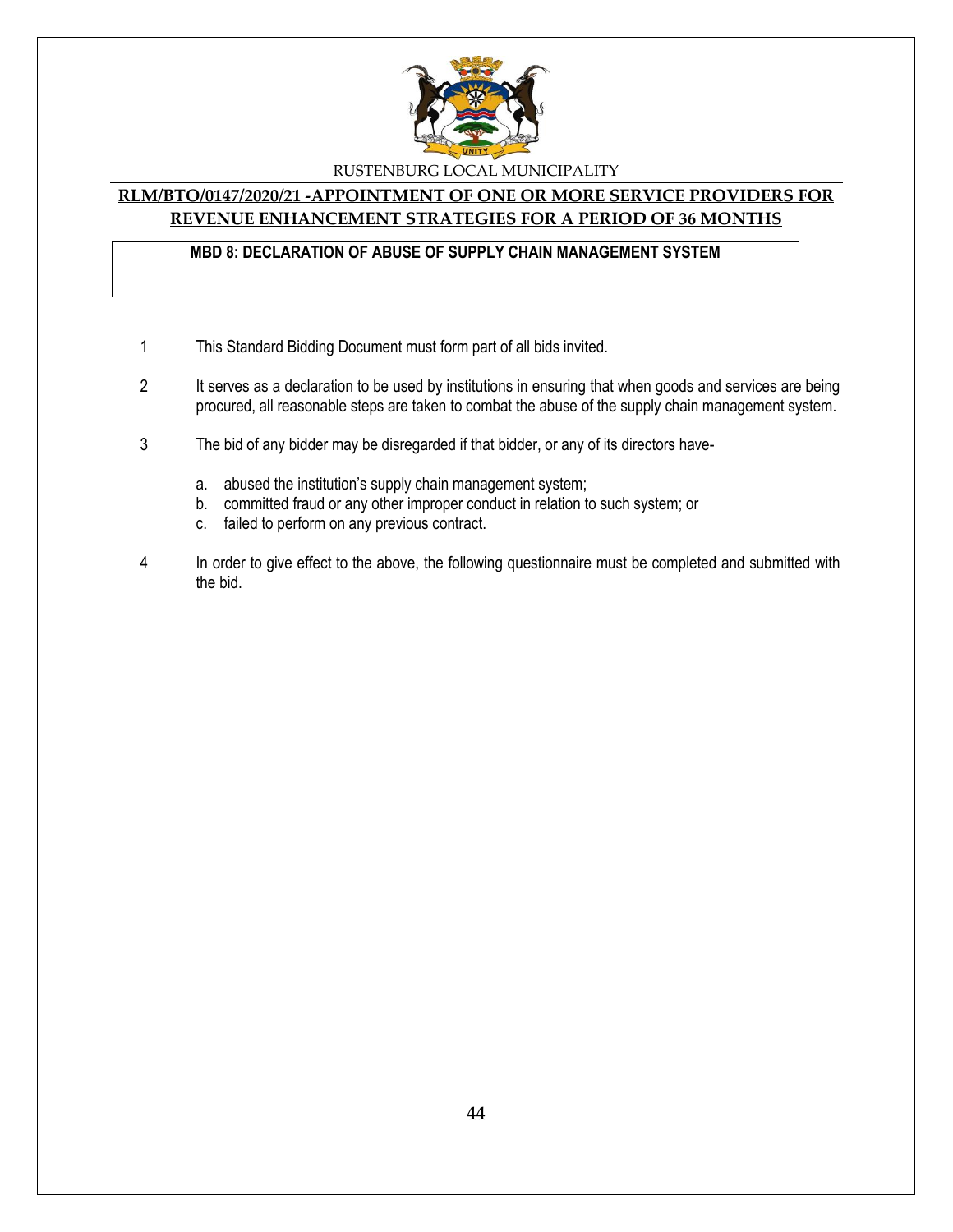

#### **RLM/BTO/0147/2020/21 -APPOINTMENT OF ONE OR MORE SERVICE PROVIDERS FOR**

# **REVENUE ENHANCEMENT STRATEGIES FOR A PERIOD OF 36 MONTHS** Item Question Yes No **4.1** Is the bidder or any of its directors listed on the National Treasury's Database of Restricted **Yes No** Suppliers as companies or persons prohibited from doing business with the public sector?  $\Box$ П Companies or persons who are listed on this Database were informed in writing of this restriction by the Accounting Officer/Authority of the institution that imposed the restriction after the *audi alteram partem* rule was applied).The Database of Restricted Suppliers now resides on the National Treasury's website (**[www.treasury.gov.za](http://www.treasury.gov.za/)**) and can be accessed by clicking on its link at the bottom of the home page. **4.1.1** If so, furnish particulars: **4.2** Is the bidder or any of its directors listed on the Register for Tender Defaulters in terms of Yes | No section 29 of the Prevention and Combating of Corrupt Activities Act (No 12 of 2004)?  $\Box$  $\Box$ The Register for Tender Defaulters can be accessed on the National Treasury's website [\(www.treasury.gov.za\)](http://www.treasury.gov.za/) by clicking on its link at the bottom of the home page. **4.2.1** If so, furnish particulars: **4.3** Was the bidder or any of its directors convicted by a court of law (including a court outside of Yes | No the Republic of South Africa) for fraud or corruption during the past five years? П **4.3.1** If so, furnish particulars: **4.4** Was any contract between the bidder and any organ of state terminated during the past five Yes | No years on account of failure to perform on or comply with the contract?  $\Box$  $\Box$ **4.4.1** If so, furnish particulars: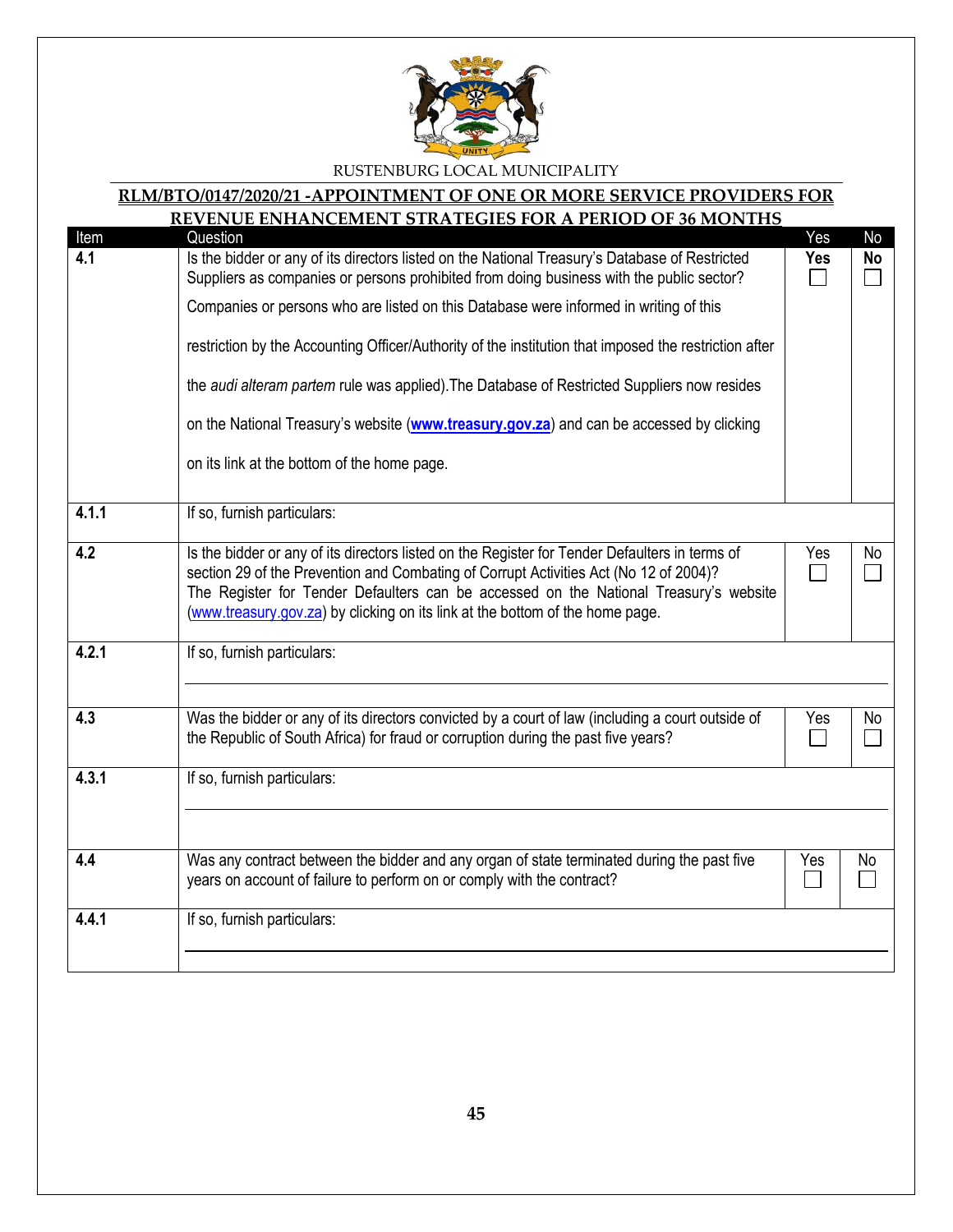

#### **RLM/BTO/0147/2020/21 -APPOINTMENT OF ONE OR MORE SERVICE PROVIDERS FOR REVENUE ENHANCEMENT STRATEGIES FOR A PERIOD OF 36 MONTHS CERTIFICATION**

I, THE UNDERSIGNED (FULL NAME)…………………………………………………....................CERTIFY THAT THE INFORMATION FURNISHED ON THIS DECLARATION FORM IS TRUE AND CORRECT. I ACCEPT THAT, IN ADDITION TO CANCELLATION OF A CONTRACT, ACTION MAY BE TAKEN AGAINST ME SHOULD THIS DECLARATION PROVE TO BE FALSE.

………………………………………......................... .....................……............. Name/s and surname of Bidder Signature Signature

………………………………………........................... ........................................... Position in the Firm/Company Date by the Second Date of the Second Date of the Date of the Date of the Date of the Date of the Date of the Date of the Date of the Date of the Date of the Date of the Date of the Date of the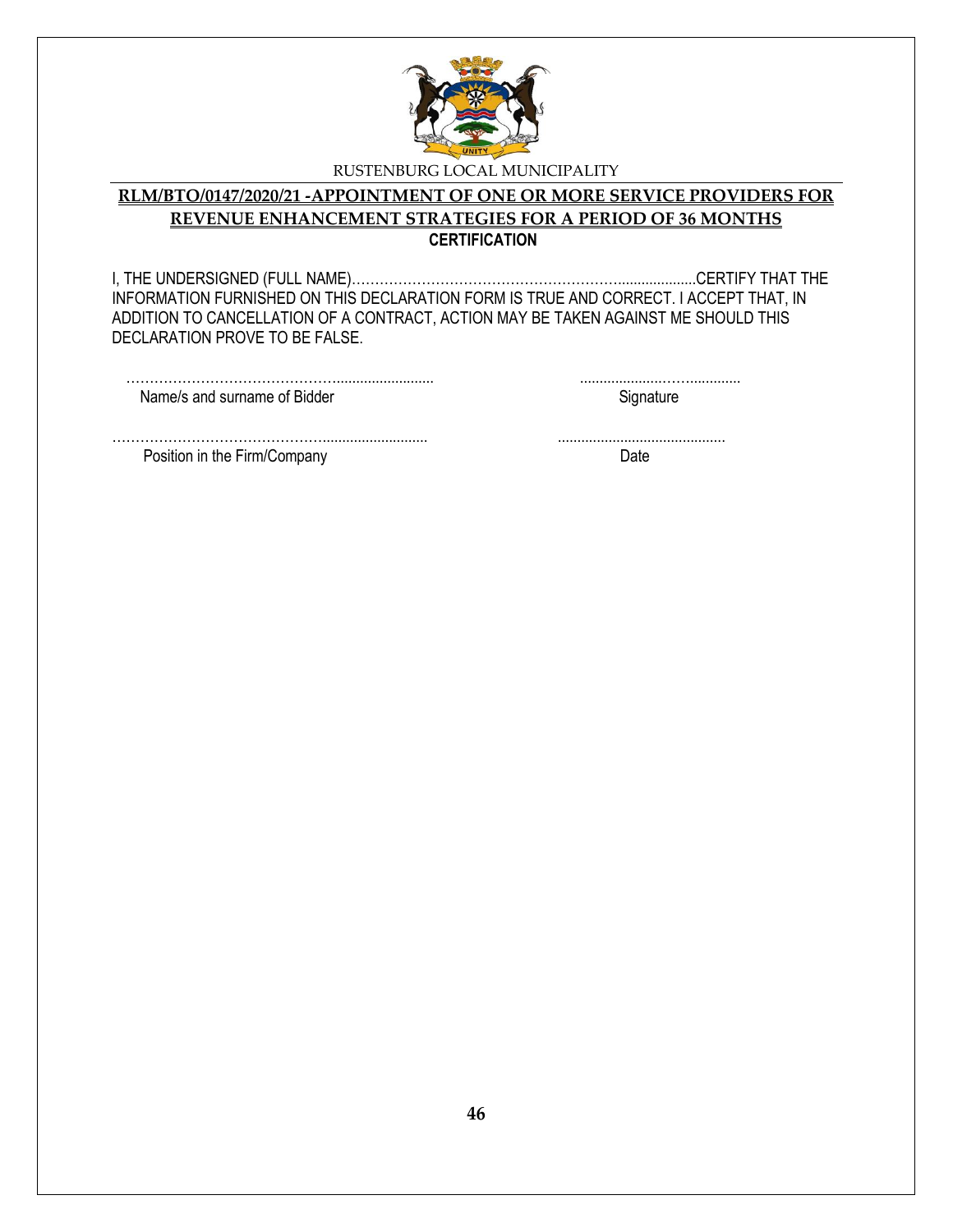

# **RLM/BTO/0147/2020/21 -APPOINTMENT OF ONE OR MORE SERVICE PROVIDERS FOR REVENUE ENHANCEMENT STRATEGIES FOR A PERIOD OF 36 MONTHS**

#### **MBD 9: CERTIFICATE OF INDEPENDENT BID DETERMINATION**

**1** This Municipal Bidding Document (MBD) must form part of all bids<sup>1</sup> invited.

- 2 Section 4 (1) (b) (iii) of the Competition Act No. 89 of 1998, as amended, prohibits an agreement between, or concerted practice by, firms, or a decision by an association of firms, if it is between parties in a horizontal relationship and if it involves collusive bidding (or bid rigging).² Collusive bidding is a *pe se* prohibition meaning that it cannot be justified under any grounds.
- 3 Municipal Supply Regulation 38 (1) prescribes that a supply chain management policy must provide measures for the combating of abuse of the supply chain management system, and must enable the accounting officer, among others, to:
	- a. take all reasonable steps to prevent such abuse;
	- b. reject the bid of any bidder if that bidder or any of its directors has abused the supply chain management system of the municipality or municipal entity or has committed any improper conduct in relation to such system; and
	- c. cancel a contract awarded to a person if the person committed any corrupt or fraudulent act during the bidding process or the execution of the contract.
	- 4 This MBD serves as a certificate of declaration that would be used by institutions to ensure that, when bids are considered, reasonable steps are taken to prevent any form of bid-rigging.
	- 5 In order to give effect to the above, the attached Certificate of Bid Determination (MBD 9) must be completed and submitted with the bid:

<sup>1</sup> Includes price quotations, advertised competitive bids, limited bids and proposals.

\_\_\_\_\_\_\_\_\_\_\_\_\_\_\_\_\_\_\_\_\_\_\_\_\_\_\_\_\_\_\_\_\_\_\_\_\_\_\_\_\_\_\_\_\_\_\_\_\_\_\_\_\_\_\_\_\_\_\_\_\_\_\_\_\_\_\_\_\_\_\_\_

² Bid rigging (or collusive bidding) occurs when businesses, that would otherwise be expected to compete, secretly conspire to raise prices or lower the quality of goods and / or services for purchasers who wish to acquire goods and / or services through a bidding process. Bid rigging is, therefore, an agreement between competitors not to compete

I, the undersigned, in submitting the accompanying bid:

(Bid Number and Description)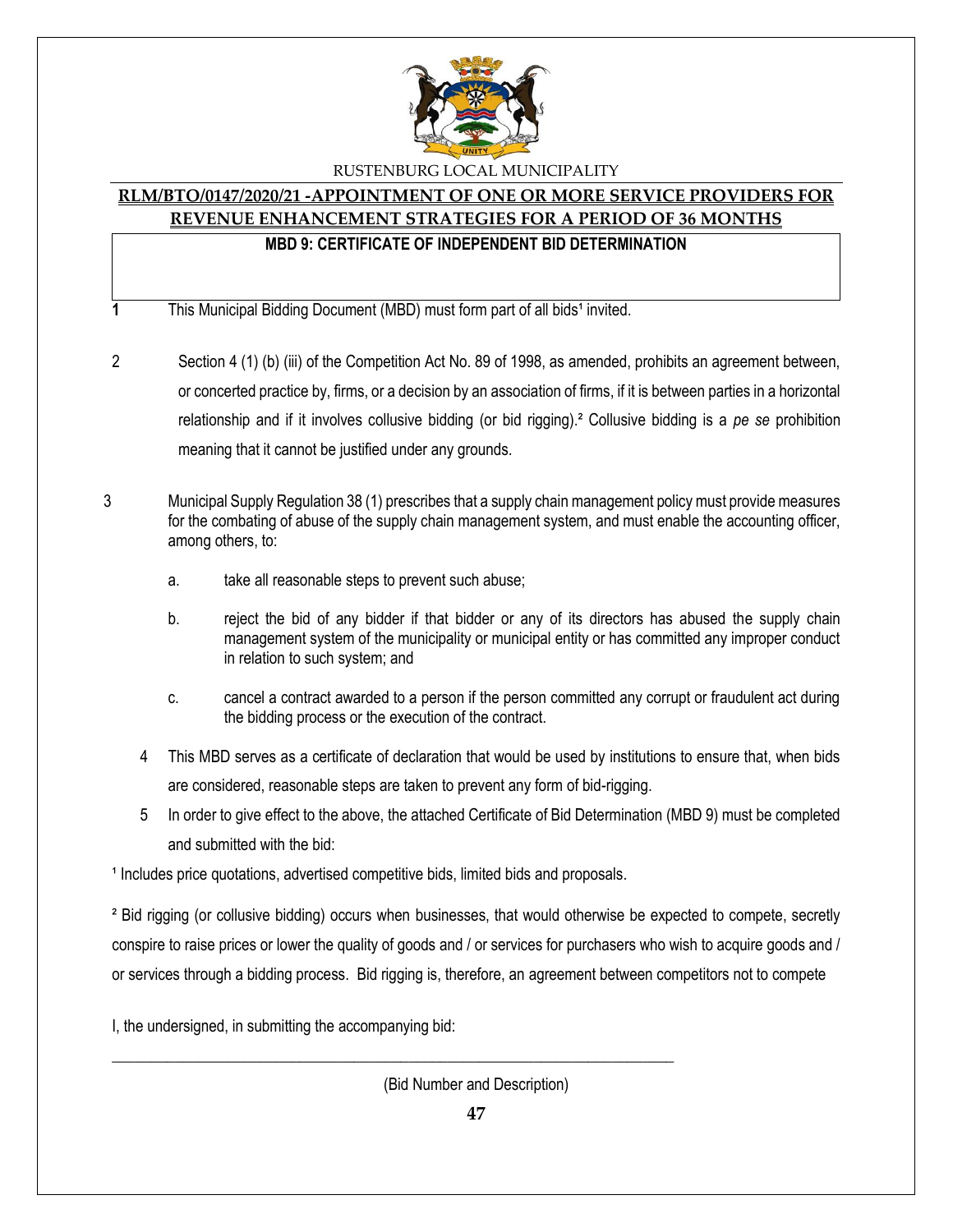

#### **RLM/BTO/0147/2020/21 -APPOINTMENT OF ONE OR MORE SERVICE PROVIDERS FOR REVENUE ENHANCEMENT STRATEGIES FOR A PERIOD OF 36 MONTHS**

in response to the invitation for the bid made by:

(Name of Municipality / Municipal Entity)

do hereby make the following statements that I certify to be true and complete in every respect: I certify, on behalf of: the state of the state of the state of the state of the state of the state of the stat

\_\_\_\_\_\_\_\_\_\_\_\_\_\_\_\_\_\_\_\_\_\_\_\_\_\_\_\_\_\_\_\_\_\_\_\_\_\_\_\_\_\_\_\_\_\_\_\_\_\_\_\_\_\_\_\_\_\_\_\_\_\_\_\_\_\_\_\_\_\_\_\_\_\_\_\_\_\_

(Name of Bidder)

- 1. I have read and I understand the contents of this Certificate;
- 2. I understand that the accompanying bid will be disqualified if this Certificate is found not to be true and complete in every respect;
- 3. I am authorized by the bidder to sign this Certificate, and to submit the accompanying bid, on behalf of the bidder;
- 4. Each person whose signature appears on the accompanying bid has been authorized by the bidder to determine the terms of, and to sign, the bid, on behalf of the bidder;
- 5. For the purposes of this Certificate and the accompanying bid, I understand that the word "competitor" shall include any individual or organization, other than the bidder, whether or not affiliated with the bidder, who:
	- (a) has been requested to submit a bid in response to this bid invitation;
	- (b) could potentially submit a bid in response to this bid invitation, based on their qualifications, abilities or experience; and
	- (c) provides the same goods and services as the bidder and/or is in the same line of business as the bidder
- 6. The bidder has arrived at the accompanying bid independently from, and without consultation, communication, agreement or arrangement with any competitor. However communication between partners in a joint venture or consortium<sup>3</sup> will not be construed as collusive bidding.
- 7. In particular, without limiting the generality of paragraphs 6 above, there has been no consultation, communication, agreement or arrangement with any competitor regarding:
	- (a) prices;
	- (b) geographical area where product or service will be rendered (market allocation)
	- (c) methods, factors or formulas used to calculate prices;
	- $(d)$  the intention or decision to submit or not to submit, a bid;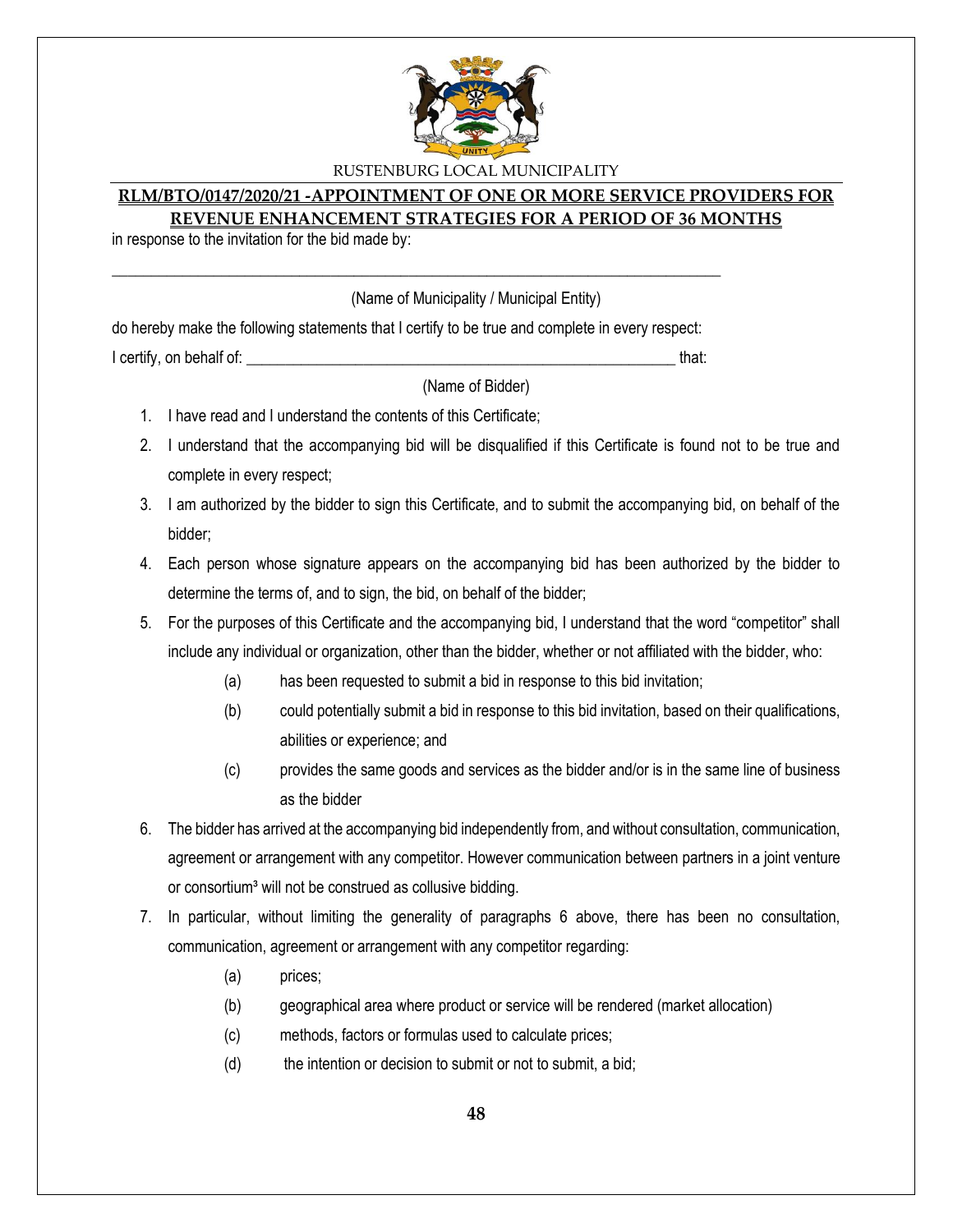

#### **RLM/BTO/0147/2020/21 -APPOINTMENT OF ONE OR MORE SERVICE PROVIDERS FOR REVENUE ENHANCEMENT STRATEGIES FOR A PERIOD OF 36 MONTHS**

- (e) the submission of a bid which does not meet the specifications and conditions of the bid; or
- (f) bidding with the intention not to win the bid.
- 8. In addition, there have been no consultations, communications, agreements or arrangements with any competitor regarding the quality, quantity, specifications and conditions or delivery particulars of the products or services to which this bid invitation relates.
- 9. The terms of the accompanying bid have not been, and will not be, disclosed by the bidder, directly or indirectly, to any competitor, prior to the date and time of the official bid opening or of the awarding of the contract.
- 10. I am aware that, in addition and without prejudice to any other remedy provided to combat any restrictive practices related to bids and contracts, bids that are suspicious will be reported to the Competition Commission for investigation and possible imposition of administrative penalties in terms of section 59 of the Competition Act No 89 of 1998 and or may be reported to the National Prosecuting Authority (NPA) for criminal investigation and or may be restricted from conducting business with the public sector for a period not exceeding ten (10) years in terms of the Prevention and Combating of Corrupt Activities Act No 12 of 2004 or any other applicable legislation.

<sup>3</sup> Joint venture or Consortium means an association of persons for the purpose of combining their expertise, property, capital, efforts, skill and knowledge in an activity for the execution of a contract.

Signature Date

………………………………………………… …………………………………

…………………………………………………. ………………………………… Position **Name of Bidder** Name of Bidder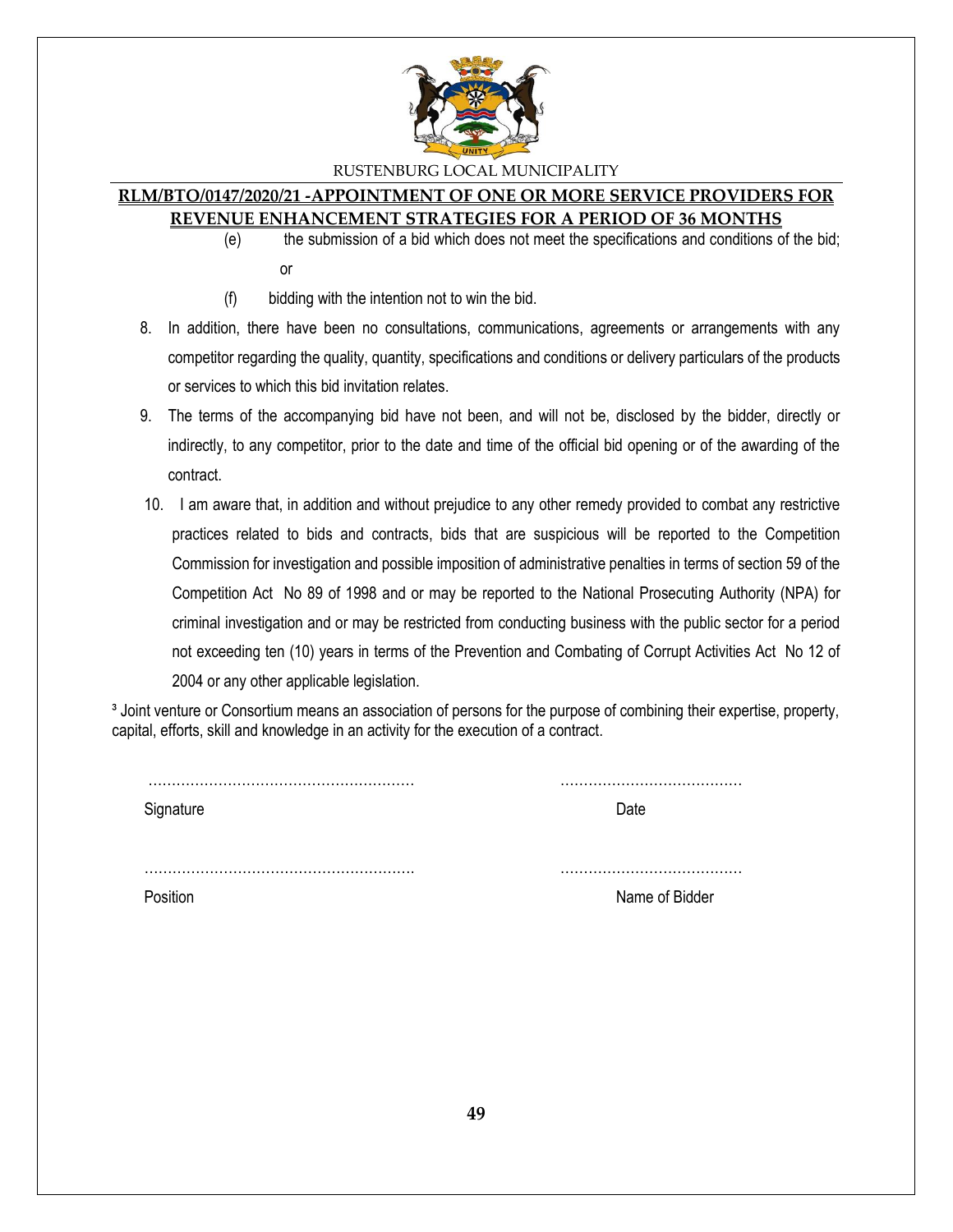

#### **RLM/BTO/0147/2020/21 -APPOINTMENT OF ONE OR MORE SERVICE PROVIDERS FOR REVENUE ENHANCEMENT STRATEGIES FOR A PERIOD OF 36 MONTHS SECTION 38: DECLARATION FORM**

Having examined the BID and the general conditions thereto, I/we hereby certify that the bid price in the bid schedules and the preference points claimed are correct.

I/We furthermore certify that I/we/the Company comply/complies with the issues around Section 38 of the Supply Chain Management Policy inter alia:

## **IF ALL IS IN PLACE IN RESPECT OF THE CONTRACTUAL ISSUES LISTED IN THE TABLE BELOW; THE ANSWER SHOULD BE YES. ATTACH SUPPORTING INFORMATION IF ANY OF THE ANSWERS IS NO.**

Note that the Municipality's Procurement Section will verify the statements. I/we certify the following:

| No.            | <b>CONTRACTUAL ISSUES</b>                                                                                                                                                                                | <b>YES</b> | N <sub>O</sub> |
|----------------|----------------------------------------------------------------------------------------------------------------------------------------------------------------------------------------------------------|------------|----------------|
| 1.             | In terms of Section 38 (1) (c) that the Bidder or any of the Directors is not listed as a                                                                                                                |            |                |
|                | person prohibited from doing business with the Public Sector                                                                                                                                             |            |                |
| 2 <sub>1</sub> | In terms of Section 38 (1)(d) (i) that the Bidder or any of the Directors does not owe                                                                                                                   |            |                |
|                | rates and taxes or Municipal service charges to any Municipality that is in any arrears for                                                                                                              |            |                |
|                | more than three (3) months. Copies of the latest Municipal service charges statement of                                                                                                                  |            |                |
|                | the Bidder and the Directors must be attached to the tender/bid document                                                                                                                                 |            |                |
| 3.             | In terms of Section 38 (1) (d) (ii) that the Bidder or any of the Directors has not failed to<br>perform satisfactorily on a previous/previous contract/s with the Municipality or any organ<br>of state |            |                |
| 4.             | In terms of Section 38 (i) (9) that the Bidder or any of the Directors has not been                                                                                                                      |            |                |
|                | convicted for fraud or corruption during the past five (5) years                                                                                                                                         |            |                |
| 5.             | In terms of Section 38 (i) (9) (iv) that the Bidder or any of the Directors has not been                                                                                                                 |            |                |
|                | listed in the Register Of Tender Defaulters in terms of Section 29 of the Prevention and                                                                                                                 |            |                |
|                | Combating of Corrupt Activities Act, (Act No. 12 of 2004)                                                                                                                                                |            |                |

................................................. ..................................2021.

SIGNATURE OF BIDDER **DATE** 

 ................................................................................................................. FULL NAME AND SURNAME OF BIDDER IN BLOCK LETTERS

| ∴OMPANY NAME      |
|-------------------|
| PHYSICAL ADDRESS: |

TELEPHONE NUMBER: ............................................................................

EMAIL ADDRESS: ..............................................................................

WITNESS 1: ...................................... WITNESS 2: ..................................................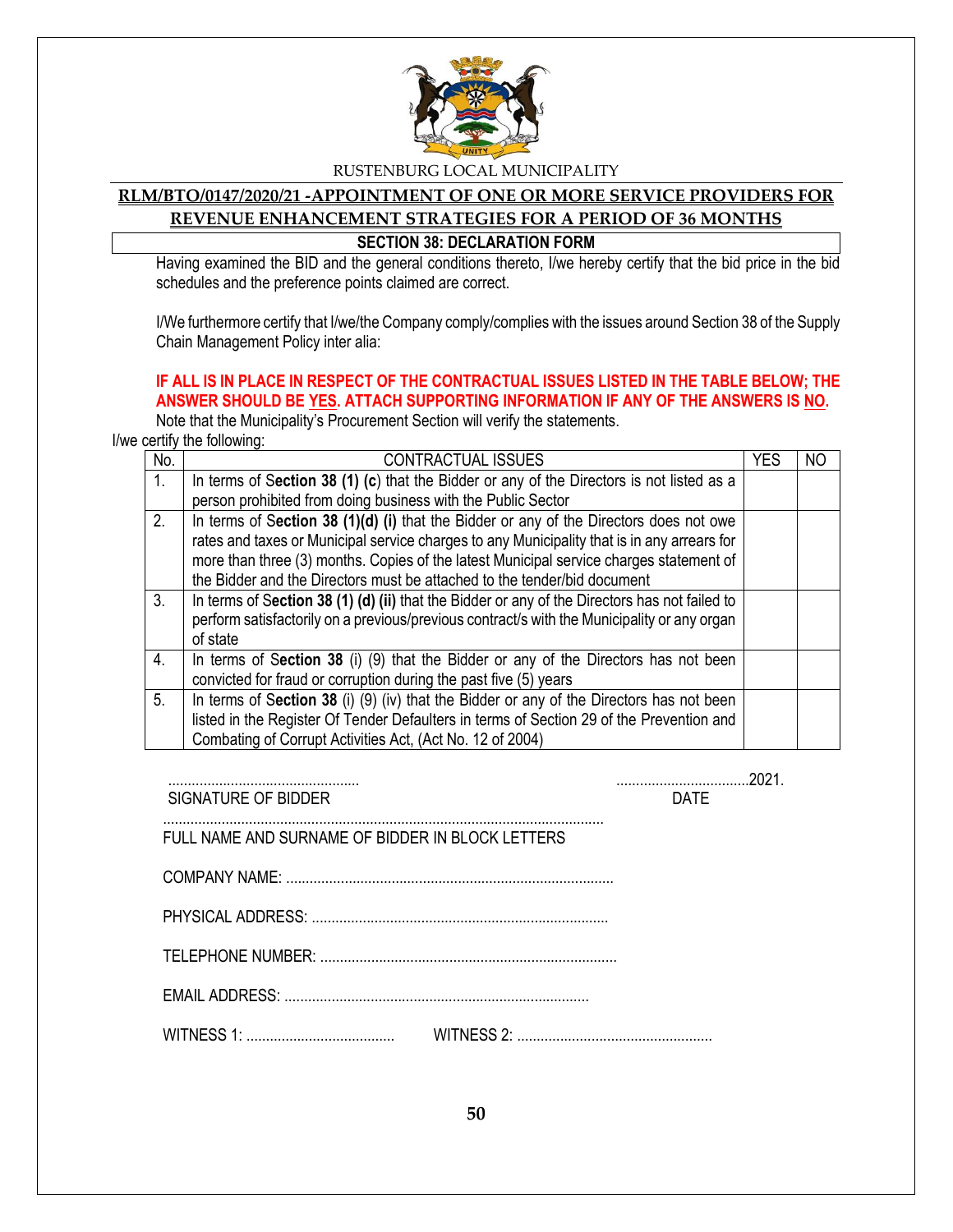

#### **RLM/BTO/0147/2020/21 -APPOINTMENT OF ONE OR MORE SERVICE PROVIDERS FOR REVENUE ENHANCEMENT STRATEGIES FOR A PERIOD OF 36 MONTHS**

#### **SIGNATORY AUTHORISATION**

# **(TO BE COMPLETED BY THE BIDDER)**

I/We the undersigned, am/are authorized to enter into this contract on behalf of

| (Name of Firm)                              |  |  |
|---------------------------------------------|--|--|
|                                             |  |  |
|                                             |  |  |
| all the documents on behalf of the company. |  |  |
|                                             |  |  |
|                                             |  |  |

Signature: ………………………………………………………….